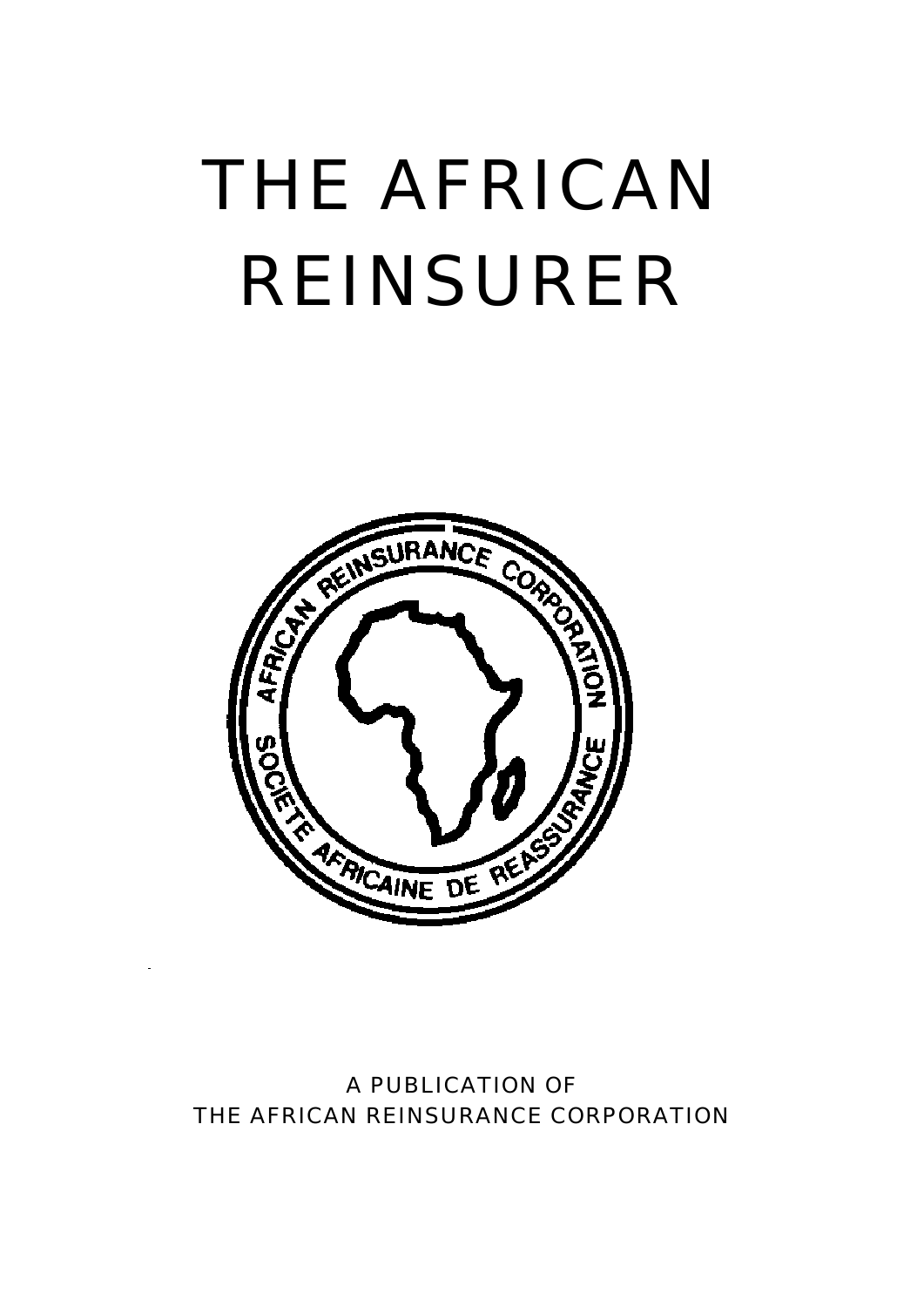

#### **Regional Offices Bureaux Régionaux**

#### **Nairobi**

Africa Re Centre, Hospital Road, Upper Hill, Nairobi. P.O. Box 62328, Nairobi **Tel:** (254-2) 2730608, 2730624 Fax:2724896 **E.mail:** nairobi@africa-re.com

38c, Mansour Str. Abdeen, Mohandeseen, Geiza - **Tel:** (202) 3456611 3034880 **Fax:** (20-2) 3034180 **E.mail: info**@africa-re.com

#### **Abidjan**

Rue Viviane A24 - Cocody 20 BP 1623 Abidjan 20. **Tel : (225)** 224 - 22404481 **Fax :** (225) 22404482. **E.mail:** abidjan@africa-re.com

#### **Subsidiary Filiale Cairo**

**E.mail:** africare@africare.co.za

**African Reinsurance Corp. (South Africa) Ltd**  3<sup>rd</sup> Floor (North Wing) Oakhurst Building 11-13, Andrew's Road, Parktown 2193, Houghton 2041, Johannesburg **Tel:** (27-11) 484-3764/1970/1606 **Fax:** (27-11) 484 - 1001

#### 33 Boulevard Moulay Youssef, Casablanca, Maroc

**Casablanca**

**Tel:** (212) 22 43 77 00 **Fax:** (212) 22 43 77 29 **E.mail:** casablanca@africa-re.com

#### **Mauritius**

One Cathedral Square, Mezannine level, Pope Henessy Street Port Louis **Mauritius Tel:** (230) 210-0795, **Fax:** (230) 210-2496 **E.mail:** africare@intnet.mu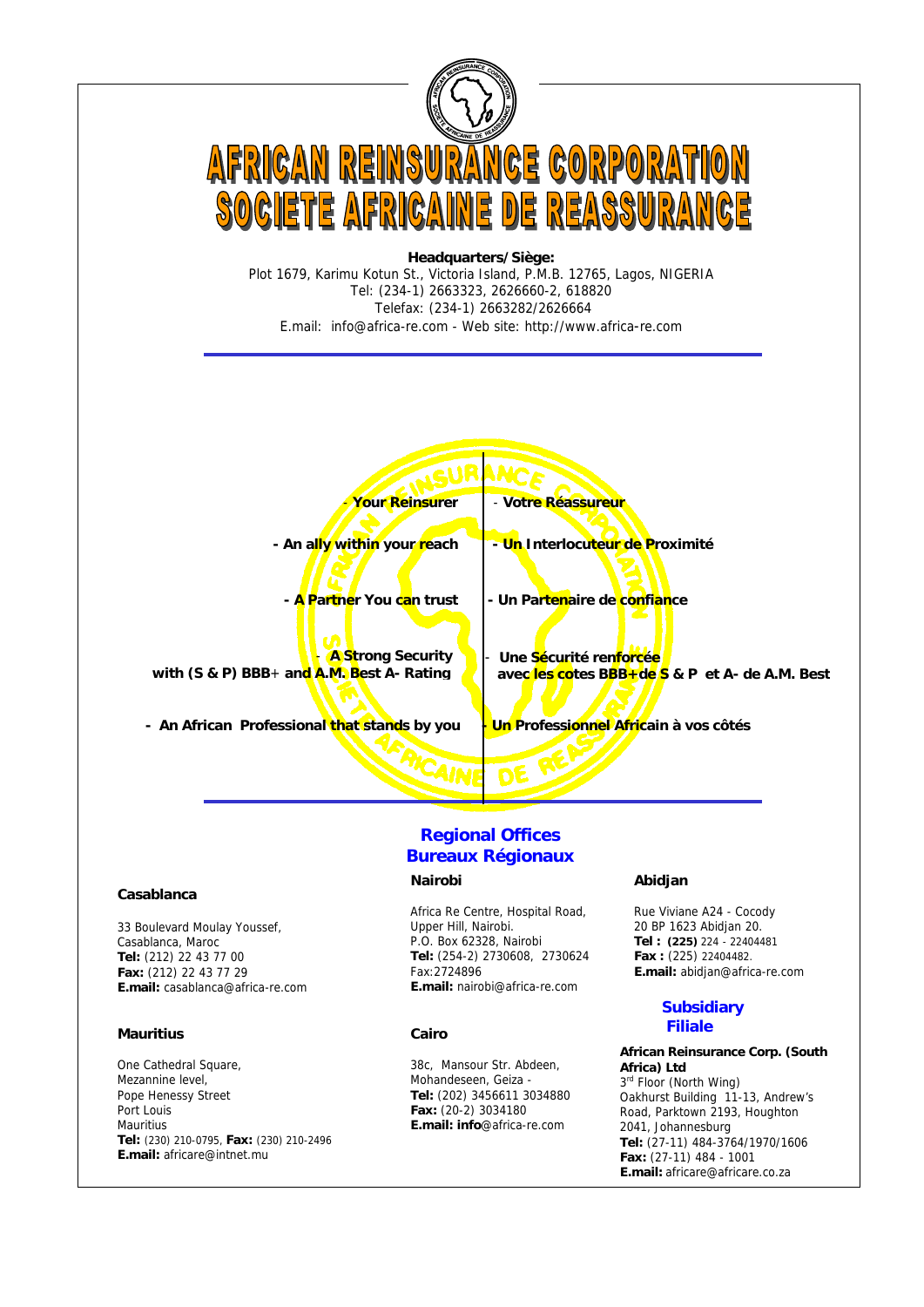

THE AFRICAN REINSURER

#### **PUBLISHER**

**African Reinsurance Corporation Plot 1679, Karimu Kotun St., V/Island P.M.B.12765, Lagos, Nigeria**  Tel: 2663323,, 2626660-2, 618820 Telefax: 2663282/2626664 E.mail: info@africa-re.com

#### **EDITORIAL BOARD**

**Editor-in-Chief**  Bakary *KAMARA*

#### **MEMBERS**

*Oumar E. Diaw (Consultant) Kasali Salami (Consultant) Isidore Kpenou Alain Ravoaja KEN Aghoghovbia Mamadou Diallo Sunday J. Udoh* 

#### **TRANSLATORS**

*Mamadou Diallo Sunday J. Udoh Mamadou Kane Ekereobong Ekpenyong* 

**TYPING & TYPESETTING** Patricia Beguy

**All rights reserved. No part of this publication may be reproduced without the Publisher's permission**

# **CONTENTS**

 June 2006, Volume 020 Established in 1987 -------------------------------------------------------------------------------------------------------------------------------

**Page** 

**EDITORIAL**

#### **INSURANCE & REINSURANCE**

**Natural Catastrophe Insurance Programme in Algeria**  By Hadj Mohammed SEBA, Director of Insurance**,** Ministry of Finance, Algeria

**Underwriting of Political Risks**  By Olivier Patrick N'GUESSAN, Underwriter, Africa Re - Abidjan

**Loss Prevention and Risks Minimisation in Developing Countries**  By Ravi Kuppuswamy, Senior Engineer, Arab Insurance Group - ARIG

**Pricing of Life Assurance in Africa: reliability of its technical bases**  By Léonidas BARAGUNZWA, Actuary, Africa Re - Lagos

#### **MANAGEMENT & FINANCE**

**Analysing Insurer Financial Strength**  By Ganiyu MUSA, Director of Finance & Accounts, Africa Re - Lagos

#### **MARKET PRESENTATION**

**The Kenyan Insurance Market**  By W. OLOTCH, Director/CEO, College of Insurance, Nairobi - Kenya

#### **NEWS FROM THE REGIONS**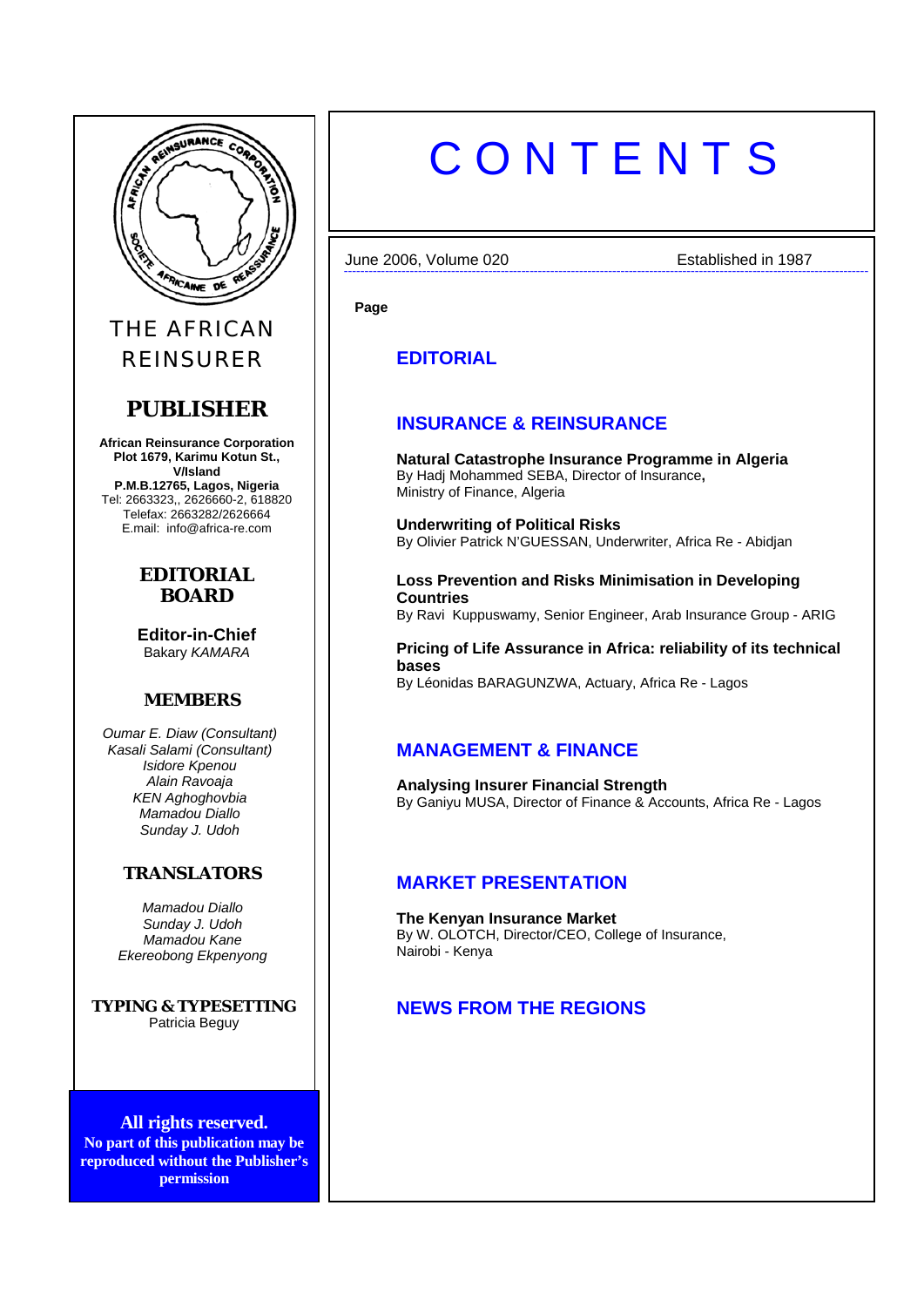

**Bakary H. KAMARA**  Editor-in-Chief

The world insurance industry was ushered into the 21st century with the September 11, 2001 attacks, following which African markets, faced

with the insureds' demand for political risks cover, sought appropriate responses. To that end, they had to adopt a common definition or closely related interpretations of political risks and terrorist acts. The reflection, which had started in the early 1990s, when the wind of democratisation and sovereign national conferences started blowing across the continent, resulted in the adoption of different forms of cover, which have evolved over the years to the extent that risks which were hitherto, expressly covered and therefore could be indemnified have now been excluded. The author of « Issues on the cover of Political Risks », a social and political risks underwriter has shed a practitioner light on that discussion.

This 20th edition of the African Reinsurer has also treated the issue of natural catastrophes, another topic of great

concern following the earth warming, the destructive hurricanes of 2005, the Tsunami of December 2004 and several earthquakes which, for the past

two decades, have rocked the entire planet including the northern part of our continent. Therefore, the advantage of the initiative taken by Algeria is that it tackles the problem squarely and serves as an avenue for the civic and insurance enlightenment of consumers and citizens. Many African countries should draw inspiration from it.

Another topical issue, which is, "Analysing the Financial Strength of an Insurance Company", has been treated in this magazine together with other traditional issues such as Loss Prevention and the rating of Life assurance. Since these are current preoccupations, the Editorial committee considered it important to include the reflection of African insurance practitioners on these issues within the general stream of the restructuring of the world insurance landscape.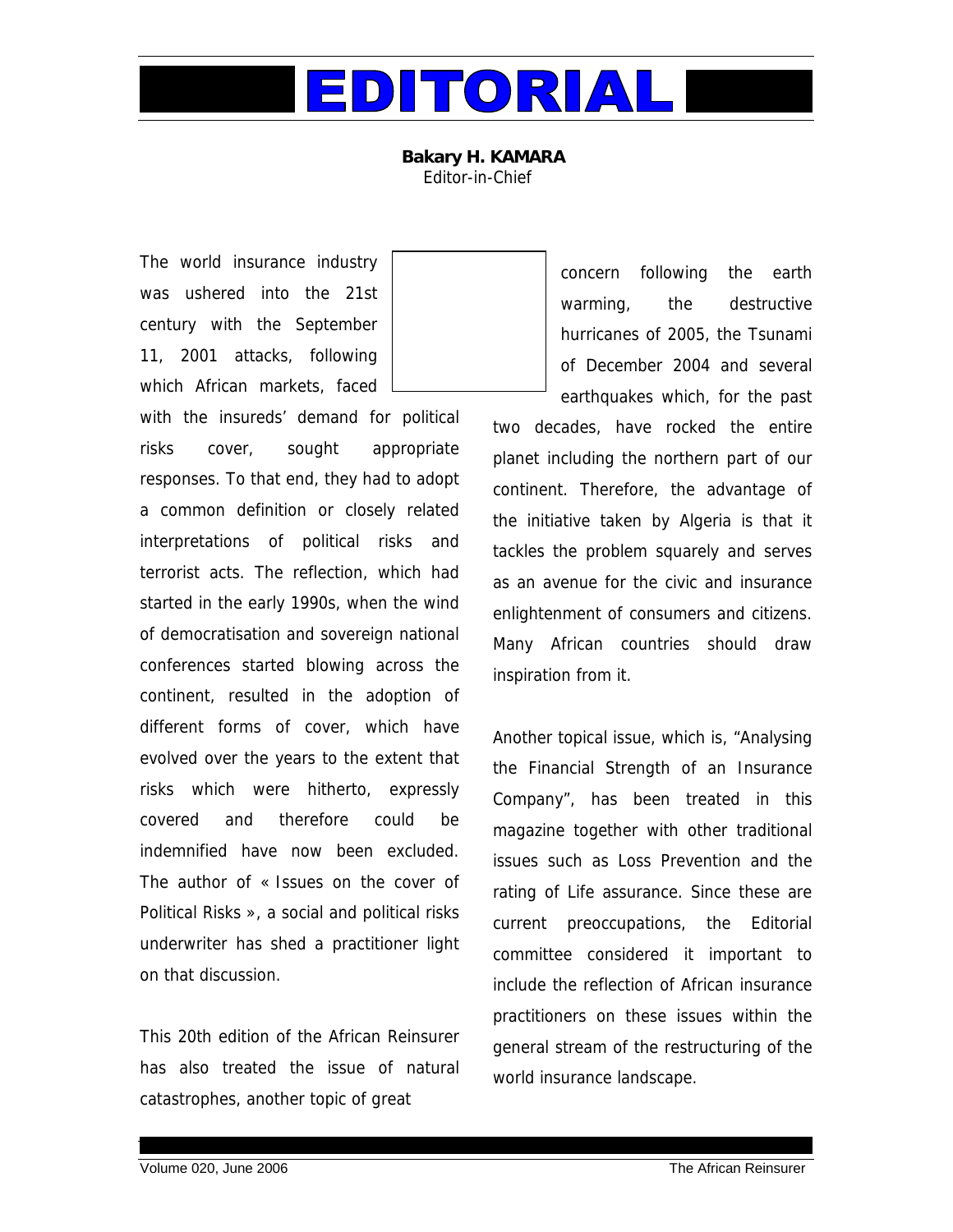#### NATURAL CATASTROPHE INSURANCE PROGRAMME IN ALGERIA

**By** 

#### **HADJ MOHAMMED SEBA**

Director of Insurance, Ministry of Finance, Algeria

#### **I. INTRODUCTION**

The climatic, geological and geophysical conditions in Algeria have left the country highly exposed to climatic imbalance as well as earth and underground movements.

During the last 30 years, earthquakes, floods, storms and earth movements have hit various regions in the country causing significant human and material damages. Earthquake constitutes the most expensive and recurrent natural catastrophe. For example, the loss estimates for the earthquake incidences of El Asnam (1954 & 1980), Mascara (1989) and Zammouri (2003), illustrate the degree of exposure to this hazard.

Other risks regularly occur in exposed areas resulting in significant losses. The flood of November 2001 in Bab El-Oued and the storm in Oran (1980) show the extent of damages that can be caused by such natural events.

Given the effect of these catastrophes and their economic and social importance, the issue of preventing and managing natural risks have taken an ever-increasing importance in public policy within the last 25 years.

Such efforts involve rescue strategy, public financing of losses (natural catastrophe fund), expert research on natural phenomena by science institutes.

Insurance, as a means of preventing and financing natural catastrophes, has so far provided limited support. Covers are only provided for facilities and equipment owned by large and medium size companies. In Algeria, natural events are excluded from covers given under personal and

property insurance.

Insurance share in the cost of natural catastrophes cover in the past 20 years, though low, is on the increase. While insurance companies did not contribute to financing the resultant cost of the El-Asnam earthquake, they committed up to AD 500m and AD 4bn towards the flood incidences of Bab-el-oued and the Zemmouri earthquake respectively.

The limited nature of insurance against natural catastrophe stands in contrast with the volume of need for cover, which itself can be measured by the scope and diversity of the risk incurred.

This paradox is attributable to a situation of limited supply and in effective demand. In Algeria, as in other places, the availability of insurance against natural risks is hampered by insurability. Indeed, statistical quantification of possible risks as well as the availability of underwriting capacities remain the main determinants of this insurability.

The propensity for insurance is low. In 2002, money spent on insurance products hardly attained 0.48% of overall household expenditure of Algerians. Social attitudes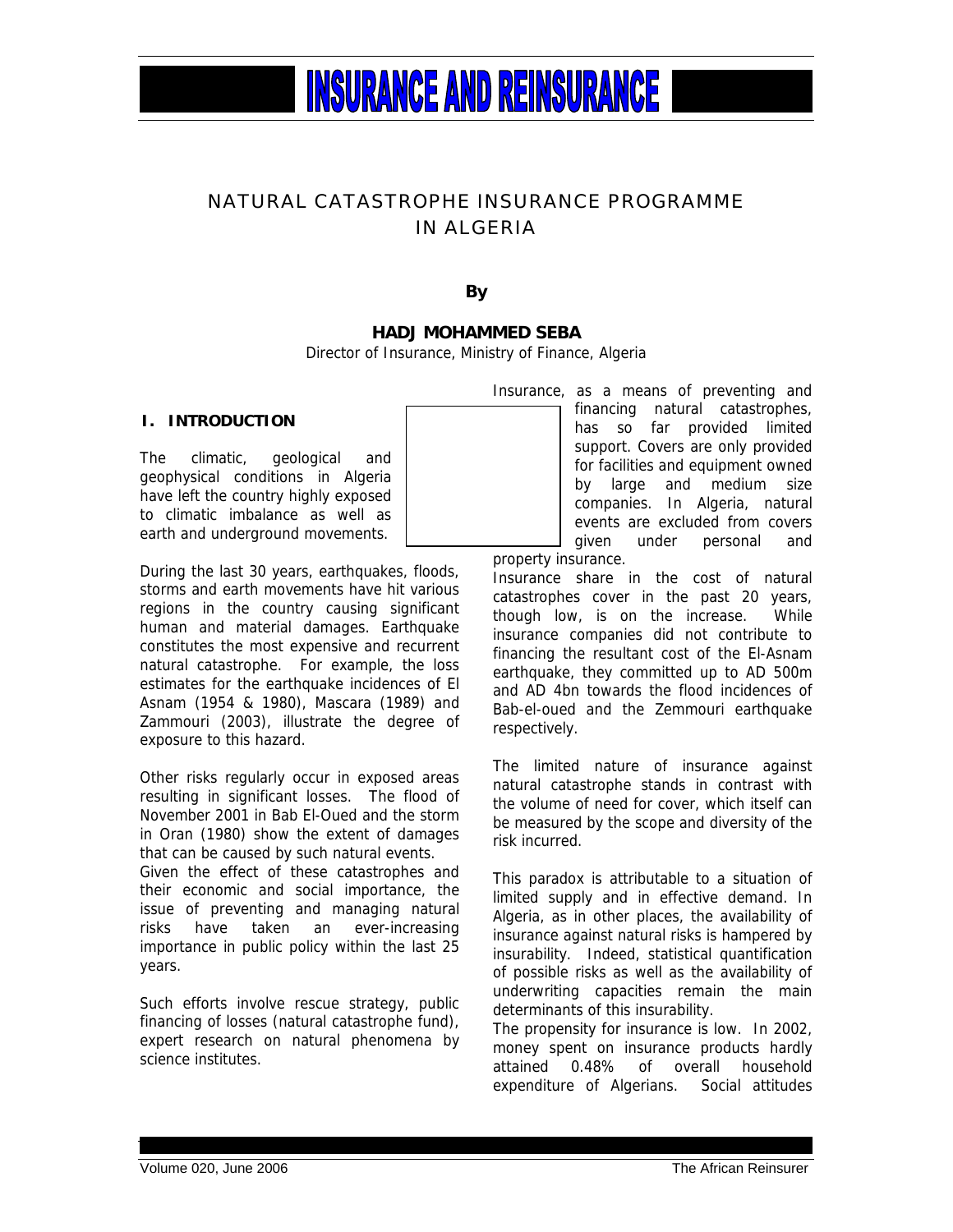

towards insurance as a means of prevention and protection are hardly improving.

The facultative nature of insurance, combined with the highlighted financial and cultural constraints, impedes the growth of natural catastrophe insurance.

Thus, with each catastrophic occurrence, there is excessive financial pressure on public expenditure budget from which funds are drawn to cover both collective losses (roads, bridges, social, educational and health establishments) and private losses (houses, commercial centres and personal properties).

Government Act N° 03-12 of 12/08/2003 on compulsory natural catastrophe insurance and compensation for victims has produced an insurance model for natural catastrophe, which attempts to overcome the two constraints that hamper the opening up of natural catastrophe insurance to the general public, namely, finances and social behaviour.

Two issues are involved in this regard:

- Redefine the share of the catastrophe cost to be borne by the community as a whole on one hand and by persons at risk on the other hand.
- Manage in time and space the financial consequences of catastrophes

This paper shall describe the insurance scheme for natural catastrophes and defines the rules that govern them. It covers five main areas:

- Purpose
- Scope of application
- **Implementation**
- **Financing**
- **Supervision**

#### **PURPOSE**

In addition to providing natural disaster victims with insurance cover that would enable them recoup the economic consequences on their personal property, the proposed insurance scheme has four objectives:

#### **Increased access to insurance**

Natural catastrophe insurance used to be limited to companies whose assets were partly covered by foreign reinsurance. Properties belonging to individuals or smallscale enterprises only received minimal cover. The situation was a result of a weakness in both demand and supply relative to the factors mentioned in the introduction.

Compulsory insurance will stir up insurance awareness but also allow for a proper distribution of cost to the exposed population. Therefore, based on the number of insured persons, the unit cost shall be as low as possible.

The interest of the insured is at the core of the principle of compulsory insurance. The geographical distribution of insured assets is a prerequisite for achieving a balanced portfolio in an insurance company because it brings together average costs and frequencies. which form the basis of actual cost of insured risks. Consequently, the insurance companies' interest is also strongly tied to the principle of compulsory insurance.

#### **Combine individual preparedness with national solidarity**

The consequences of natural catastrophes in human and economic terms call for a strong and efficient mobilisation of the whole nation. This can be achieved when the majority of citizens as well as institutions in charge of managing such risks participate in the prevention, reduction and repair of losses after a disaster.

Effective mobilisation is achieved through technical controls, institutional organisation and a national savings mechanism, which would ensure successful rescue, supply and reconstruction missions without any serious disruptions or excessive delays.

Such effort is required not only after but prior to a disaster occurrence.

Natural catastrophe insurance is founded on this principle in that it ensures that resources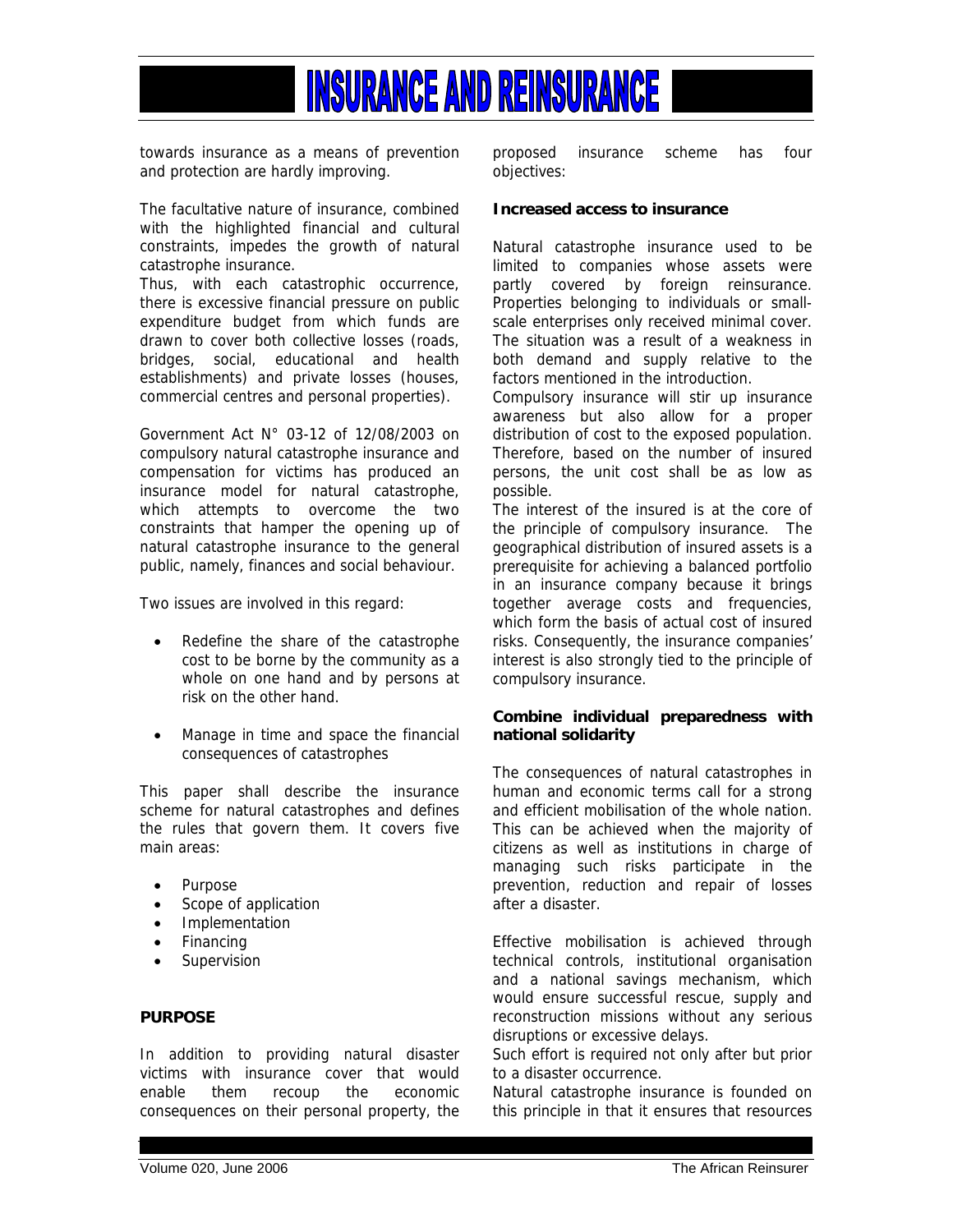pooled together for catastrophe financing are spread over time.

The financial resources to be mobilised by insurance will be the product of individual provident arrangements by physical or moral persons who are exposed to catastrophe risks.

As regards national solidarity, this initiative will be supported by the whole nation – represented by Government – who will intervene where necessary to ensure the financial stability of the natural catastrophe insurance scheme.

#### **Preserve the social and economic assets of the nation**

In addition to the human loss and its tragic effects, more often and depending on the degree of gravity, natural catastrophes affect the social and economic asset base of the country.

When earthquakes occur in Algeria or other parts of the world, residences and industrial or commercial outfits constitute the bulk of damages experienced by households and business owners.

The damages are of a serious and diverse nature: material damages, loss of income, psychological effects… etc.

Insurance has been acknowledged as an avenue through which probable losses can be spread over time, by way of insurance premium, and in space, by way of mutualisation of insured persons.

Insurance enhances preventive management of replacement cost for affected assets and promotes rationalisation of time limits for reconstruction.

Natural catastrophe insurance as determined by Government Act 03-12 will first and foremost focus on losses classified as heaviest, namely, material damages to properties as well as industrial and commercial activities.

#### **Alleviate public spending on natural disasters**

The financial responsibility after natural disasters in Algeria has often been totally borne by Government budget. It is generally known that damages to collective public property (schools, government buildings, public hospitals) as well as economic losses (bridges, roads, seaports and airports) are repaired using public funds.

In contrast, moral or physical persons from the private sector ought to bear responsibility for damages to their property or business.

However, the constraints of purchasing power compared to the requisite financial effort to pay for damages require that individual contributions be pooled together so as to be able to face each disaster occurrence.

Insurance is proposing this particular service by basically transforming the stakeholders into a community that would mutualise its risks and jointly finance losses.

Through reinsurance, this mutuality will extend to other persons affected by the same risks who live in other countries of the world.

Introducing insurance as a source of finance for natural disasters does not result in lifting the public financial burden, but in rationally sharing the costs between the Government and persons affected by the risk.

Government can then dedicate public funds to repairing public assets, while insurance can pay for private property.

As insurance is a commercial activity with financial capacity limited by the volume of its resources, Government, by way of national support, have to assist insurance companies (which organise mutuality for insured persons) financially in cases where the damages exceed their financial capacities.

#### **SCOPE OF APPLICATION**

Government Act 03-12 of 26/08/2003 on compulsory natural catastrophe insurance and compensation of victims institutes a programme whereby the scope of application is determined by three parameters: the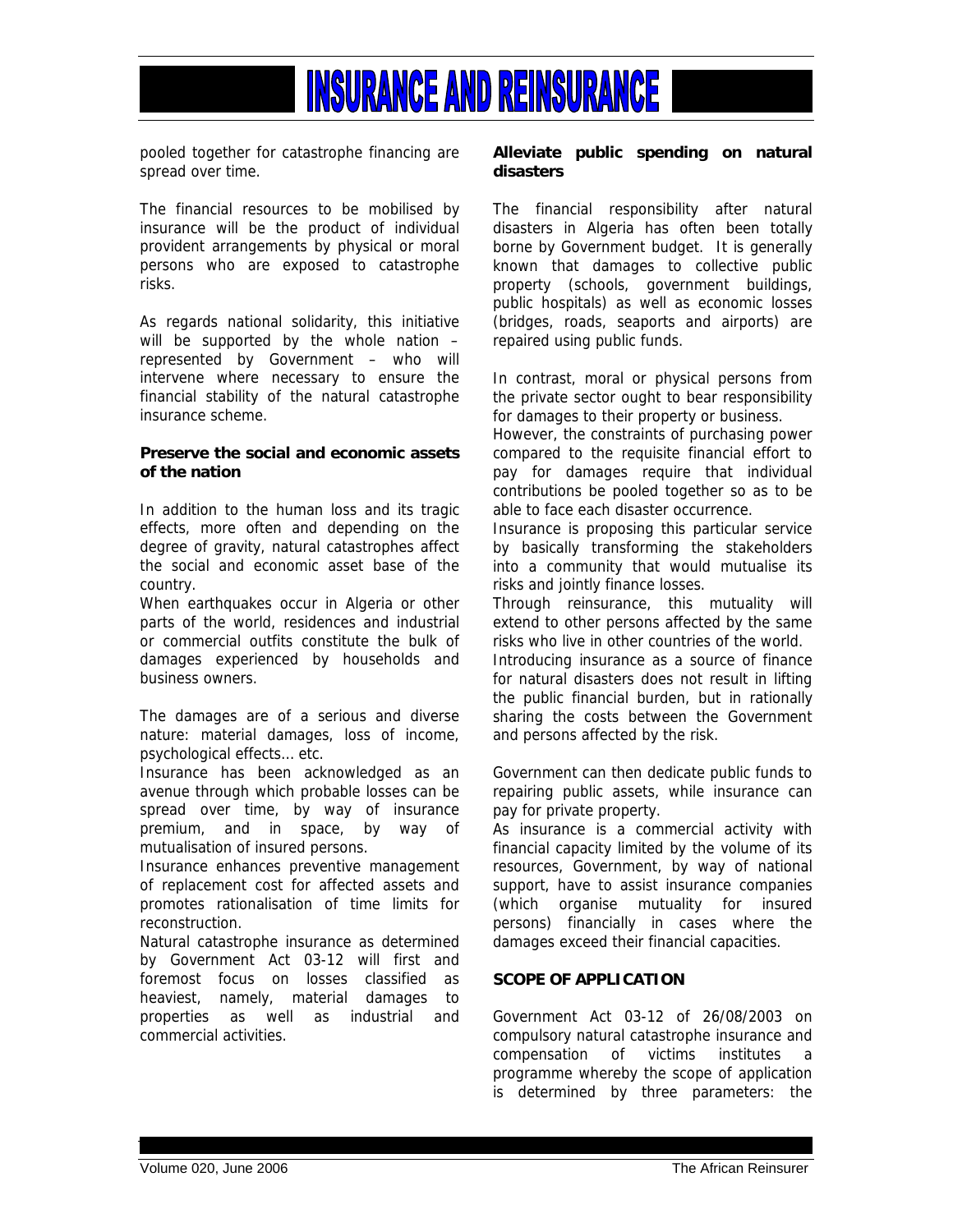object, the persons involved and the risks to be covered.

#### **Object of insurance**

Two categories of property constitute the object of natural catastrophe insurance:

- Landed property located in Algeria: buildings, private constructions and collective residences, offices together form properties to be insured under the first category.
- Industrial or commercial facilities buildings used for commercial or industrial activity, as well as their contents, including equipment, materials, goods and others - make up the items to be insured under the second category.

#### **The persons involved**

Article 1 of Act 03-12 earlier mentioned specifies the physical or moral persons who should take up natural catastrophe insurance, namely;

- Proprietors (moral or physical persons) of landed properties located in Algeria, under the first category.
- Physical or moral persons who are involved in commercial or industrial activity under the second category.

#### **Risks to be covered**

Natural catastrophe insurance shall be applied to previously determined risks. The identification of the nature of natural catastrophes to be covered arises from the need for insurers to assess potential damage and capacities required to finance it.

The natural catastrophe risks to be covered under the scheme were selected based on their observed or likely scope.

The risks, could result from the following:

- **Earthquakes**
- Floods and mudflows
- Storms and violent winds
- Earth movements

The legal provisions provide a definition for each of these risks, which serves as a reference for the insurance contract.

#### **2 OPERATING MODALITIES**

The operational rules for the scheme set up through Act 03-12 are summarised in the insurance contract, which is the binding document.

Apart from the normal property insurance rules, which also cover insurance products for natural catastrophes, four conditions form the basis for the peculiarity of this product: covers, exclusions, claims and rates.

#### **Covers**

Natural catastrophe insurance as defined by the Act covers insured property (buildings, commercial or industrial facilities and their contents) against direct damage caused by catastrophes related to the earlier mentioned natural phenomena: earthquakes, floods, storms and landslides.

Three parameters define this cover: cover limit, sum insured and deductible

- Cover limit: this amount represents the insurer's maximum liability in the event of claims covered by natural catastrophe protection. This limit stands at 80% of the sum insured for property  $(1<sup>st</sup> category)$  and 50% of the sum insured for industrial/commercial facilities (2nd category).
- Sum insured: this amount represents the figure stated on the insurance contract and computed from:
	- (1) Reference prices by square metre fixed by the Ministry of Finance for property; these reference prices distinguish between communal and individual buildings.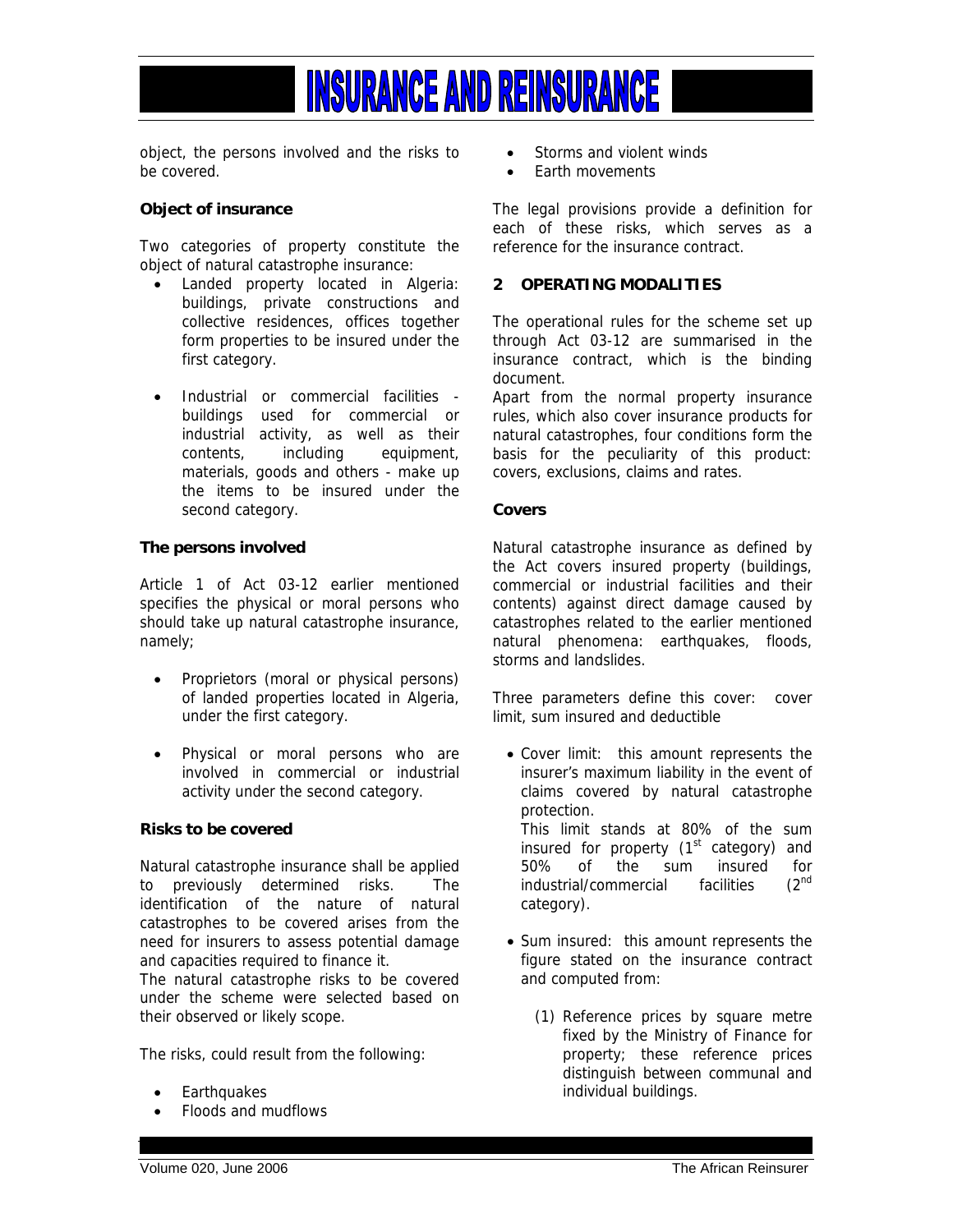- (2) The amount declared by the insured for reconstruction of buildings and replacement of amenities, materials, goods in the case of commercial/industrial facilities.
- Deductible: this is the share of each loss to be borne by the insured. It stands at 2% (a minimum of AD 30,000) for properties and 10% for industrial/commercial facilities.

#### **Exclusions**

The specific domains excluded from the natural catastrophe cover are those prescribed in Article 10 of the Act , viz, losses recorded on the following:

- Unpreserved agricultural products
- Crops
- Soils
- Out-door livestock

Damage to the following is also excluded:

- Aircraft hulls
- Ship hulls
- Transported goods

#### **Claims payments**

Claims payment modalities to victims are included in the operating conditions of the natural catastrophe insurance scheme which have been assigned special treatment by the legislator.

These modalities operate in three stages: declaration of loss, loss adjustment and claims payment.

• Declaration of loss: the cover becomes active as soon as the catastrophe event is announced officially.

 The announcement is released through an official declaration jointly signed by the Ministries of Finance and Internal Affairs.

 The declaration specifies the nature of disaster, the date of occurrence and affected communities, classified by "daïra" and "wilaya".

- Loss adjustment: all observations and assessments must be noted by the designated adjuster and presented in a report to the insurer not later than three months following the declaration of loss. If the deadline is exceeded, in addition to the compensation owed, the insured has the right to claim damages and interests. Where the insured contests the first adjuster's report which was carried out at the instance of the insurer he can seek a counter-adjustment. In event of inconsistency between the two adjusters, a third one can be commissioned by mutual agreement or judicial means.
- Claims payment: taking into account the deductibles earlier mentioned, the insurer is bound to settle his client's claims within three months with effect from the submission date of the adjuster's report, failing which the insured has the right to claim damages and interests.

#### **Rates**

Premium rates for natural catastrophe insurance are based on exposure to seismic risks mainly and secondarily to three other risks covered by natural catastrophe insurance. Exposure to risk is measured by two parameters: risk-prone areas and structural vulnerability.

Risk-prone areas have been identified according to the demarcation established by the "Centre du Génie Sismique - CGS (Centre for Seismology) and graded by order of increased risk: Zones 0, 1, 2a 2b, 3.

Structural vulnerability is first of all measured by the level or absence of compliance with Algerian seismic-resistance regulations (Rpa99) of 2003 or previous versions.

Then, on the basis of the declaration by the insured, vulnerability is measured in relation to the existence or absence of each of the other three catastrophe risks (floods, storms and landslides).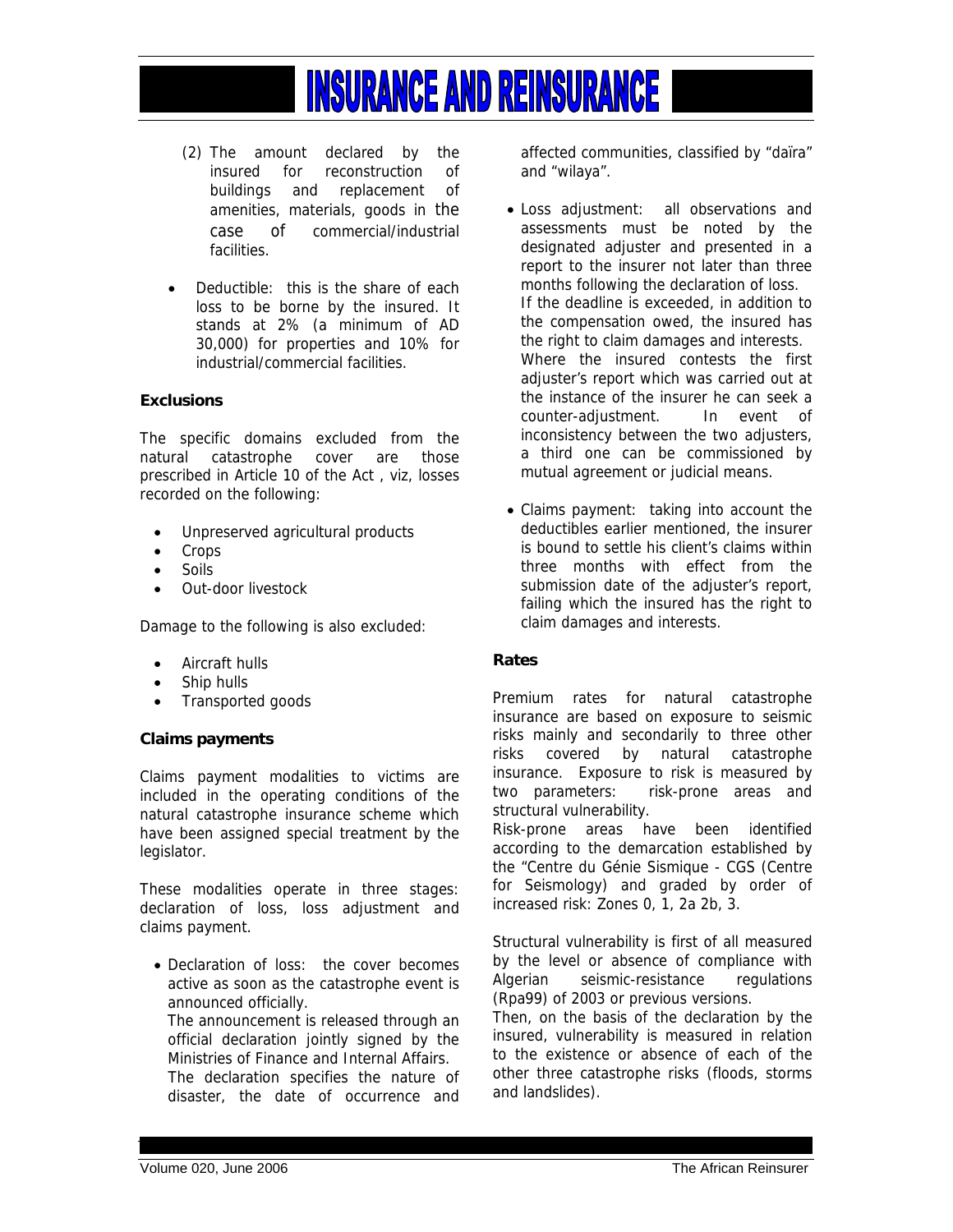The two factors mentioned earlier provide a template for premium rates applied on sums insured.

Proprietors of unapproved buildings or insured persons operating unregistered industrial/commercial concerns shall pay a surcharge of 20% on premium due.

Natural catastrophe insurance rates are backed by an order from the Minister of Finance. The rates shall apply to all types of risks except policies covered under facultative reinsurance.

#### **FINANCING**

The insurance and reinsurance scheme shall mobilise, from the premium paid by the insureds, the resources for financing natural catastrophe losses. Government shall provide financial support where the insurance and reinsurance capacities have been exhausted.

The three parties, insured persons, insurers and Government are expected to play their role according to the rules determined for each party.

#### **Insured persons**

Insurance is issued annually and can be attached to a global contract or sold separately. Premium is paid according to rates determined by order of the Ministry of Finance.

#### **Insurers and reinsurers**

In the event of disaster, insurers' liabilities are to be financed from the yearly premium as well as the reserves that insurers would have constituted in order to level out the insurance company's results on natural catastrophe risks.

Up to 95% of the technical results on natural catastrophe insurance are to be booked as reserves yearly. The technical results are calculated net of reinsurance premium and charges. By the end of the  $21<sup>st</sup>$  year from their constitution, unused yearly transfers to reserves are released.

Natural catastrophe portfolios are doubly protected through reinsurance.

The risk is distributed through quota-share treaty between the insurer and the reinsurer based on a fixed proportion: 30% for the insurer and 70% for the reinsurer.

A second reinsurance cover (stop loss) protects the insurer's net retention on natural catastrophe risks against any technical loss.

Where the net annual loss charge is higher than 100% of premium earned for the year in question, the reinsurer finances the excess.

#### **Government**

Only the reinsurer who is beneficiary of government security offers the reinsurance covers described in the previous paragraph. Government's role in the insurance scheme is to ensure financial solvency in the case where the loss charge exceeds the scheme's claims payment capacity.

Government guarantee is provided to CAT reinsurance operations carried out by Compagnie Centrale de Reassurance (CCR). The public Treasury finances all technical deficits net of retrocession from CCR's CAT cover account.

Conditions and modalities for benefiting from this guarantee (advances or liquidation of the excess due) are determined by way of regulation.

Financial relations between the Treasury and CCR are managed within the framework of a bilateral agreement.

#### **SUPERVISION**

The natural catastrophe insurance scheme is subject to continuous supervision by relevant authorities in charge of monitoring risk development, supervising portfolio management of insurance companies and also ensuring compliance with insurance regulations.

#### **Risk control**

Catastrophe risks and the level of management by insurers can only grow with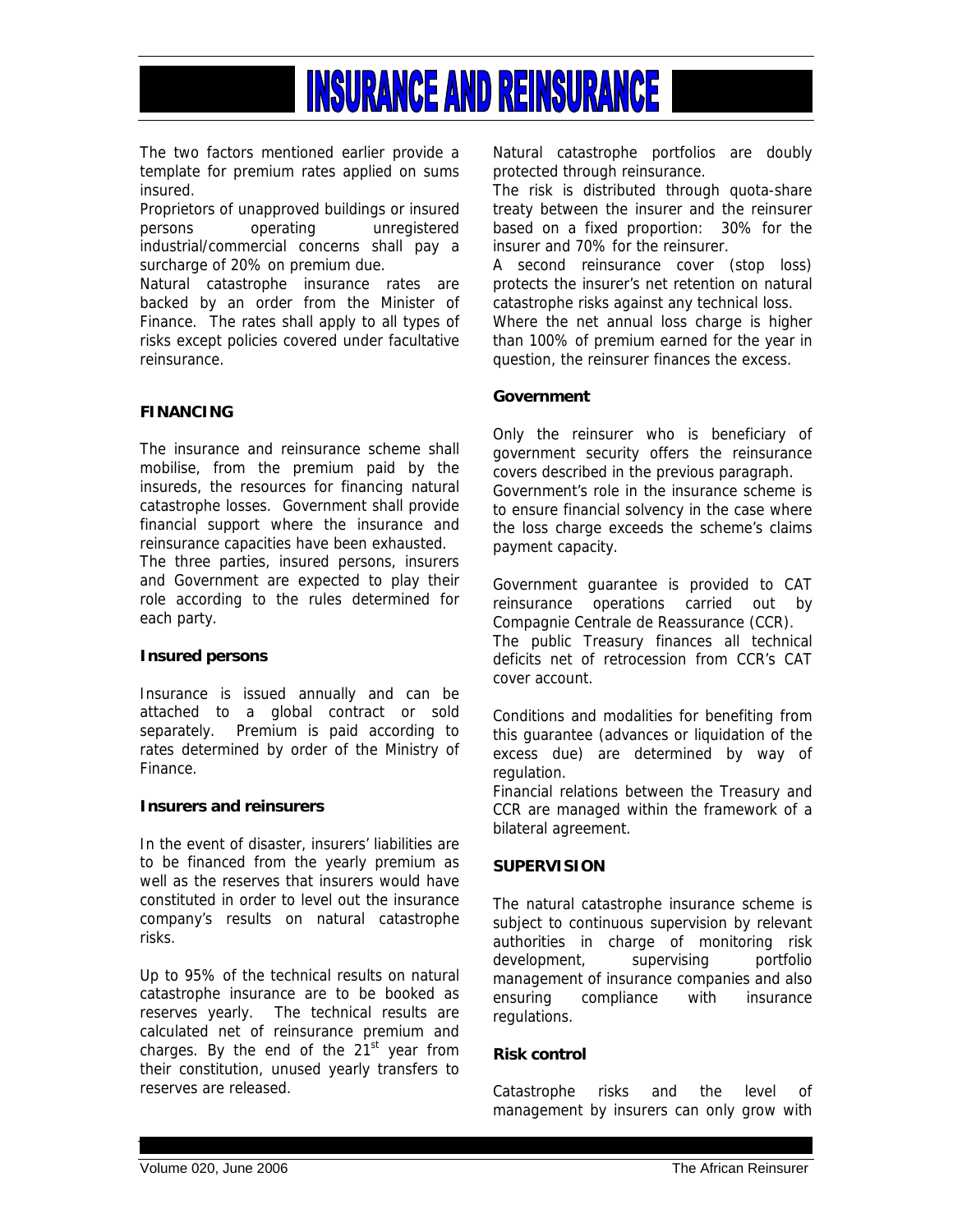time. For instance, adapting of covers, price factors, reinsurance covers and skills stands as the condition of ensuring a normal and long-lasting functioning of the scheme.

The natural catastrophe committee, which is headed by the Director of Insurance and comprises professionals in the national insurance industry, designed a regulatory document that governs catastrophe insurance. The committee will continue to maintain supervisory efforts towards the smooth functioning of the scheme.

#### **Portfolio management**

The role of the insurance supervisory authority over insurance companies' portfolio focuses on underwriting, reserving, IT systems, internal control, reinsurance and claims management, particularly claims adjustment and time limits for claims payment.

#### **Compulsory nature of the scheme**

The compulsory nature of the scheme requires a system that involves both control methods and penalties.

The methods of monitoring compliance regarding CAT cover issues have been considered under two perspectives: real estate transactions and companies' annual tax returns.

Real estate transactions must be backed by a valid insurance document against natural catastrophes.

Such control falls within the responsibility of any institution that is authorised to authenticate such transactions, namely, notaries and the Land Registry Department.

Companies involved in commercial or industrial businesses must attach documents to confirming purchase of CAT cover to their tax returns. The tax offices are in charge of this control.

Two kinds of penalties for non-compliance with compulsory CAT insurance are prescribed in the Government Act: a fine of 120% of premium due as well as possible exclusion from government assistance.

These sanctions are to be applied either by tax inspection offices, if the offence is detected during tax returns or by the insurance company if discovered while subscribing to a new insurance policy.

#### **Related measures**

The process of implementing a CAT scheme involves a host of other actions that contribute to extensive information dissemination on the product, appropriate training of staff of insurance companies as well as creating awareness on risk prevention and loss minimisation.

• Communication

The insurance sector should design and put in place a collective communication plan so as to popularise the new CAT product and develop foresight and prevention reflexes. The association of insurers, UAR and CAN

are naturally expected to take on the task of institutional communication as complementary effort to marketing by individual insurance companies.

• Training

The innovative nature of natural catastrophe covers and the relative uniqueness of the underlying mechanisms (underwriting, pricing, reserving, reinsurance, skills etc…) imply more pertinent training for the staff in charge of managing the portfolios.

To that end, insurance companies are expected to design internal or intercompany training programmes to increase knowledge of the product as well as organise the risk management chain from subscription to payment of claims.

Support from national or foreign experts in that respect could contribute to a remarkable improvement of the quality of human resources.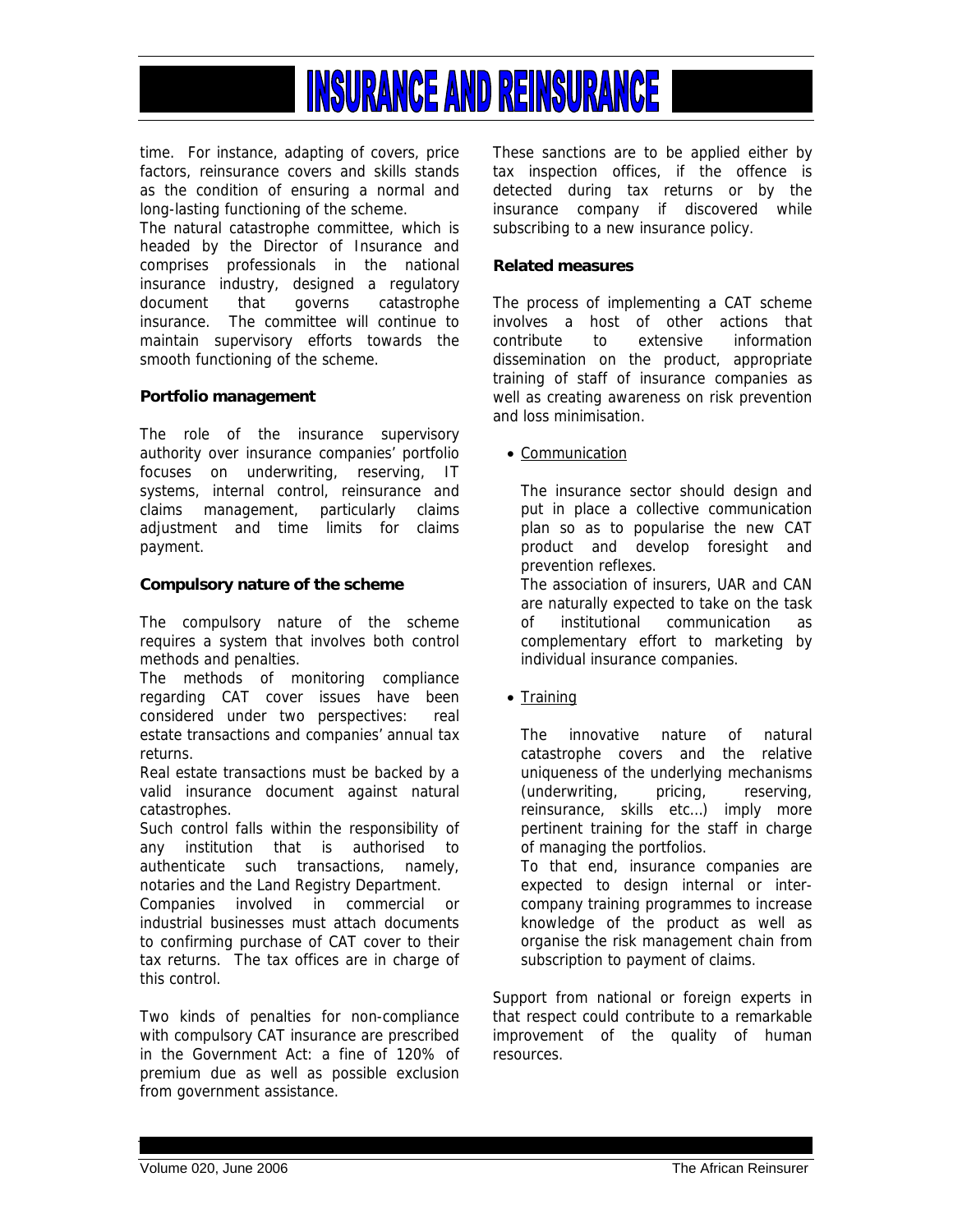#### **Prevention**

Insurance being an essential means of reducing the potential cost of risks, the insurer who wants to minimise his overhead costs and the insured who desires the best rate possible have an interest in taking preventive regulations into account where such exist. While accepting risks, insurers must guide the public as well as the relevant authorities on the land occupancy practices, types of construction, maintenance of sewage systems and general organisation so as to minimise the extent of damages after a natural disaster.

In establishing a difference between rates applied to authorised and unauthorised constructions or activities, insurers already indirectly contribute to ensuring compliance of actual practices with the operational regulations.

#### **CONCLUSION**

The departure from a system of financing losses arising from natural disasters mainly from public funds and government intervention, to an insurance dependent compensation scheme will be achieved gradually. Indeed, as the CAT cover scheme commences, the number of policies sold as well as the total amount of assets protected by insurance is expected to increase accordingly.

The incubation period for the programme will largely depend on the communication efforts of the insurers as well as the corresponding reaction from insurable persons.

The insurance companies will also need an accurate assessment of the aggregate exposure of their portfolios and the reinsurance covers commensurate with their shareholders' funds.

Indeed, government guarantee is designed to add appropriate reinsurance support to cover the liabilities of the national CAT insurance scheme. The introduction of this insurance system should at least ensure that public funds thus far used to repair national assets destroyed by the natural disasters will be redirected towards the socio-economic developmental needs of the country. In reality, providing insurance for the aftermath of natural disasters results in a rational mediation between national solidarity and the responsibility of individuals for their property.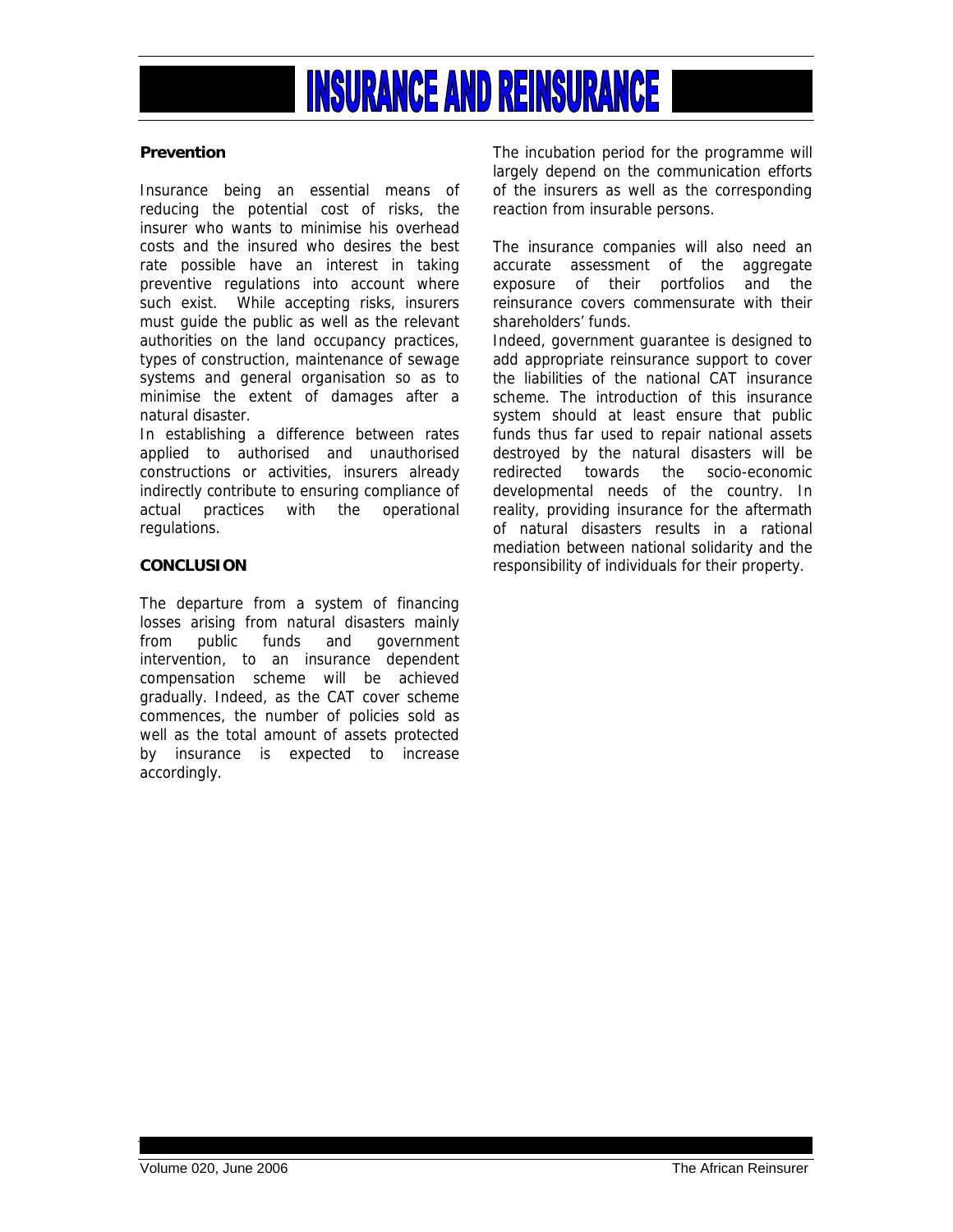#### UNDERWRITING OF POLITICAL RISKS

**By** 

**Olivier Patrick NGUESSAN**

Underwriter, Africa Re - Abidjan

#### **I. BACKGROUND**

The democratisation process in Africa in the early 1990's often brought in its trail riots and civil commotions which resulted in serious property damage to companies: for example, property damage was estimated at FCFA 1.6 billion in Gabon in 1990, FCFA 1.3 billion in Mali in 1991, FCFA 4.0 billion in

Central African Republic in 1996 and more than FCFA 2.0 billion in Côte d'Ivoire in 2004.

Apart from property damage, companies also incurred serious financial losses due to drop in production, slow down in operations and loss of business opportunities. Industries and trading outfits in many parts of Africa are foreign investments which are unfortunately exposed to destruction risks during events. This could be one of the reasons for the low level of Foreign Direct Investment into the continent. Yet, in order to develop, Africa requires huge investments in infrastructure and production tools. How can investments be attracted and sustained in such an unstable environment where Governments cannot fully guarantee the security of assets and people? Investors should be provided with the possibility of indemnification in the event of property damage or financial losses resulting from political disturbances.

For now, African States, which are, in principle, the first to be affected, have neither the organisation nor the financial capacity to bear even part of these damages which are generally significant. Therefore, the insurance market has the responsibility of finding solutions to the needs of national and foreign companies, otherwise, at least two major consequences are to be expected:

Reduction in investment in Africa;

− The delocalisation of political risk covers, which might ultimately result in the delocalisation of the property damage covers for large risks.

Despite the importance of this type of insurance, do African markets have the resources to cover these risks?

Following the events of  $4^{\text{th}}$ ,  $5^{\text{th}}$  and  $6^{\text{th}}$ November 2004 in Côte d'Ivoire, reinsurers in African markets and in particular markets of the CIMA (Conférence Interafricaine des Marchés d'Assurances) zone, decided to discontinue the insurance of political risks.

To handle the problems better and seek appropriate solutions for them, this paper will first of all attempt to define political risks. Then, it will present the current situation of insurance offer and how it can evolve to enable practitioners provide appropriate response to the need for political risks cover.

#### **II. DEFINITION OF POLITICAL RISKS**

Political actions and decisions can modify the legal, fiscal and economic framework of a country. Companies established in the country are bound to face these political risks which could endanger or imperil their operations.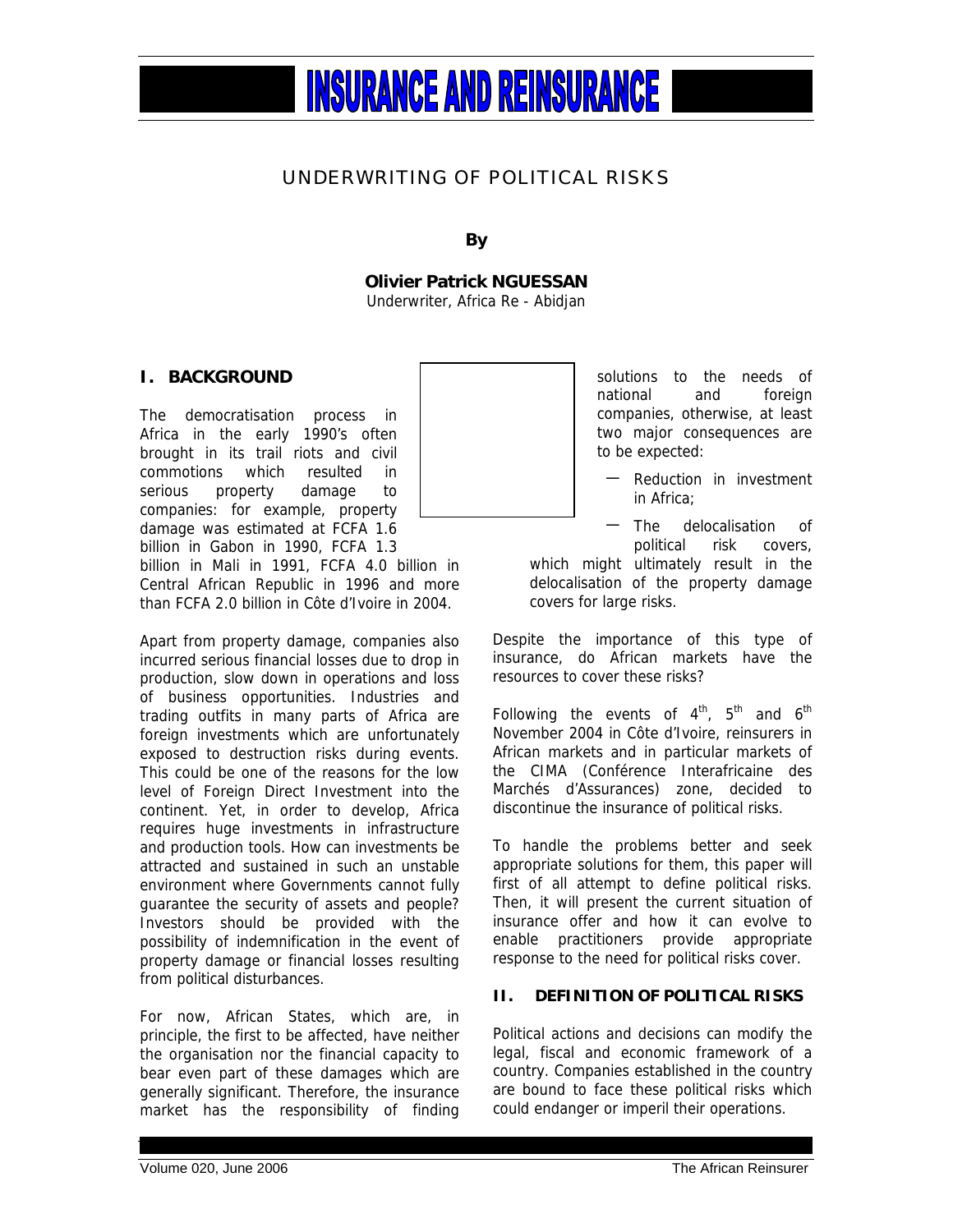

#### **What then are Political Risks?**

It is not easy to define political risks. During the CIMA meeting of November 2005, reinsurers operating in the CIMA and FANAF (Fédération des sociétés d'assurances de droit national africain) markets listed the following events to define political risks:

« Insurrection, civil commotion by way of popular revolt, mutiny and/or military coup, popular uprising, rebellion, revolution, take over of power by the military or usurpers, imposition of martial law or siege as well as any event or circumstance that may result in the imposition or sustenance of martial law or siege; any action perpetrated by a group of people with the aim of either supporting the Government or obtaining a political change and/or influencing it in the form of revolt, revolution, inter-communal conflict or simply conflict between the supporters of Government and the opposition».

From this definition, it will be noticed that only risks of violence are taken into account. That can be explained by the fact that the protection given by insurers and reinsurers in the CIMA zone covers essentially property damage to the exclusion of all forms of financial losses. However, some political situations are non-violent but they have negative consequences on industries, such as the decision to nationalise foreign companies.

In his book Political Risk Insurance Guide, Daniel WAGNER, a political risk underwriter in New York, defined such risks as: « arbitrary or discriminatory actions, taken by home or host governments, political groups, or individuals, that have an adverse impact on international trade or investment transactions. Examples include the risk that a government will interfere in a company's ability to control or operate an overseas investment, that a government will not pay for a shipment of goods received, or that a terrorist will attack a manufacturing facility".

The advantage of this definition is that it covers a wider scope than the one proposed by FANAF.

For a better understanding of political risks, it is proposed to define them as events of political nature (sudden change in economic policy, violent change in political regime, war, expropriation…) which result in property damage or financial losses for companies or interfere with their initial targets, objectives and prospects, thus distorting their normal operating conditions for profit making.

The advantage of this definition lies in its flexibility. Indeed, as it is rather imprecise there is no risk of omitting any event of a political nature, which may constitute risks for companies.

It should be noted that, often, there is only a thin line separating events of political, economic and social nature. An example is the strike of a private transport Union suspected to have sympathy for a political party.

Political risks can affect companies directly or indirectly. For example, expropriation, embargo and taxation have direct effects on them, while other events such as political violence (riots and civil commotion), which although not directed at any particular business sector or company may have detrimental consequences.

#### **III. UNDERWRITING OF POLITICAL RISKS**

#### **1. General Overview of Covers**

Generally, there are two types of covers for political risks:

#### **Cover for Commercial Risks**

It should be specified, from the outset, that this cover is not a guarantee for the success of commercial operations in all circumstances. Commercial operations may be hindered by a sudden change in legislation in a foreign country, the review of commercial rules following a change in regime or simply, the imposition of embargo.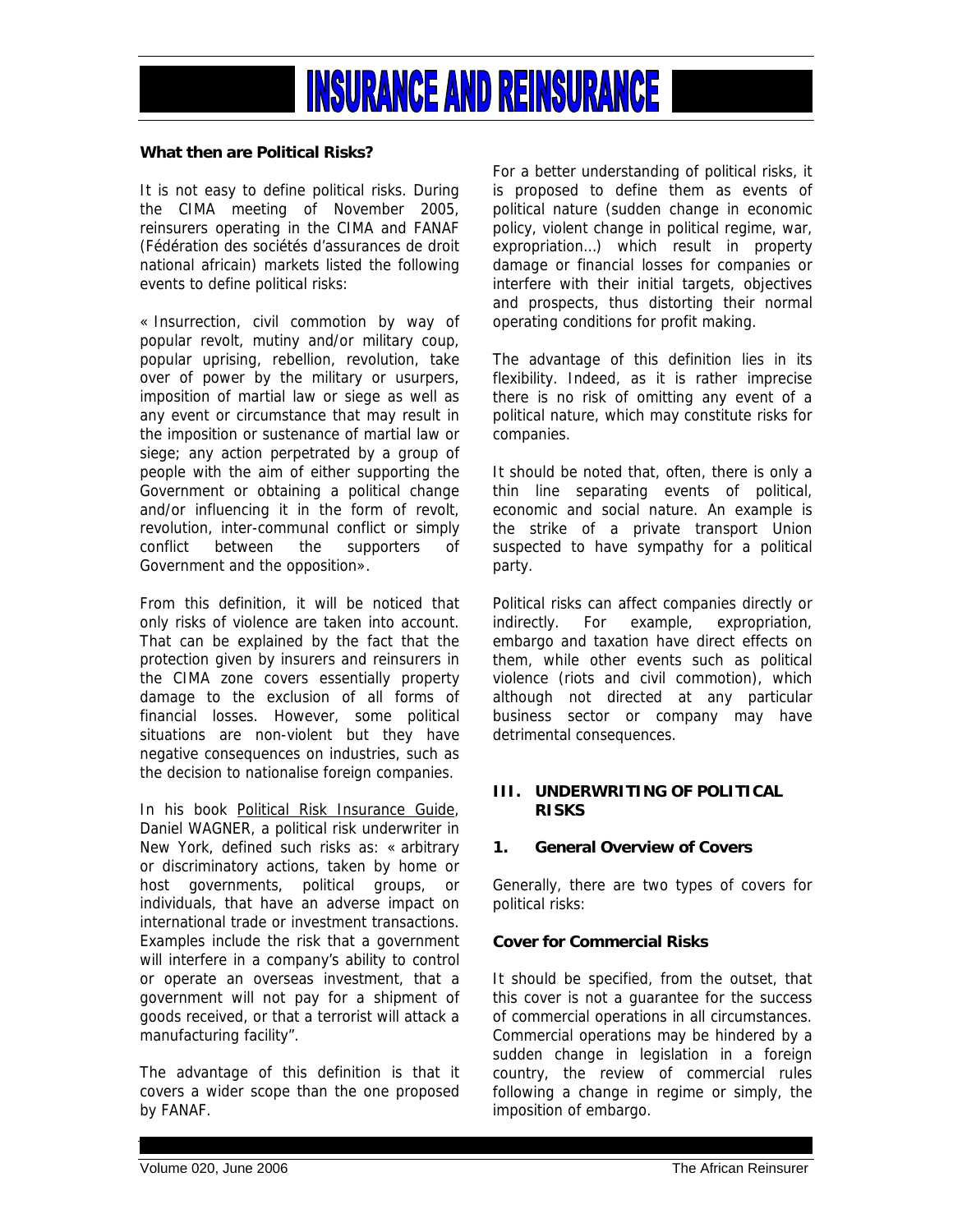It involves covering companies against the risk of inability to continue their commercial operation due to political problems.

Numerous covers are offered and the major ones listed below:

- − Inability to honour or execute a contract due to a case of force majeure;
- − Unexecuted letter of credit;
- − Unilateral cancellation of contract by government;
- − Inability to deliver goods;
- − Export Credit;
- − Cancellation of import or export license.

#### **Cover for Investments**

Even if not exclusive, this type of cover seeks to protect a company against the risk of its operations not going as planned, that is not being in line with the investment agreement entered into with Government.

The main covers normally provided are as follows:

- Expropriation;
- − Forced abandonment of investment in a foreign country: Heads of companies are forced to abandon their companies in situations of trouble or when their countries of origin raise an alert to leave the host country. The insurance cover would ensure that the Head of the company is indemnified to the limit of the abandoned equipment;
- − Difficulties in fund repatriation ;
- − Impossibility to import ;
- − Abusive cancellation of contracts ;
- − Political violence : damages caused by foreign or civil wars, acts of sabotage or terrorism, riots and popular movements are not covered by normal property damage insurance policies. These events can be covered by political risks insurance both in respect of property

damage and the resulting financial losses.

This is the most predominant kind of risk in African countries.

#### **2. Offer of satisfactory Cover for African Markets**

#### 2.1 Current Offer

Since the early 1990's, the underwriting of political risks has developed tremendously due to the progress both in the democratisation process in the world and market economy. A number of players are involved in this market segment and these include:

#### ♦ **Lloyd's of London**

This is the best-known organisation of underwriters in the world and in 1990 it offered about US\$ 25 billion capacity for political risks insurance and recorded a turnover of about US\$ 100 million, i.e. 35% of the world market share.

#### ♦ **MIGA (The Multilateral Investment Guarantee Agency)**

This is an international organisation and a member of the World Bank group.

MIGA provides the following covers to investors and financial institutions against political risks:

- Non transferability and convertibility of currencies ;
- Armed conflicts and civil disturbances :
- expropriation ;
- cancellation of contract.

MIGA also assists Governments of emerging countries in sourcing for foreign investors by helping them to draw up strategies that would attract investments and provide the investors with the ability to cover political risks. Eligible projects include new cross-border investments, privatisations, and the expansion of existing projects.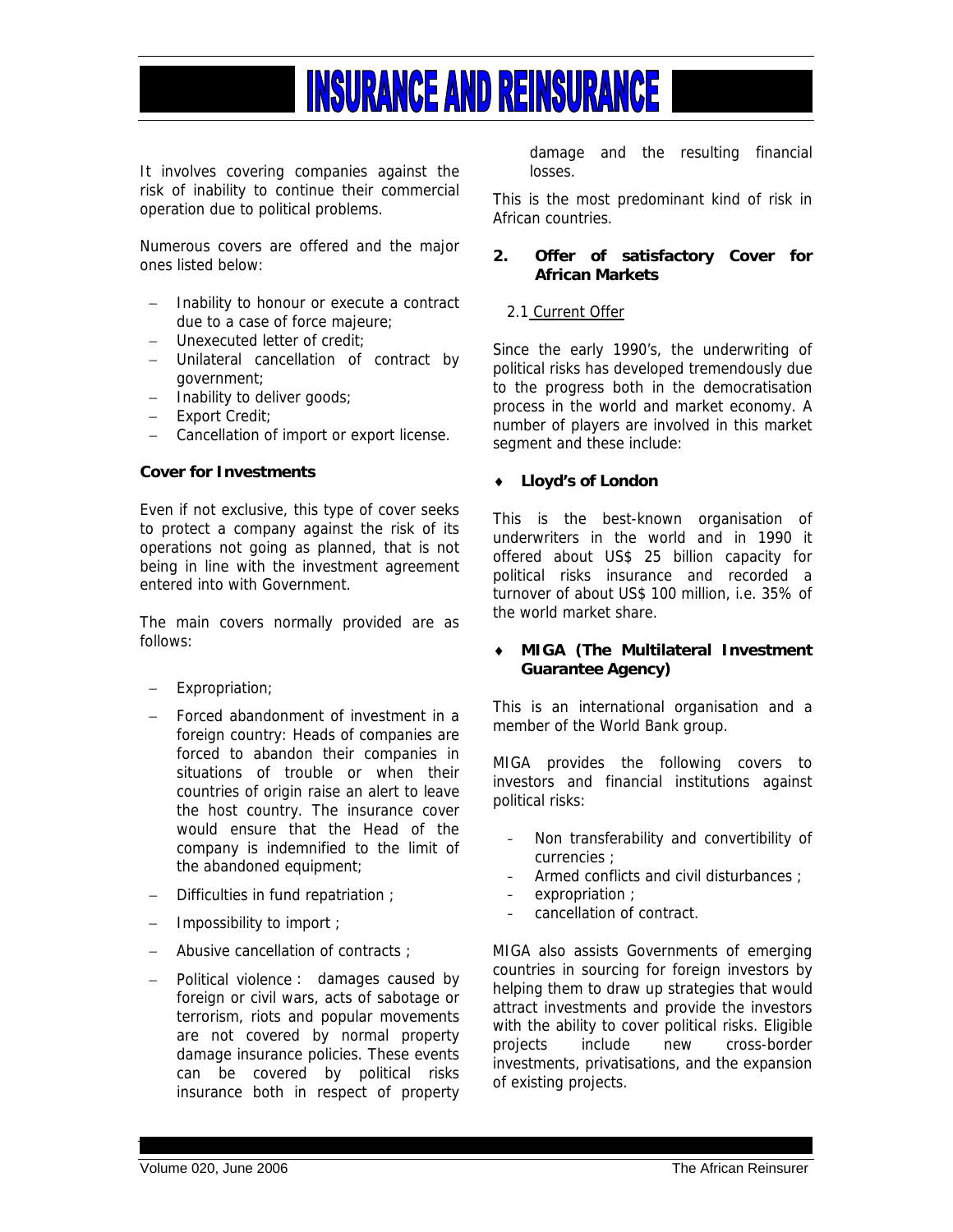#### ♦ **FANAF**

Prior to  $1<sup>st</sup>$  January 2003, a clause, P24 Afrique, existed in the CIMA markets which covered riots and civil commotion and excluded civil and foreign wars, rebellion, expropriation….

Following the events of 11 September 2001 in the United States, reinsurers excluded criminal attacks and acts of terrorism from clause P24 Afrique and replaced it with a new clause called FANAF 01 in October 2002.

Without expressly indicating it, these clauses, in addition to social and economic risks, also covered political risks, as they did not formally exclude them.

Following the events of  $4^{th}$ ,  $5^{th}$  and  $6^{th}$ November 2004 in Côte d'Ivoire, reinsurers initiated the modification of this new clause in 2005 and decided to exclude political risks in order to avoid large losses. In actual fact, two reasons motivated that decision:

- Insurers only retain a minute share of the risks. Individually or as a pool, they ought to retain a higher share of such risks ;
- − Insurance premiums are too low compared to the cover given. If the prevailing rates are complied with, the maximum premium payable would be 0.7 per mille of the total sum insured for property.

#### 2.2 Evolution of Offer

As already stated, the insurance of political risks is a major factor for the development of Africa. The current offer does not suit the requirements of companies. Therefore, there is the need to devise public mechanisms and private covers that are capable of fully satisfying the companies.

Taken individually, African states have limited financial capacities. It would therefore be necessary to establish compensation mechanisms through regional or continental organisations (the CFA zone, the ADB…). States would contribute financially towards the creation of a compensation fund for victims of political events. This mechanism can be put in place with the support of international financial institutions.

The political risks indemnity funds will serve as the primary line of recourse up to an agreed maximum limit. With the capacity provided by major reinsurers, private insurers can then act as a secondary line of recourse within limits that would be contractually defined with the insured companies. With this arrangement, it would be possible for private insurers to offer wider covers that would represent real security for investments. Given the stakes involved in the development of Africa, reflections need to be initiated with a view to putting in place adequate cover for political risks. From a purely commercial perspective, this is an opening insurers and reinsurers, especially those in the CIMA zone, should explore. The development of this new formula could contribute to increasing the turnover of markets in the zone which in 2004 only amounted to about USD 357 million. A formula that is more ambitious than the FANAF clause is being prepared by a French broker.

Sometimes, there is only a thin line to distinguish the political, social or economic nature of an event. That is why the product would cover without distinction risks of strikes, riots and civil commotion, irrespective of whether they are of social, economic or political origin.

The premium rate would stand at 0.4% to 0.7% taking into account the magnitude and frequency of the losses of recent years. This way, direct insurers would be in a position to propose covers that actually respond to the needs of companies.

For this cover, the sharing of risks between reinsurers and insurers will be improved, with insurers retaining at least USD 357 517 (equivalent of F.CFA 200 million).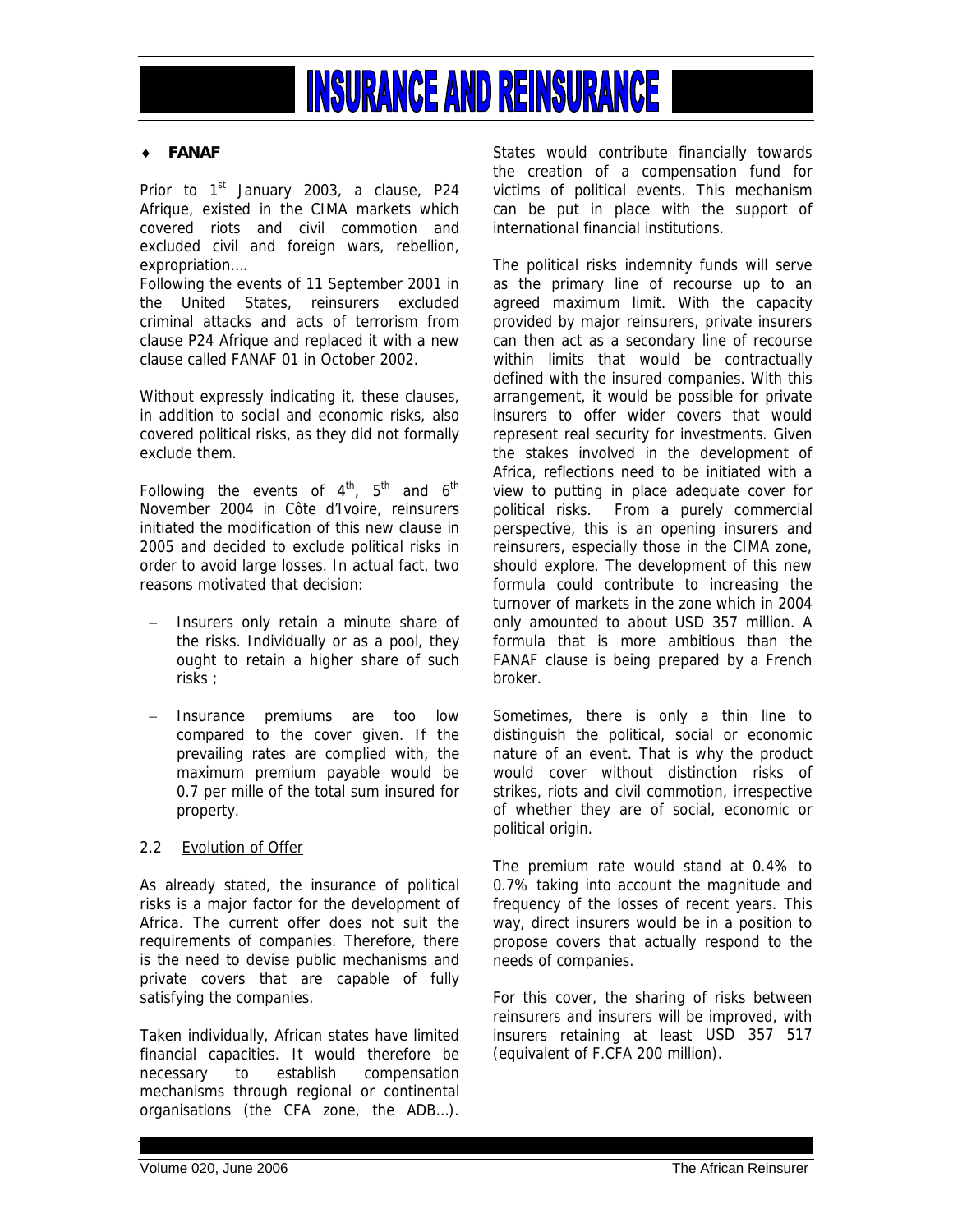Despite the stride made in the CIMA markets with regard to the diversity of political risks, other insurance products, more complete should be put in place.

In the near future, the insurance sector should be able to offer to national and foreign investors covers that would enable them overcome the fear of the unknown as well as the presumed or avowed insecurity in African countries on the one hand and secure investments and commercial ventures on the other hand.

In addition to the already existing protection, these new products, which should be as wide as possible could cover:

The risk of inability of the exporter to deliver his goods on time. This is a very important cover for national economic players and exporters of raw materials or semi-processed products ;

- The risk of the deterioration of production tools abandoned as a result of political violence;
- − Financial losses whether or not they result from damages suffered by the companies;
- − Civil wars and rebellion risks …

All these risks can be insured. All that is required is to draw inspiration from the covers provided in the international market and fix the correct price.

This article does not pretend to have exhausted the topic but the concern is to trigger off reflections so that appropriate solutions could be found for the insurance of political risks, which hinder the inflow of foreign investments to Africa.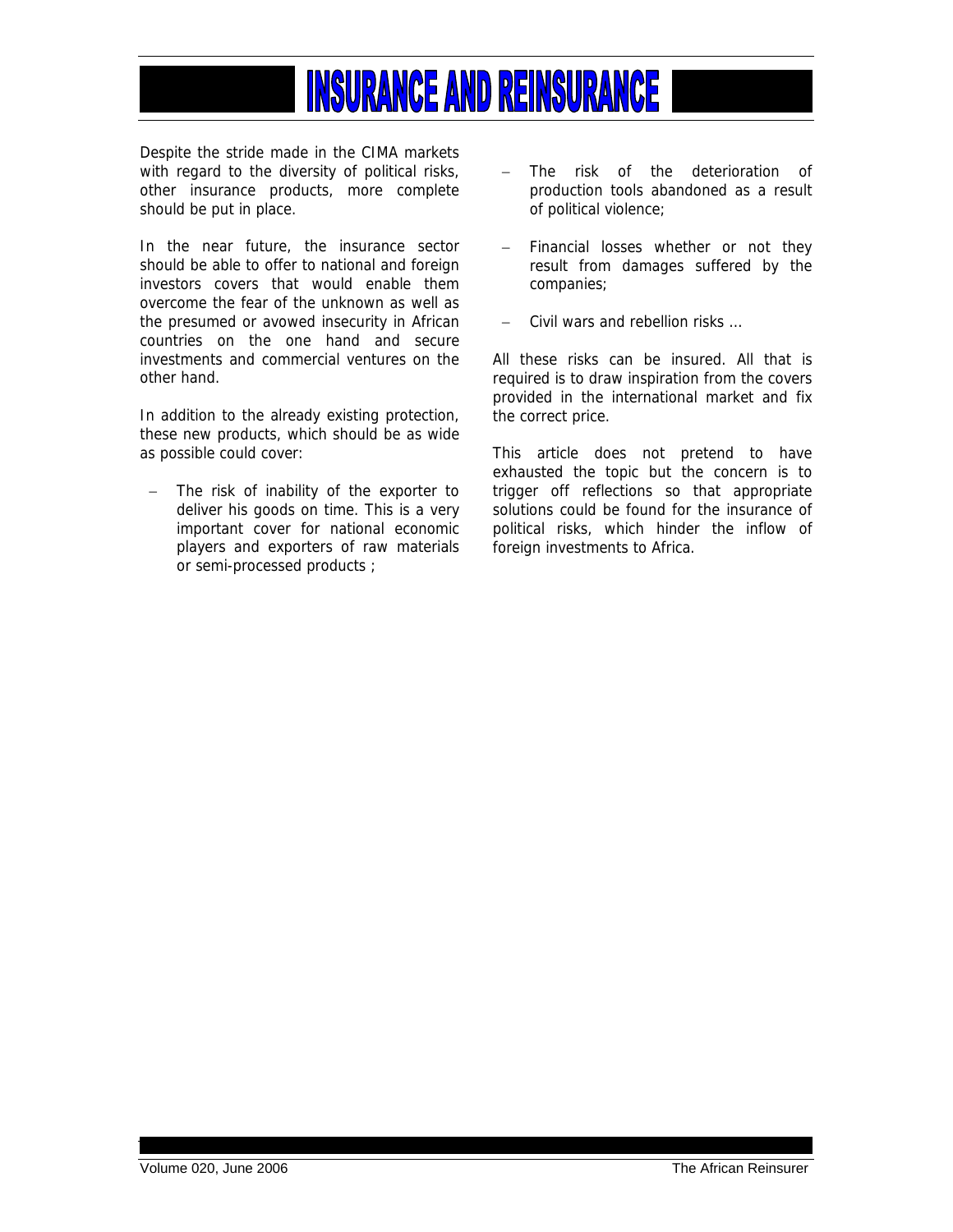#### LOSS PREVENTION AND RISK MINIMISATION IN DEVELOPING COUNTRIES

**By** 

**Ravi Kuppuswamy**  Senior Engineer, Arab Insurance Group - ARIG

#### **Introduction**

"An ounce of prevention is worth a ton of cure" goes the old saying and this certainly seems to have been borne out by the estimates of the World Bank and the US Geological survey that economic losses from natural disasters in the 1990s could have been reduced by US\$ 200 billion if US\$ 40 billion had been invested in preventive measures. It

has also been estimated that US\$ 3.15 billion spent on flood control measures in China over the last two decades of the  $20<sup>th</sup>$  century have averted losses of about US\$ 12 billion<sup>\*</sup>. Therefore, it is evident that a reasonable amount invested in preventive measures will result in significant savings in terms of avoided losses. Further, losses from natural disasters are most devastating to the poorer nations who are ill-prepared to face such occurrences. The same inference could be extended to the losses caused by more traditional insured perils such as fire, machinery breakdown, etc. Generally speaking, the more prepared an insured is to meet any exigency, the less the damage sustained to the property.

#### **Standards of prevention in developing countries**

Standards of loss prevention measures with regard to mitigation of the effects of perils, natural or otherwise, are significantly lower in developing countries, compared to the



advanced nations. The statutory requirements relating to fire protection often focus on providing minimal hardware within the buildings and, more often than not, are limited to portable extinguishers and, in some cases, hose reels. Usually, in public buildings like shopping malls, hotels, offices, etc., provision of basic fire

fighting hardware is a pre-requisite to obtaining license to occupy the building or commence business operations. However, once installed and the license to occupy or commence business obtained, routine maintenance of the fire fighting equipment is often ignored, the condition of the protective equipment deteriorates resulting in the property being unprotected. Then, in case fire occurs, the installed equipment is not functional and cannot be used to control it at the incipient stages. Therefore, dependence is solely on the public fire brigade. Such delay often results in larger losses, the potential of which timely and appropriate intervention at the early stages of fire could effectively negate.

Statutory safety requirements primarily focus on basic fire protection hardware and on personnel safety aspects. Important though these are, statutory regulations seldom address the more important "software" aspects such as good maintenance, housekeeping, inspection and other procedures.

 $\overline{a}$ 

<span id="page-17-0"></span><sup>∗</sup> (www.worldbank.org/news)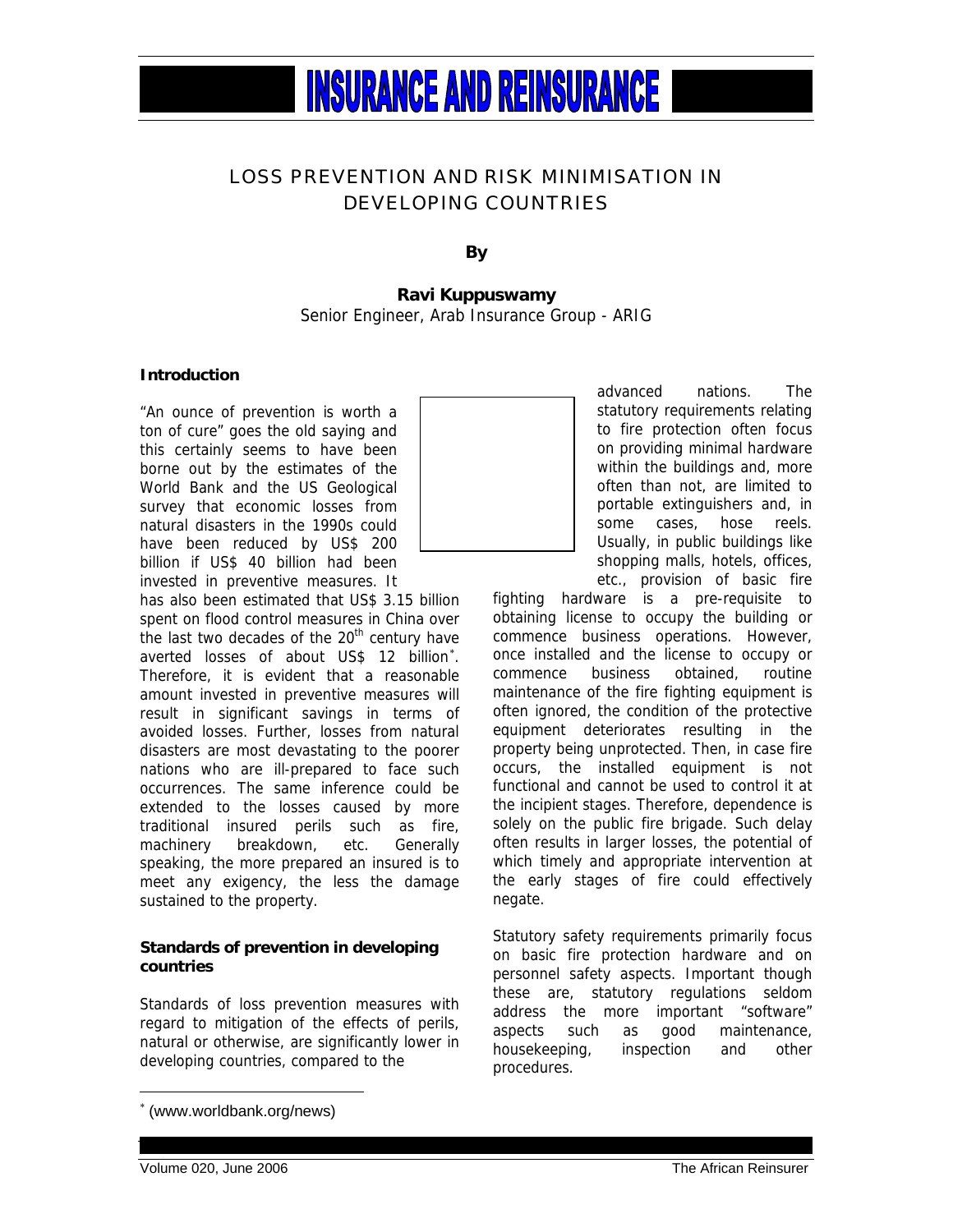However, what makes management of risks more difficult is that while the objective hazards in developing countries are greater in terms of impact on national economy, the available resources for coping with incidents are meager or minimal. Preventive measures rate low on priority in allocation of available resources - monetary or otherwise. Investment in risk minimisation / loss prevention reduces funds available for other uses and the question arises whether the current cost vis-a-vis the loss savings potential is justified.

#### **Insurance on property financed by banks - opportunity for insurers to promote safety & prevention**

Projects financed by international agencies such as the World Bank or the International Finance Corporation (IFC) are required to include adequate insurance protection. The banks or lending institutions' insistence on insurance provides the insurers an opportunity to induce the insured to establish prevention measures - both hardware & software.

Experience in the Indian Insurance market provides a case for the insurer's role in promoting prevention aspects in developing countries. Indian insurers have long been allowing varying discounts off the fire insurance premium if fire suppression systems in line with internationally accepted safety standards are installed. Even in the UK, the now defunct Fire Offices Committee (FOC) had prescribed a scale of discounts that could be granted if fire-extinguishing equipment was installed in the insured premises. These safety requirements focused mainly on the provision of protective "hardware" ranging from portable extinguishers to the more sophisticated automatic sprinkler and gas based fire suppression systems for which discounts ranging from 2.5% to 50% was granted off the fire insurance premium. However, these requirements did not take into consideration the 'software' or the 'human element' side of loss prevention,

except for the establishment of a fire-fighting team to operate the hydrants / hose reels.

Subsequently, realizing the importance of the human element in loss prevention / minimisation, the insurance industry in India devised a "special rating" procedure for industrial occupancies in the late 1980s that cognized not only the physical features of the insured property such as location, construction, layout and spacing, fire protection, utilities, but also the **safety management procedures** (establishment of Safety Committees, ...). This procedure awarded discount points for good features and loading points for adverse features of the risk. Discounts were also granted for **good claims record over the last 5/10 years**, with the aggregate discount allowed for both physical features and good claims record, limited to 35% off the insurance premium. This level of discounts provided an attractive financial incentive to insured to install safety equipment as well as establish safety procedures, which resulted in a higher loss prevention standard overall.

The importance of the "software" or "human element" aspect in prevention cannot be overemphasized. This includes routine inspection procedures, good maintenance philosophy both preventive and predictive, accident and "near miss" reporting and investigation, good housekeeping, permit to work systems, regular safety audits and training of personnel in operations and safety. Establishing these software aspects will effectively enhance loss prevention.

#### **Installation of superior protection systems in specific industries**

Another instance of improvement in the standard of prevention in developing countries is the statutory insistence on a higher level of fire protection and safety procedures following a serious incident. As an example, a fire accident in the cable tunnel of a thermal power station in southern India in the 1980's prompted the establishment of higher fire protection standards for thermal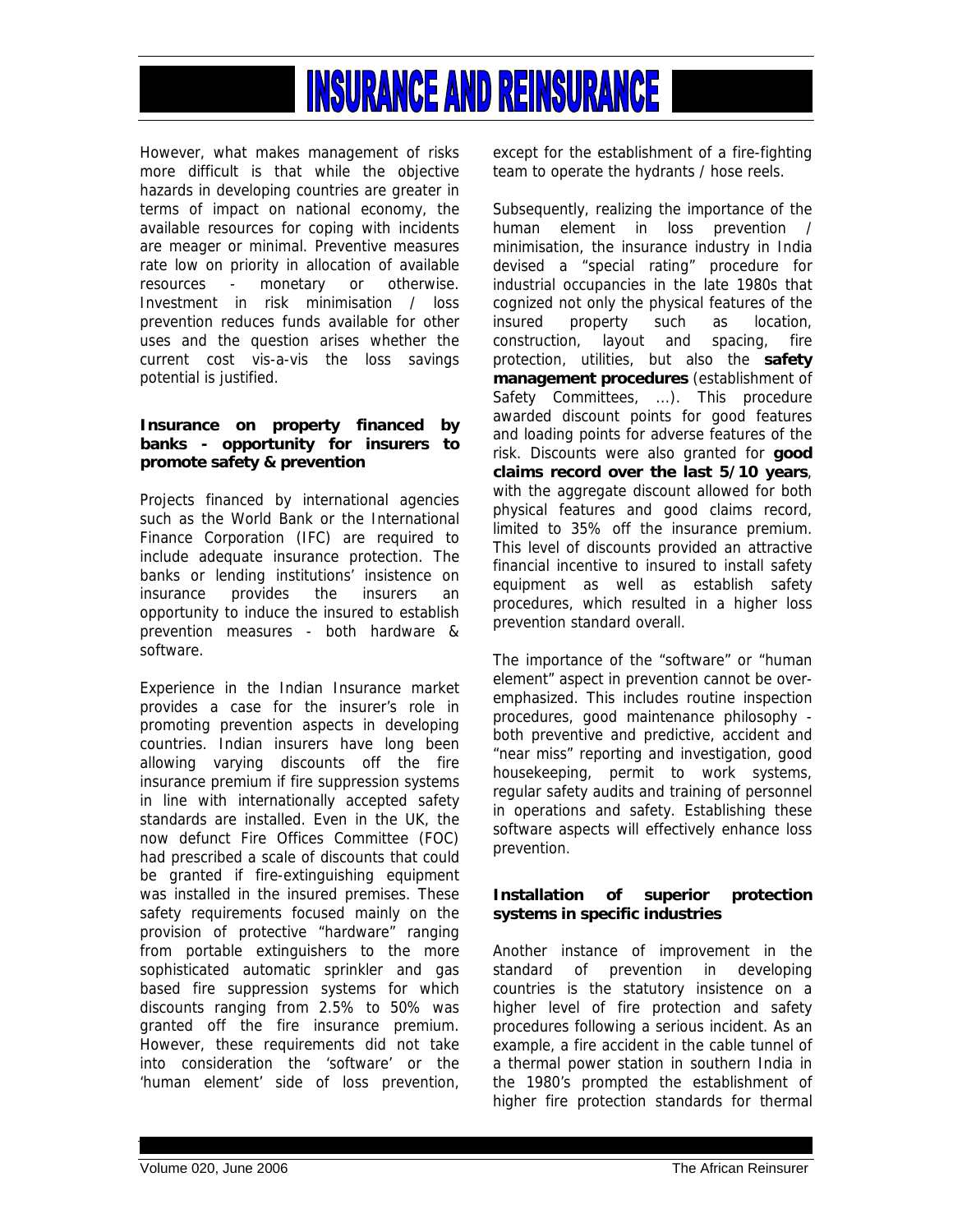power stations which included water sprinkler / water spray / deluge systems for cable tunnels, as well as the provision of fire cutoffs along the cable tunnel. Spray protection for transformers and coal conveyors were also included as standard protection.

Likewise, in the energy sector in India the petroleum installations had earlier been established on the basis of different technologies and technical collaborations with various foreign companies and there was no uniformity with regard to design and operating facilities. The need to have uniform standards, including safety standards, in the oil industry resulted in the Ministry of Petroleum and Natural Gas establishing a Safety Council that was assisted by the Oil Industry Safety Directorate (OISD). The members of the Safety Council were the Chief Executives of the oil companies, representatives of industry and workmen and safety experts. The OISD itself was a selfregulatory group comprising experts from the oil companies with its main functions being:

- Oversee implementation of all the decisions of the Safety Council;
- Keep abreast of latest design and operating practices in safety and fire fighting in the hydrocarbon industry;
- Conduct periodic safety audits, review and suggest procedures for improvements to the Safety Council;
- Collect information on "near miss" accidents and accidents in the oil industry;
- Ensure implementation of accepted codes of practices for industrial hygiene;
- Review "Disaster Control Plans" and preparedness;
- Review in-plant training programmes with regard to safety.

Such focused efforts in an important sector of the economy have resulted in significant improvement in its safety profile.

#### **Conclusion**

Summing up, the quality of loss prevention in insured risks in developing countries needs considerable improvement. The current focus is mainly on provision of minimal fire protection 'hardware' as a statutory prerequisite to occupation of the building or commencement of business operations. A paradigm shift in attitude towards safety as well as a willingness to invest in loss prevention - both hardware and software - is necessary to realize the long-term benefits it affords. Insurance companies and statutory agencies can have a role in this effort insurance companies by providing financiaél incentives for establishing better loss prevention and the statutory institutions by raising the standard of loss prevention required to be provided **and, more importantly, monitoring its maintenance**, and also perhaps, by offering financial incentives like tax rebates or similar financial advantages for investments in loss prevention.

A quote from the CEO of a large insurance company, published in the  $24<sup>th</sup>$  February 2004 issue of 'Insurance Day', highlights the importance and benefits of loss prevention: "**This tangible improvement (in the insurance company's results) would not have been possible without clients who believe in the philosophy that the majority of loss is preventable, take proactive measures to truly understand their hazards and are financially and philosophically committed to reducing their exposure to risk.**"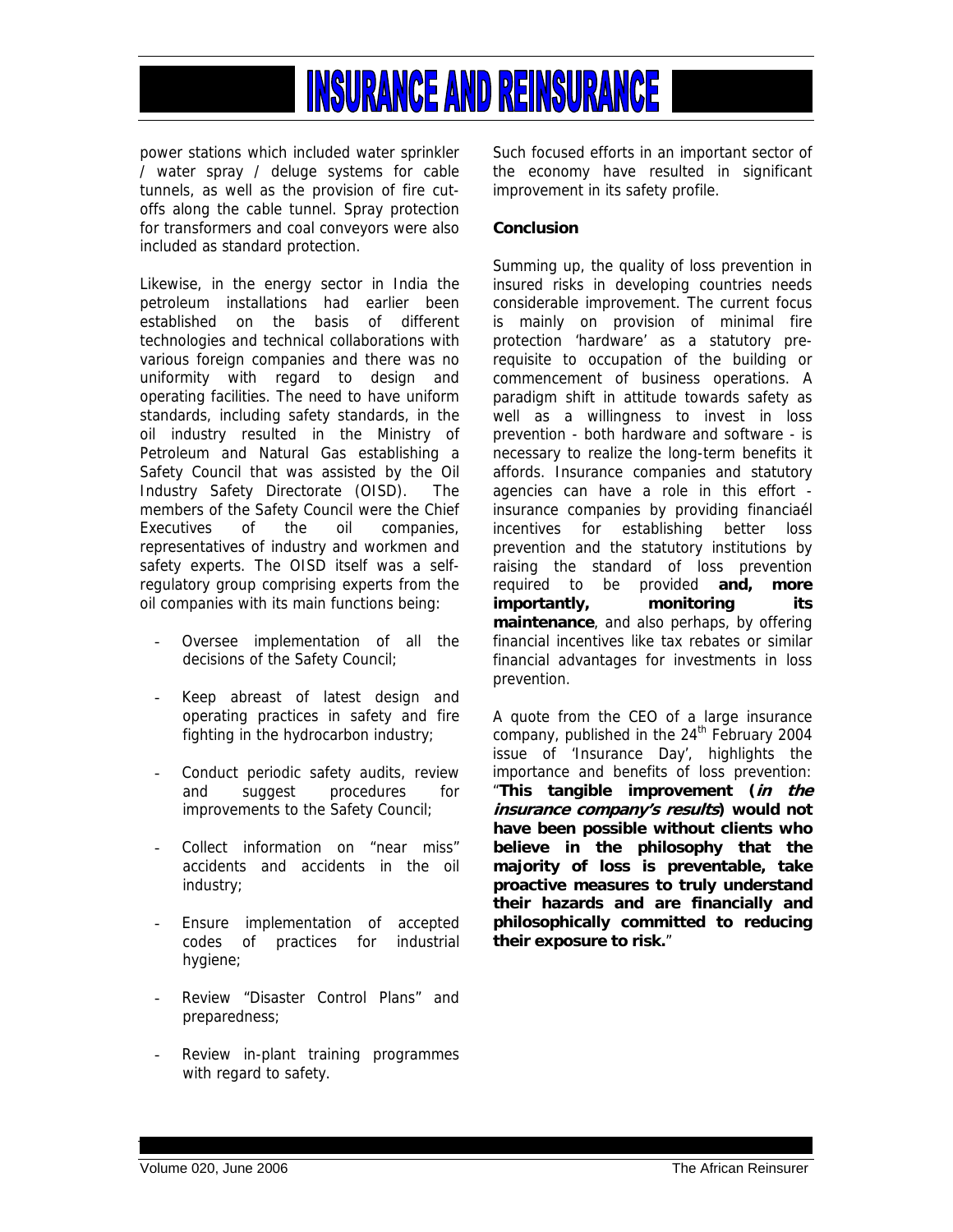# PRICING OF LIFE ASSURANCE IN AFRICA: RELIABILITY

**INSURANCE AND REINSURANCE I** 

OF ITS TECHNICAL BASES

**By** 

#### **Léonidas BARAGUNZWA**

Actuary, Africa Re - Lagos

#### **Introduction**

Insurance operations, both life and non-life, are based on the notion of risk, defined as an uncertain event beyond the control of the parties, which when it occurs, requires the insurer to pay the agreed benefits. The uncertainty might relate to whether or not the envisaged event

would occur (fire, accident, …), or to the actual moment of occurrence of an unavoidable event, such as death.

Most human activities are fraught with risks which have financial consequences that cannot be fully borne by individual or corporate entity's assets. Thus, the essence of insurance is to transfer all or part of the financial consequences to a third party, the insurer, under terms and circumstances specified in a contract.

By accumulating risks, Insurance companies themselves face the danger of insolvency, especially as they market products whose final cost is unknown, given that premium is payable at the beginning of the insurance period, while the financial cost of future losses can only be determined several months or years later.

This danger can be minimised through the use of probabilities and statistics to evaluate the equitable contribution of each insured for payment of future losses. However, not all risks are insurable, because the use of statistical data can only be possible under

certain conditions. For risks to be insured, they must:

Be rather frequent, that is, the risk should occur often enough to sustain a law of probability on the basis of which to calculate the consequent premium. However, the frequency

should also not be too high, otherwise the risk would not be economically insurable, owing to the very high premium per insured.

Be spread out, that is, the risk should involve a large number of items or persons but can only affect a small proportion of the group or not everybody at the same time.

In all insurance operations, two factors are involved in the calculation of pure or technical premium, that is the amount that the insurer needs to have to be able to pay losses, without allowance for profit or deficit:

- The loss frequency which indicates the relative occurrence of the risk involved.
- The loss distribution which indicates the average cost of losses.

Pure premium is obtained by multiplying the relative frequency by the average cost. To arrive at the commercial or tariff premium, the insurer adds charges meant to cover general expenses and profit.

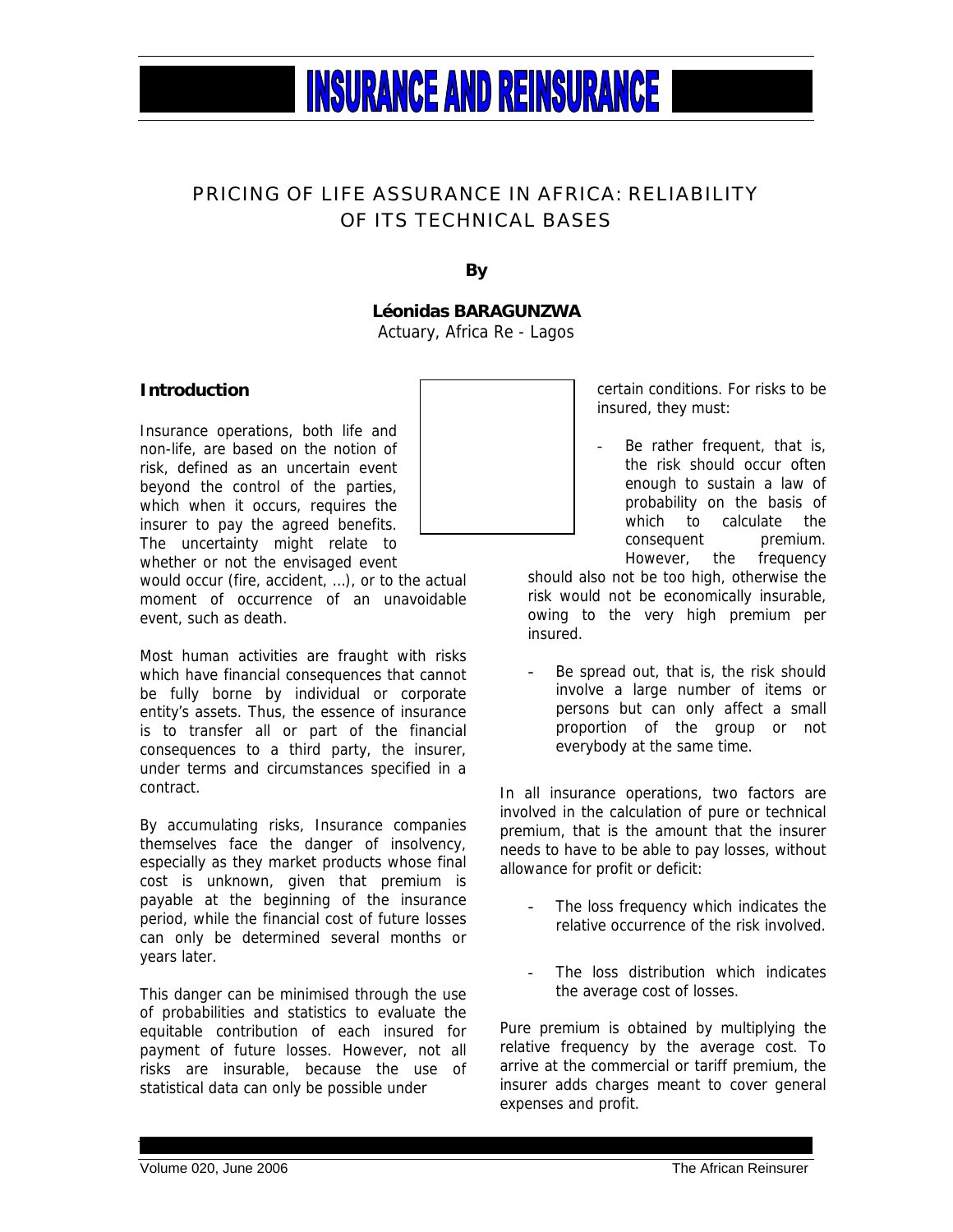Most insurance operations are so complex that it might not be easy to apply the two factors which facilitate the calculation of premium. A typical example is the case of motor liability insurance where the insurer undertakes to indemnify the victims of all losses that may occur during the period of cover and where the liabilities resulting from the insured vehicle are established. During that period, not only can the vehicle cause varied number of losses (0, 1, 2, etc.), but also the cost of losses, which may be material and / or bodily, may also vary seriously.

However, in life assurance, it is relatively easy to determine the probability of the occurrence of insured risks (death or survival), using mortality data during a period of a given year for each age group. With regard to the loss distribution, there is no problem first because the amount payable by the insurer in the event of a loss is clearly fixed in the contract and second, there can only be one loss per risk insured (people only die once) and the loss is total.

What are the technical bases for the pricing of life assurance? Why bother about the issue of their reliability in Africa?

This article will endeavour to answer these questions and treat the following issues:

- General issues and technical bases for the pricing of life assurance
- Mortality Tables General considerations
- Mortality Tables Situation in Africa
- Illustration of the risk of failure of a life insurer that uses inappropriate mortality table
- Establishment of experience based mortality tables

#### **1. General background and technical bases for the pricing of life insurance**

#### 1.1 General background

In Encyclopédie de l'assurance, Economica, 1998, Joël Winter, an Actuary, defines Life Assurance as a means of providing for the

future, subscribing a life assurance contract is first and foremost a matter of money. It is a private act in which both the insured and the insurer freely agree on their respective financial obligations should an event occur– death or survival which would require the payment of the insured amount. Money therefore plays a central role, but that is not the only issue. There would certainly be no insurance without the uncertainty attached to the events concerned. With regard to life assurance, the founding principles have been extremely simplified: the hazard is strictly contained within the duration of human life.

The development of life assurance was facilitated by the availability of mortality data which made it possible to draw up mortality tables and consequently measure the hazards inherent in the duration of human life.

Life assurance can be grouped into three broad categories:

- **Term Assurance**, where the insurer undertakes to pay an agreed capital if the death of the insured occurred within a predetermined period. If the insured is still alive at the expiry of the period, no payment is due to him by the insurer.
- **Pure Endowment**, where the insurer undertakes to pay an agreed capital if the insured is still alive at the expiry of the contract. If the insured dies before the end of the contract, the dependents are not due for any payment by the insurer.
- **Endowment Assurance**, which is a combination of Term Assurance and Pure Endowment and guarantees payment whether the insured survives or dies before the expiry of the contract.
- **Life Annuity**, where the insurer undertakes to pay an agreed annuity till the death of one or several designated persons, is yet another life product that does not fall under any of the abovementioned groups.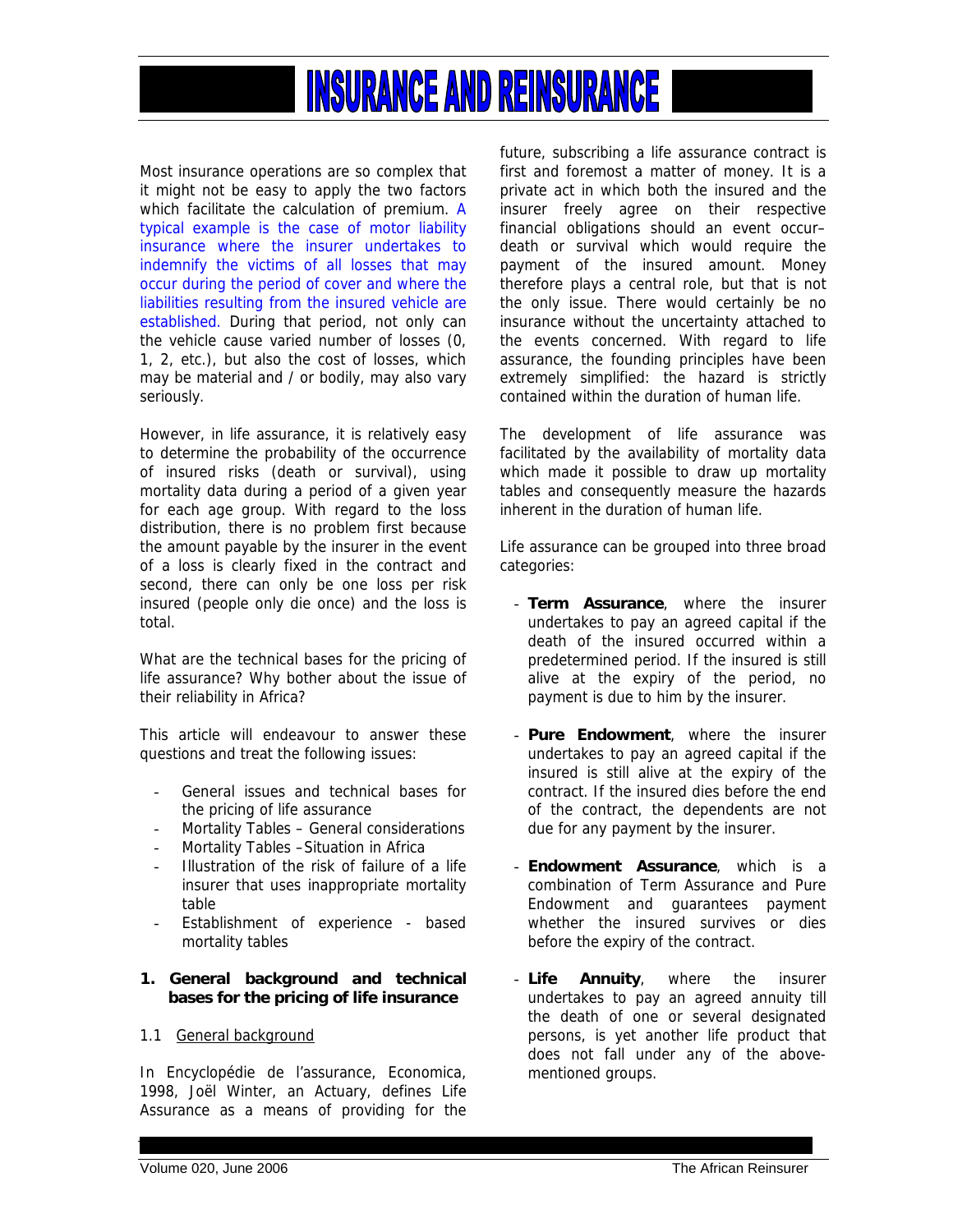These different categories of insurance can be written either by individuals (individual assurance) or collectively (Group assurance).

1.2 Technical bases for the pricing of life assurance

Life assurance premiums are determined based on three parameters:

- **The Mortality or « cost of risk».** This is the basic parameter that has to be determined, otherwise the life assurance operations would not be reliable. It is through mortality data that the relative frequency of death per age is known and the premium is consequently calculated.
- **The Technical rate of interest or « cost of time ».** This is an interest that the insurer undertakes to guarantee the insured on the premium paid by the latter. In other words, the insurer should be sure that the premium can be invested in an instrument that would yield not less than the equivalent of the technical rate applicable throughout the period of contract. The effect of the technical rate is to reduce the level of premium payable by the prospective insured and its effect is greater for savings related and long term contracts (pure endowment, Endowment assurance, …), but insignificant for term assurance or decreasing term assurance on annual premium basis.
- **Expenses or « management cost ».** The insurer should recoup the management cost of the insurance contracts and also make profit. Management cost includes among others, staff remunerations, amortisation of equipment, remuneration of intermediaries, marketing cost, adjuster's fees, legal fees, etc. These management costs constitute a very important factor that the insurer should control and adequately integrate in determining the insurance premium.

The issue of reliability of the technical bases for the pricing of life assurance in Africa is

discussed with reference to mortality because until now there have not been mortality tables that specifically reflect the mortality of the population in the different African countries. The two other parameters have nothing that is peculiar to Africa, the important thing is for them to be correctly taken into account in pricing.

#### **2. Mortality tables – general issues**

Mortality data gathered through the observation of the mortality of a given population during a period of one or more years are collated in mortality tables. Such tables provide mortality rates, for each given age, that is the probability of death within the year marked as  $(q_x)$ . Sometimes they also contain other information such as the number of deaths at age  $(x)$ , marked  $(d_x)$ , the number of survivors at age  $(x)$  marked  $(l_x)$  as well as life expectancy at age  $(x)$  noted  $(e_x)$ . Mortality rate varies with age, sex, country and time.

The first factor in mortality is **age** and this has the advantage of being easily measurable. **Sex** is the second factor. There are mortality tables for men and women as the latter have lower mortality.

Mortality also varies based on **countries**, as may be determined by such factors as the level of economic and sanitary development, climatic conditions and eating habits. Within the same country, mortality might differ from one region to another.

The last factor is the **era**, as mortality evolves with time. Thus, in the developed countries, it has improved considerably in the 20th Century whereas in most of the sub-saharan African countries, it has worsened or at best stagnated due to poverty, catastrophic diseases such as the AIDS pandemic, civil wars, etc…

Mortality tables can be obtained from information provided by general census of the population (breakdown of the population by age and by sex) and from annual statistics in government registries. Such tables are called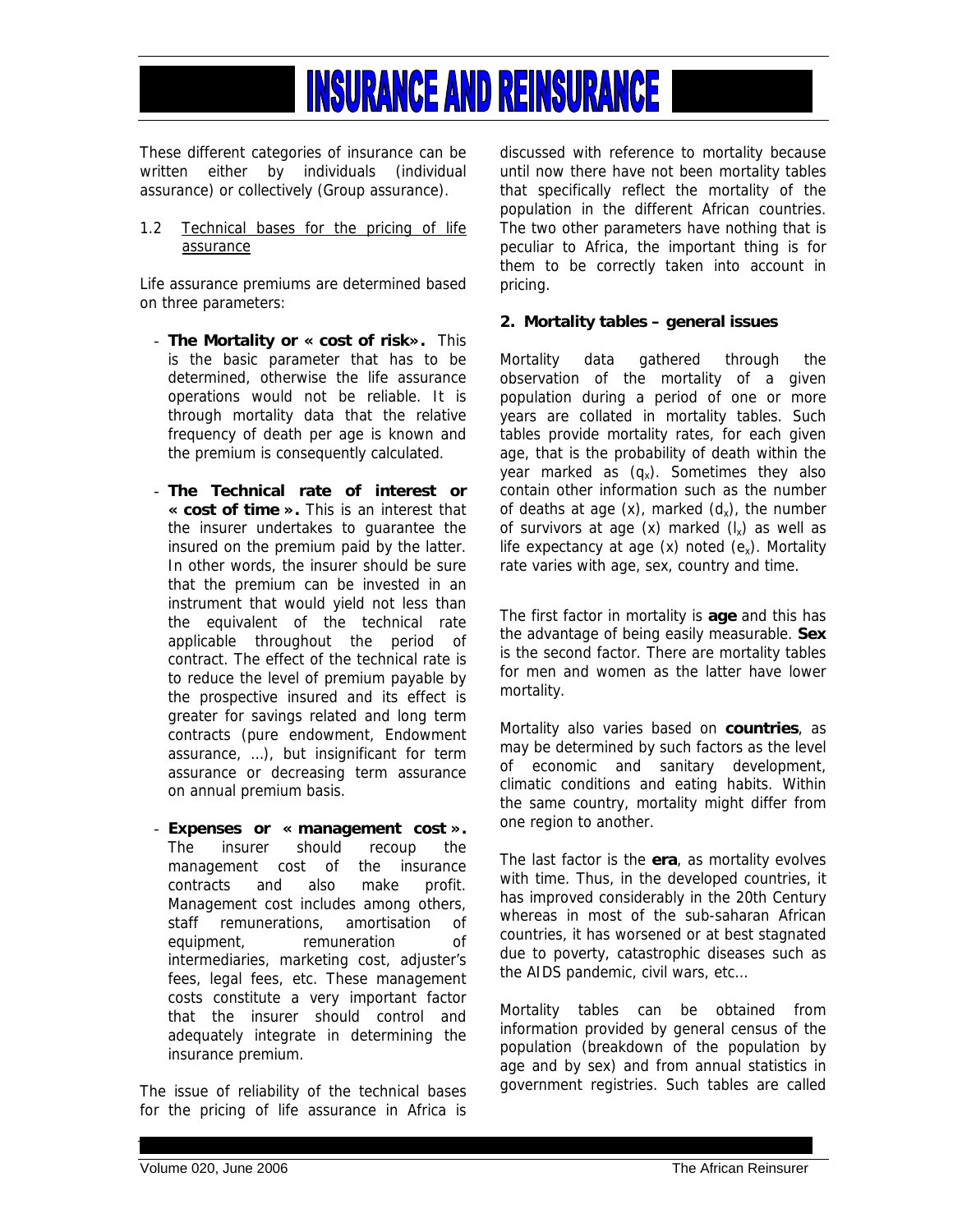

demographic mortality tables because they involve the entire population of a country.

There is another type of mortality table, experience-based or actuarial mortality table, which is restricted to the life assured of a company or a group of insurance companies.

Gross mortality rates are calculated for each age through a ratio of the number of deaths for age x in one year (noted  $d_x$ ) to the number of survivors for age x at the beginning of that year (noted  $I_x$ ).

Table I is an extract of the US mortality table of 1958 (1958 CSO table) that reinsurers in the Nigerian market have been using to calculate the rate of premium applicable to group insurance covers for death risk.

| Age | $\mathsf{I}_{\mathsf{x}}$ | $d_{x}$ | $q_{x}$ |
|-----|---------------------------|---------|---------|
| 0   | 10 000 000                | 70 800  | 0.00708 |
| 5   | 9 868 375                 | 13 322  | 0.00135 |
| 10  | 9 805 870                 | 11 865  | 0.00121 |
| 15  | 9 743 175                 | 14 225  | 0.00146 |
| 20  | 9 664 994                 | 17 300  | 0.00179 |
| 25  | 9 575 636                 | 18 481  | 0.00193 |
| 30  | 9 480 358                 | 20 193  | 0.00213 |
| 35  | 9 373 807                 | 23 528  | 0.00251 |
| 40  | 9 241 359                 | 32 622  | 0.00353 |
| 45  | 9 048 999                 | 48 412  | 0.00535 |
| 50  | 8 762 306                 | 72 902  | 0.00832 |
| 55  | 8 331 317                 | 108 307 | 0.01300 |
| 60  | 7 698 698                 | 156 592 | 0.02034 |
| 65  | 6 800 531                 | 215 917 | 0.03175 |

**Table 1 – extract of table 1958 CSO** 

In developed countries, demographic mortality tables are currently prepared annually.

#### **3. Mortality tables – the situation in Africa**

In Africa, till date, insurers do not have any mortality data on which to base the pricing of their life products. For mortality tables to be prepared, there must first of all be a general census and subsequently annual statistics on movement and particulars of people from the Government registry. The cost of general census apart, it is a known fact that the territorial registries of most African countries lack almost all data on the movement and personal information of the population. Children are born and people die without any record. In addition, where statistical institutes exist, they are rather inefficient due to lack of human, material and financial resources. Without sounding pessimistic, there are no indications that the situation would probably change soon.

In the absence of mortality tables that are specific to African countries, European and North American tables dating back to the 1950s or thereafter serve as the basis for the pricing of life products. That is the case in Nigeria, for example, where reinsurers recently adopted a new tariff applicable to Group term Insurance, based on the American mortality table of 1958 (1958 CSO Table) an extract of which has been reproduced in Table I.

There is no objective basis to prove whether the use of these tables is judicious or not. Nevertheless, some questions arise when some United Nations data on sub-saharan African countries is analysed side by side with mortality tables for the period 1920 to 2003 in some western countries.

Table 2 indicates life expectancy at birth (âge 0) and infant mortality in 48 sub-saharan African countries as provided by the United Nations Population.

<sup>1</sup> United Nations (2003b), World Population Prospects, www.unpopulation.org

 $\overline{a}$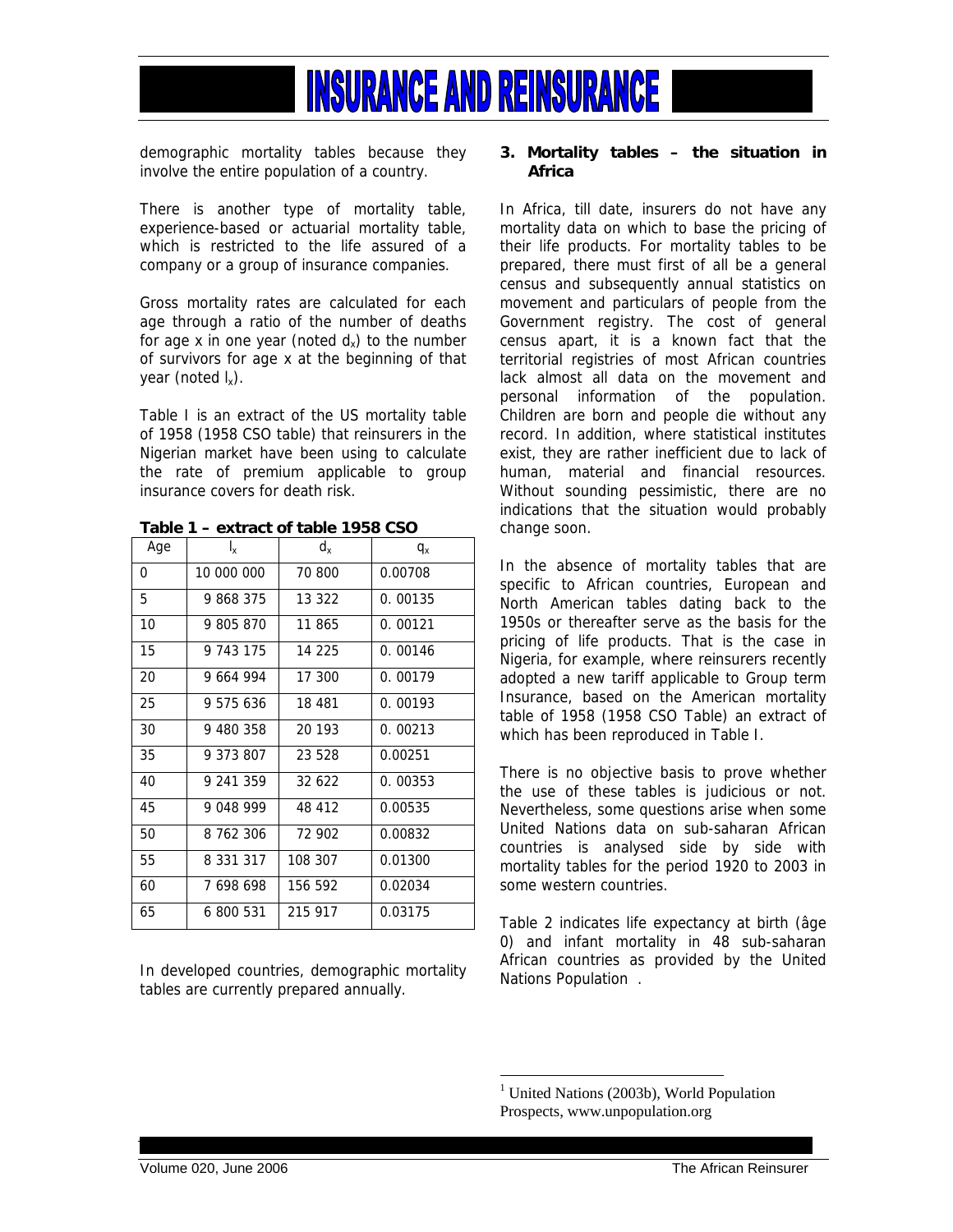**Table 2 : Life Expectancy and Infant Mortality from 1950 to 2004 (in 48 sub-saharan African countries)** 

| Sub-regions and                                                                                                                   |       |       |       | Life Expectancy (in years) |       |       |       |       | Infant Mortality rate (p. mille) |       |       |       |
|-----------------------------------------------------------------------------------------------------------------------------------|-------|-------|-------|----------------------------|-------|-------|-------|-------|----------------------------------|-------|-------|-------|
| countries                                                                                                                         | 1950- | 1960- | 1970- | 1980-                      | 1990- | 2000- | 1950- | 1960- | 1970-                            | 1980- | 1990- | 2000- |
|                                                                                                                                   | 1954  | 1964  | 1974  | 1984                       | 1994  | 2004  | 1954  | 1964  | 1974                             | 1984  | 1994  | 2004  |
| <b>West Africa</b>                                                                                                                | 35.5  | 39.1  | 43.0  | 47.1                       | 50.0  | 49.6  | 192   | 168   | 143                              | 120   | 104   | 90    |
| Benin                                                                                                                             | 33.9  | 38.0  | 44.0  | 49.2                       | 51.3  | 50.6  | 200   | 173   | 137                              | 111   | 100   | 93    |
| <b>Burkina Faso</b>                                                                                                               | 31.9  | 36.7  | 41.2  | 46.1                       | 47.5  | 45.7  | 215   | 181   | 153                              | 126   | 110   | 93    |
| Cap-Verde                                                                                                                         | 48.5  | 53.0  | 57.5  | 61.8                       | 66.4  | 70.2  | 130   | 105   | 83                               | 63    | 44    | 30    |
| Côte d'Ivoire                                                                                                                     | 36.0  | 40.4  | 45.4  | 50.0                       | 48.3  | 41.0  | 186   | 158   | 130                              | 106   | 101   | 101   |
| Gambia                                                                                                                            | 30.0  | 33.0  | 38.0  | 44.1                       | 51.0  | 54.1  | 231   | 207   | 173                              | 135   | 99    | 81    |
| Ghana                                                                                                                             | 42.0  | 46.0  | 49.9  | 53.6                       | 56.9  | 57.9  | 149   | 127   | 108                              | 90    | 72    | 58    |
| Guinea                                                                                                                            | 31.0  | 34.3  | 37.3  | 40.2                       | 44.8  | 49.1  | 222   | 197   | 177                              | 157   | 130   | 102   |
| Guinea-Bissau                                                                                                                     | 32.5  | 34.5  | 36.5  | 39.1                       | 43.0  | 45.3  | 211   | 196   | 183                              | 164   | 140   | 120   |
| Liberia                                                                                                                           | 38.5  | 40.5  | 42.6  | 44.9                       | 39.3  | 41.4  | 194   | 180   | 165                              | 150   | 191   | 147   |
| Mali                                                                                                                              | 32.7  | 35.3  | 38.2  | 44.4                       | 47.5  | 48.6  | 240   | 218   | 196                              | 153   | 131   | 119   |
| Mauritania                                                                                                                        | 35.4  | 39.4  | 43.4  | 47.4                       | 49.4  | 52.5  | 189   | 164   | 141                              | 120   | 110   | 97    |
| Niger                                                                                                                             | 32.2  | 35.2  | 38.2  | 40.7                       | 42.7  | 46.2  | 213   | 191   | 171                              | 156   | 144   | 126   |
| Nigeria                                                                                                                           | 36.5  | 40.1  | 44.0  | 48.1                       | 52.0  | 51.5  | 183   | 160   | 137                              | 115   | 95    | 79    |
| Senegal                                                                                                                           | 36.5  | 38.3  | 41.8  | 46.3                       | 50.4  | 52.9  | 184   | 168   | 122                              | 91    | 68    | 61    |
| Sierra Leone                                                                                                                      | 30.0  | 32.0  | 35.0  | 35.3                       | 34.5  | 34.2  | 231   | 215   | 193                              | 189   | 194   | 177   |
| Togo                                                                                                                              | 36.0  | 40.5  | 45.5  | 50.2                       | 53.6  | 49.7  | 186   | 158   | 130                              | 106   | 88    | 82    |
| <b>Central Africa</b>                                                                                                             | 36.1  | 39.8  | 44.1  | 46.6                       | 45.3  | 42.7  | 186   | 162   | 137                              | 123   | 118   | 116   |
| Angola                                                                                                                            | 30.0  | 34.0  | 38.0  | 40.0                       | 39.9  | 40.1  | 231   | 200   | 173                              | 160   | 158   | 140   |
| Cameroon                                                                                                                          | 36.0  | 40.5  | 45.7  | 50.7                       | 54.8  | 46.2  | 186   | 158   | 128                              | 103   | 82    | 88    |
| Central Afri. Rep.                                                                                                                | 35.5  | 39.5  | 43.0  | 46.5                       | 46.8  | 39.5  | 190   | 164   | 144                              | 124   | 108   | 100   |
| Congo                                                                                                                             | 42.1  | 48.5  | 55.0  | 56.8                       | 54.1  | 48.2  | 170   | 130   | 95                               | 86    | 84    | 84    |
| D. R. Congo                                                                                                                       | 39.1  | 42.1  | 45.8  | 47.1                       | 43.5  | 41.8  | 167   | 149   | 127                              | 118   | 120   | 120   |
| Gabon                                                                                                                             | 37.0  | 40.5  | 48.7  | 56.3                       | 58.0  | 56.6  | 179   | 158   | 114                              | 78    | 67    | 57    |
| <b>Equatorial Guinea</b>                                                                                                          | 34.5  | 37.5  | 40.5  | 43.8                       | 47.6  | 49.1  | 196   | 176   | 157                              | 139   | 118   | 101   |
| Sao-Tome and Principe                                                                                                             | 46.4  | 51.4  | 56.5  | 61.6                       | 66.2  | 69.9  | 169   | 98    | 64                               | 62    | 44    | 32    |
| Chad                                                                                                                              | 32.5  | 35.5  | 39.0  | 42.3                       | 44.7  | 44.7  | 211   | 189   | 167                              | 146   | 129   | 115   |
| <b>East Africa</b>                                                                                                                | 36.3  | 40.8  | 45.0  | 47.5                       | 46.0  | 43.1  | 182   | 156   | 134                              | 119   | 109   | 97    |
| <b>Burundi</b>                                                                                                                    | 39.0  | 42.0  | 43.9  | 46.6                       | 39.8  | 40.9  | 167   | 149   | 137                              | 120   | 132   | 107   |
| Comoros                                                                                                                           | 40.7  | 44.5  | 48.9  | 52.9                       | 57.2  | 60.8  | 178   | 154   | 127                              | 106   | 84    | 67    |
| Djibouti                                                                                                                          | 33.0  | 37.0  | 41.0  | 44.7                       | 47.1  | 45.7  | 207   | 179   | 155                              | 133   | 117   | 102   |
| Eritrea                                                                                                                           | 35.9  | 40.2  | 44.3  | 43.3                       | 50.0  | 52.7  | 176   | 151   | 129                              | 117   | 89    | 73    |
| Ethiopia                                                                                                                          | 32.9  | 37.3  | 41.8  | 42.7                       | 46.3  | 45.5  | 208   | 177   | 150                              | 143   | 119   | 100   |
| Kenya                                                                                                                             | 40.9  | 45.9  | 50.9  | 55.7                       | 57.4  | 44.6  | 155   | 127   | 103                              | 82    | 65    | 69    |
| Madagascar                                                                                                                        | 36.7  | 40.9  | 44.9  | 48.0                       | 49.8  | 53.6  | 181   | 155   | 132                              | 117   | 108   | 92    |
| Malawi                                                                                                                            | 36.3  | 38.5  | 41.0  | 45.7                       | 45.1  | 37.5  | 212   | 204   | 191                              | 158   | 138   | 115   |
| Mauritius                                                                                                                         | 51.0  | 60.2  | 62.9  | 66.7                       | 69.9  | 72.0  | 99    | 61    | 55                               | 28    | 21    | 16    |
| Mozambique                                                                                                                        | 31.3  | 36.2  | 41.1  | 42.8                       | 43.4  | 38.1  | 220   | 185   | 154                              | 143   | 137   | 122   |
| Uganda                                                                                                                            | 40.0  | 44.0  | 46.3  | 47.2                       | 41.5  | 46.2  | 161   | 138   | 125                              | 120   | 107   | 86    |
| Réunion                                                                                                                           | 52.7  | 57.7  | 64.2  | 69.8                       | 73.5  | 75.2  | 141   | 87    | 41                               | 14    | 9     | 8     |
| Rwanda                                                                                                                            | 40.0  | 43.0  | 44.6  | 46.1                       | 24.0  | 39.3  | 161   | 143   | 134                              | 125   | 135   | 112   |
| Somalia                                                                                                                           | 33.0  | 37.0  | 41.0  | 43.0                       | 39.5  | 47.9  | 207   | 179   | 155                              | 143   | 163   | 118   |
| Sudan                                                                                                                             | 37.6  | 39.6  | 43.6  | 49.1                       | 52.9  | 55.6  | 175   | 163   | 139                              | 110   | 93    | 77    |
| Tanzania                                                                                                                          | 37.0  | 41.7  | 46.5  | 51.0                       | 49.4  | 43.3  | 160   | 143   | 125                              | 100   | 99    | 100   |
| Zambia                                                                                                                            | 37.8  | 42.8  | 49.7  | 52.0                       | 44.2  | 32.4  | 150   | 130   | 109                              | 98    | 107   | 105   |
| Zimbabwe                                                                                                                          | 47.4  | 51.7  | 56.0  | 59.6                       | 53.3  | 33.1  | 120   | 100   | 81                               | 65    | 59    | 58    |
| <b>Southern Africa</b>                                                                                                            | 44.5  | 49.5  | 53.2  | 57.3                       | 61.3  | 46.4  | 105   | 92    | 82                               | 66    | 52    | 52    |
| South Africa                                                                                                                      | 45.0  | 50.0  | 53.7  | 57.7                       | 61.8  | 47.7  | 96    | 87    | 77                               | 62    | 48    | 48    |
| Botswana                                                                                                                          | 46.0  | 51.5  | 56.1  | 62.8                       | 65.0  | 39.7  | 144   | 113   | 90                               | 58    | 47    | 57    |
| Lesotho                                                                                                                           | 41.7  | 47.1  | 49.5  | 52.0                       | 53.9  | 35.1  | 172   | 138   | 124                              | 110   | 99    | 92    |
| Namibia                                                                                                                           | 39.2  | 44.2  | 49.9  | 55.2                       | 59.2  | 44.3  | 165   | 136   | 108                              | 83    | 65    | 60    |
| Swaziland                                                                                                                         | 40.1  | 42.3  | 47.3  | 52.4                       | 55.8  | 34.4  | 160   | 147   | 121                              | 96    | 79    | 78    |
| Total sub-saharan                                                                                                                 | 36.7  | 40.6  | 44.7  | 48.0                       | 48.6  | 45.7  | 180   | 156   | 134                              | 116   | 105   | 95    |
| Africa                                                                                                                            |       |       |       |                            |       |       |       |       |                                  |       |       |       |
| Source: United Nations (2003b) World Population Prospects. The 2002 Revision. Population database on-line (www.unpopulation.org). |       |       |       |                            |       |       |       |       |                                  |       |       |       |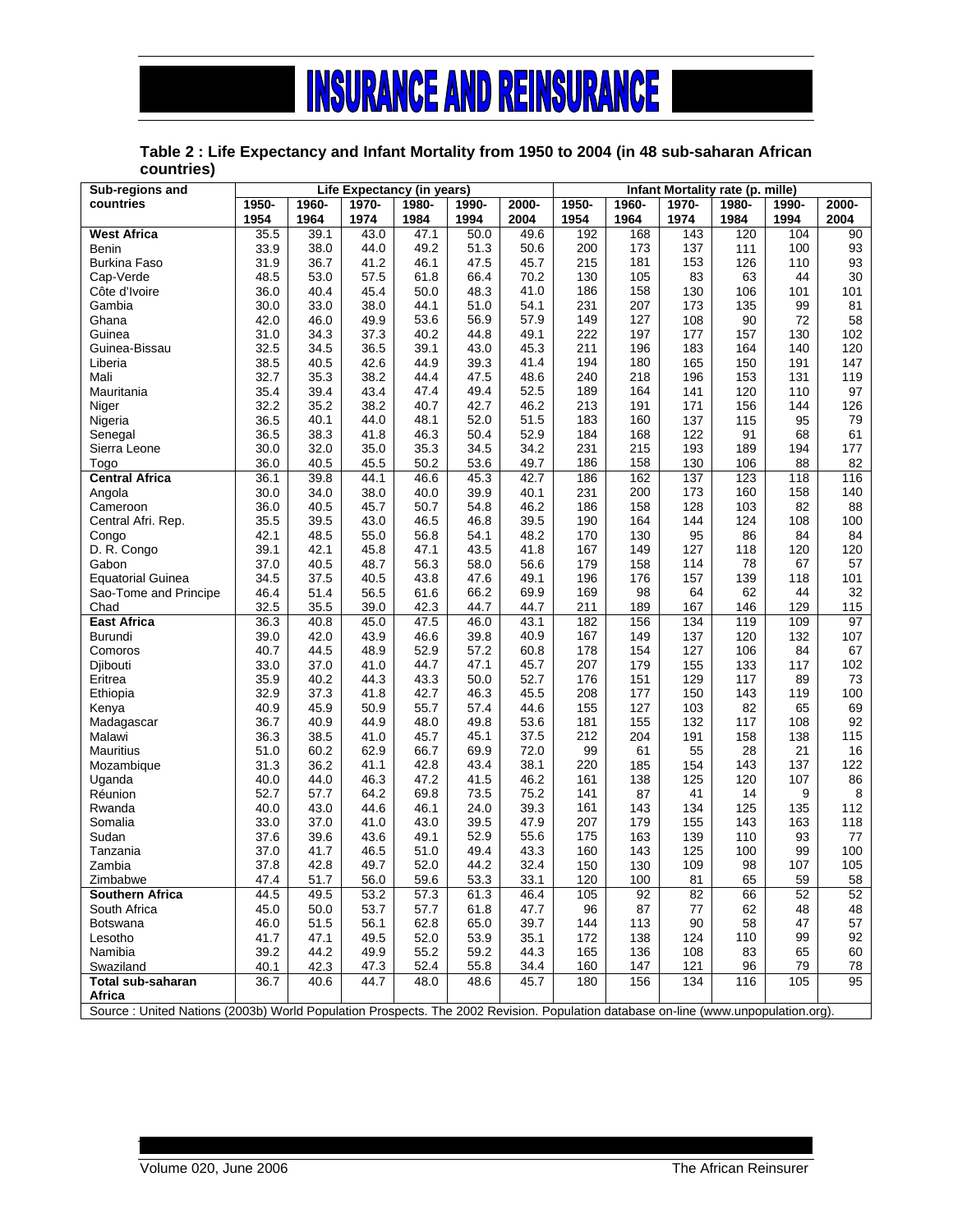

What inferences can be drawn from the table?

- From 1950 to 1990, although an increase could be noticed in life expectancy in almost all African countries, the ratio still remained relatively low.
- From 1990 to 2004, life expectancy stagnated in West Africa (50 years), dropped by almost 3 years in Central and East Africa (43 years) and plummeted by 15 years in Southern Africa which as at today has regained its life expectancy of 1950-1954 (46 years).

Twenty of the 48 sub-saharan African countries, still experience decline in mortality and ten of these countries are in West Africa.

In contrast, since the early 1990s, the average life span has stagnated in 7 countries (Bénin, Nigeria, Ethiopia …), dropped in 7 countries by 1 to 5 years (Togo, Mozambique, Tanzania, …), by 5 to 12 years in 5 countries (Côte d'Ivoire, Cameroon, Kenya, Malawi, Central African Republic) and in ten other countries especially in Southern Africa, it has plummeted by 12 to 25 years (South Africa, Botswana, Lesotho, Namibia, Swaziland, Zambia, Zimbabwe).

The outbreak of AIDS in the 1980's and its rapid spread is responsible for this tragic decline in life expectancy. The United Nations have also attributed the decline/stagnation to the effects of economic crisis, structural adjustment plans, which disorganised in education and health sectors, led to the aggravation of poverty and the fresh outbreak of infectious diseases which till then were under control. There was also the effects of civil wars which ravaged a number of African countries.

Table 3 below indicates the mortality rates as well as the life expectancy in the United Kingdom, France and the United States at different periods by age range of 5 years.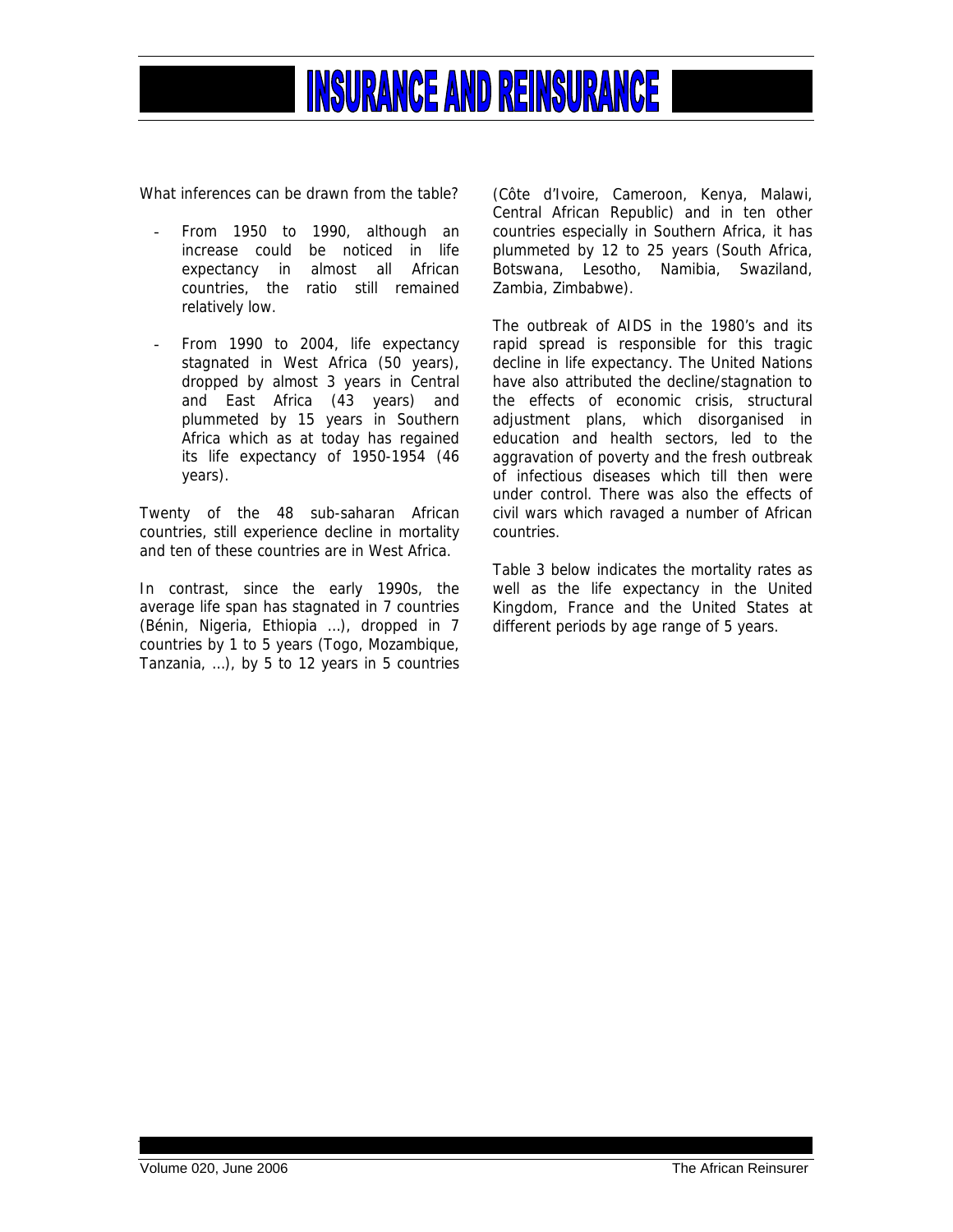#### **Table 3: Mortality rates as well as life expectancy by age range of 5 years in the United Kingdom, France and the United States.**

|          |               |       | <b>United Kingdom</b> |       |               |       | <b>France</b> |       |               |       | <b>United States</b> |       |        |       |              |       |        |       |
|----------|---------------|-------|-----------------------|-------|---------------|-------|---------------|-------|---------------|-------|----------------------|-------|--------|-------|--------------|-------|--------|-------|
|          | 1920          |       | 1958                  |       | 2003          |       | 1920          |       | 1958          |       | 2002                 |       | 1920   |       | 1959         |       | 2002   |       |
| Age      | qx            | ex    | qx                    | ex    | qx            | ex    | qx            | ex    | qX            | ex    | qx                   | ex    | qx     | ex    | $\mathbf{q}$ | ex    | qx     | ex    |
| $\Omega$ | 0.09154       | 56.60 | 0.02234               | 71.02 | 0.00536       | 78.73 | 0.12671       | 51.60 | 0.03115       | 70.16 | 0.00402              | 79.55 | 0.0859 | 54.51 | 0.02673      | 70.00 | 0.0069 | 77.30 |
| 5        | 0.00513       | 60.18 | 0.00053               | 67.88 | 0.00013 74.22 |       | 0.00461       | 56.85 | 0.00049       | 67.80 | 0.00013              | 74.94 | 0.0044 | 57.01 | 0.00060      | 67.22 | 0.0002 | 72.93 |
| 10       | 0.00210 56.15 |       | 0.00030               | 63.01 | 0.00009       | 69.26 | 0.00238       | 52.77 | 0.00031       | 62.94 | 0.00012              | 69.98 | 0.0022 | 52.88 | 0.00041      | 62.38 | 0.0002 | 67.99 |
| 15       | 0.00237 51.68 |       | 0.00041               | 58.10 | 0.00020       | 64.30 | 0.00368       | 48.40 | 0.00059       | 58.04 | 0.00024              | 65.03 | 0.0033 | 48.50 | 0.00070      | 57.52 | 0.0004 | 63.05 |
| 20       | 0.00337       | 47.39 | 0.00077               | 53.27 | 0.00055 59.41 |       | 0.00672       | 44.49 | 0.00101       | 53.26 | 0.00073              | 60.17 | 0.0051 | 44.45 | 0.00126      | 52.78 | 0.0009 | 58.26 |
| 25       | 0.00399 43.23 |       | 0.00080               | 48.47 | 0.00057 54.56 |       | 0.00693       | 40.93 | 0.00129       | 48.52 | 0.00076              | 55.38 | 0.0057 | 40.62 | 0.00129      | 48.10 | 0.0009 | 53.53 |
| 30       | 0.00453 39.09 |       | 0.00094 43.67         |       | 0.00068 49.72 |       | 0.00685       | 37.26 | 0.00156       | 43.84 | 0.00081              | 50.58 | 0.0066 | 36.75 | 0.00144      | 43.39 | 0.0011 | 48.77 |
| 35       | 0.00543 34.97 |       | 0.00140 38.90         |       | 0.00092       | 44.90 | 0.00726       | 33.50 | 0.00195       | 39.18 | 0.00111              | 45.80 | 0.0075 | 32.99 | 0.00194      | 38.73 | 0.0014 | 44.04 |
| 40       | 0.00634       | 30.90 | 0.00197               | 34.19 | 0.00136       | 40.12 | 0.00796       | 29.67 | 0.00294       | 34.60 | 0.00175              | 41.09 | 0.0082 | 29.20 | 0.00303      | 34.14 | 0.0021 | 39.38 |
| 45       | 0.00780 26.88 |       | 0.00343               | 29.61 | 0.00191       | 35.42 | 0.00938       | 25.84 | 0.00414       | 30.13 | 0.00292              | 36.51 | 0.0099 | 25.40 | 0.00474      | 29.72 | 0.0031 | 34.83 |
| 50       | 0.01098       | 22.97 | 0.00608               | 25.21 | 0.00337       | 30.83 | 0.01232       | 22.09 | 0.00689       | 25.83 | 0.00422              | 32.11 | 0.0128 | 21.68 | 0.00765      | 25.51 | 0.0045 | 30.42 |
| 55       | 0.01410 19.27 |       | 0.00975               | 21.08 | 0.00510       | 26.39 | 0.01678       | 18.50 | 0.01010       | 21.78 | 0.00589              | 27.84 | 0.0181 | 18.14 | 0.01118      | 21.58 | 0.0067 | 26.14 |
| 60       | 0.02293       | 15.78 | 0.01602               | 17.27 | 0.00835       | 22.12 | 0.02354       | 15.10 | 0.01539       | 17.97 | 0.00790              | 23.70 | 0.0248 | 14.87 | 0.01702      | 17.92 | 0.0098 | 22.06 |
| 65       | 0.03466 12.61 |       | 0.02611               | 13.81 | 0.01292       | 18.11 | 0.03415       | 11.96 | 0.02281       | 14.42 | 0.01119              | 19.67 | 0.0371 | 11.81 | 0.02681      | 14.58 | 0.015  | 18.25 |
| 70       | 0.05187       | 9.81  | 0.04054 10.74         |       | 0.02044 14.38 |       | 0.05357       | 9.15  | 0.03598 11.18 |       | 0.01718              | 15.86 | 0.0573 | 9.18  | 0.03946      | 11.57 | 0.0233 | 14.73 |
| 75       | 0.07977       | 7.43  | 0.06620               | 8.11  | 0.03590       | 11.03 | 0.08666       | 6.83  | 0.05949       | 8.35  | 0.02692              | 12.31 | 0.0856 | 6.99  | 0.05967      | 8.91  | 0.0358 | 11.54 |
| 80       | 0.11627       | 5.64  | 0.10296               | 5.99  | 0.05989       | 8.20  | 0.13380       | 5.02  | 0.09913       | 6.06  | 0.04615              | 9.12  | 0.1316 | 5.20  | 0.09142      | 6.67  | 0.0566 | 8.74  |
| 85       | 0.17399       | 4.19  | 0.15980               | 4.32  | 0.09766       | 5.86  | 0.20088       | 3.66  | 0.15898       | 4.33  | 0.08308              | 6.43  | 0.1848 | 3.95  | 0.13842      | 4.91  | 0.0917 | 6.40  |
| 90       | 0.22943       | 3.23  | 0.23325               | 3.16  | 0.16477       | 4.12  | 0.28743       | 2.71  | 0.23719       | 3.10  | 0.14715              | 4.39  | 0.2542 | 2.94  | 0.20520      | 3.65  | 0.1419 | 4.63  |
| 95       | 0.31822       | 2.39  | 0.32499               | 2.32  | 0.25359       | 2.88  | 0.36448       | 2.07  | 0.32863       | 2.29  | 0.23779              | 3.01  | 0.3421 | 2.20  | 0.27432      | 2.76  | 0.2207 | 3.29  |
| 100      | 0.39852       | 1.89  | 0.41605               | 1.79  | 0.35710       | 2.09  | 0.44698       | 1.66  | 0.42236       | 1.76  | 0.35112              | 2.11  | 0.4286 | 1.66  | 0.35691      | 2.12  | 0.312  | 2.40  |

As Table 2 did not contain the mortality rate or life expectancy in adulthood, it cannot be compared with Table 3. Nevertheless, it can be observed that:

- Life expectancy at birth for the period 2000-2004 in most of the 48 subsaharan African countries (an average of 45.7 years) is lower than those of the United Kingdom in 1920, France and the United States which stood respectively at 56.6, 51.6 and 54.51 years.
- Life expectancy for these three countries in 1958 (71.02, 70.16 and 70 years) was more than twenty years

higher than those of most African countries for the period 2000-2004.

There is nothing to indicate that this gap is sustained to adulthood, but there is that apprehension, especially as it is known that HIV/AIDS, for example, is ravaging the adult population. In the scenario where the gap in life expectancy at birth is sustained to adulthood, even the utilisation of the 1920 tables would, from the insurer's point of view, be too optimistic for the pricing of term assurance.

Undoubtedly, the insured population presents better mortality statistics than the general population because of the medical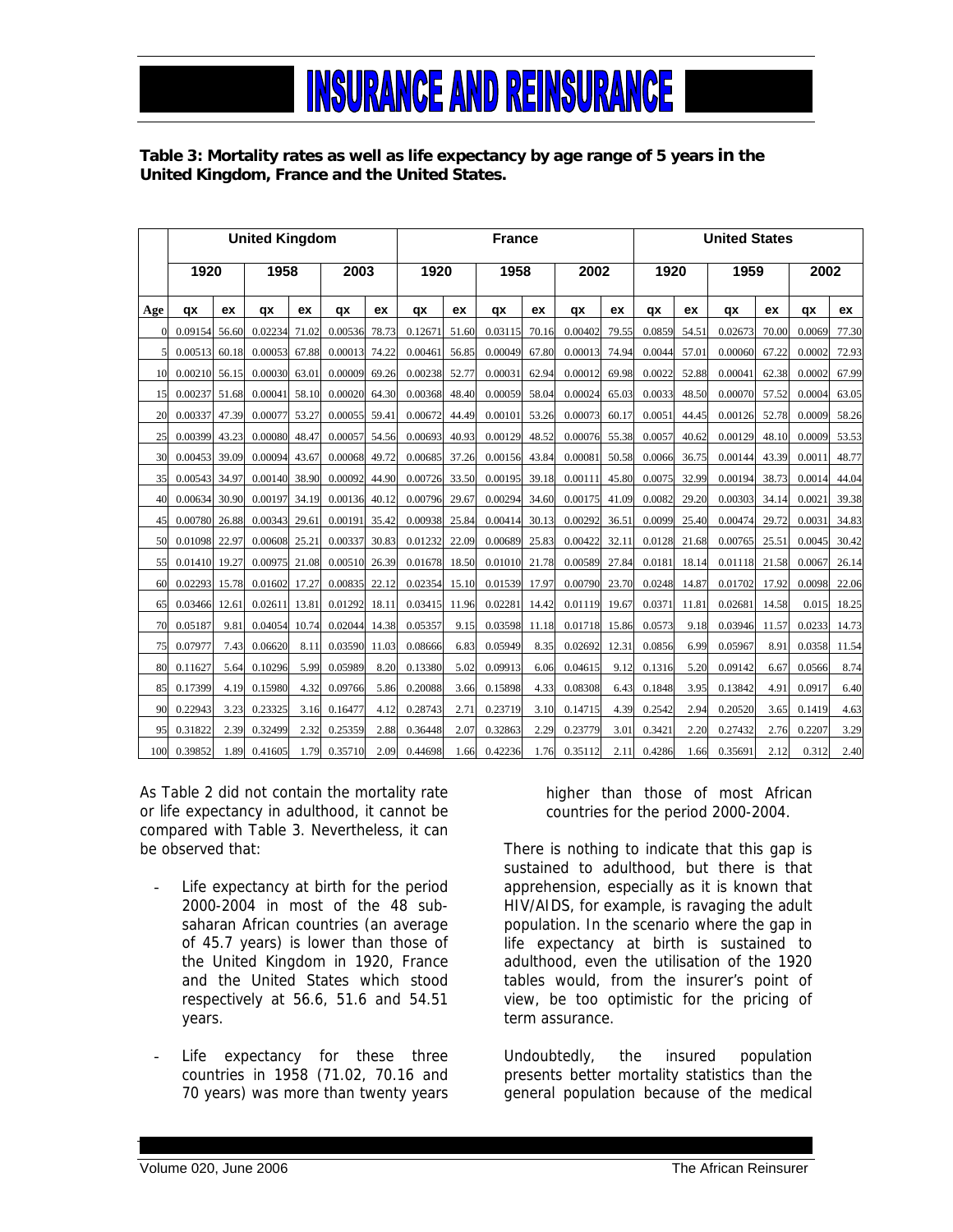selection and that can justify the use of these European and American tables, in the absence of appropriate ones. However, special attention needs to be paid to group assurance, especially by the reinsurers who carry all the weight of the risks of death. Indeed, medical selection is not systematic. It only applies to those members of the group whose sum insured exceed the free cover limit. The free cover should be limited to reasonable amounts. In addition, if the reinsurance is based on the original premium, it would not be out of place for the cedants to apply a premium rate below the requisite mortality tables to beat competition.

The use of inappropriate tables may lead to premium rates that are either favourable or detrimental to the insurer, depending on the type of insurance written. It can be demonstrated that the use of lower mortality rates than the real mortality of the insured population is advantageous to the

insurer in the case of pure endowment and annuity. In contrast, the use of lower mortality rates in the case of term assurance or decreasing term assurance etc… for a population with higher actual mortality would be very detrimental to the insurer.

Section 4 which follows, would demonstrate, using a fictitious portfolio, the risk of insolvency facing an insurer that uses the low mortality table (USA 1959) to cover the death risks of a population whose actual mortality is higher (table USA 1920) .

#### **4. Illustration of insolvency risks for a life insurer that uses inappropriate mortality table**

Consider the case of an insurer with a group life portfolio of 4 000 insured, made up of people aged 20, 30, 40, 50 years, with each group comprising 1 000 members.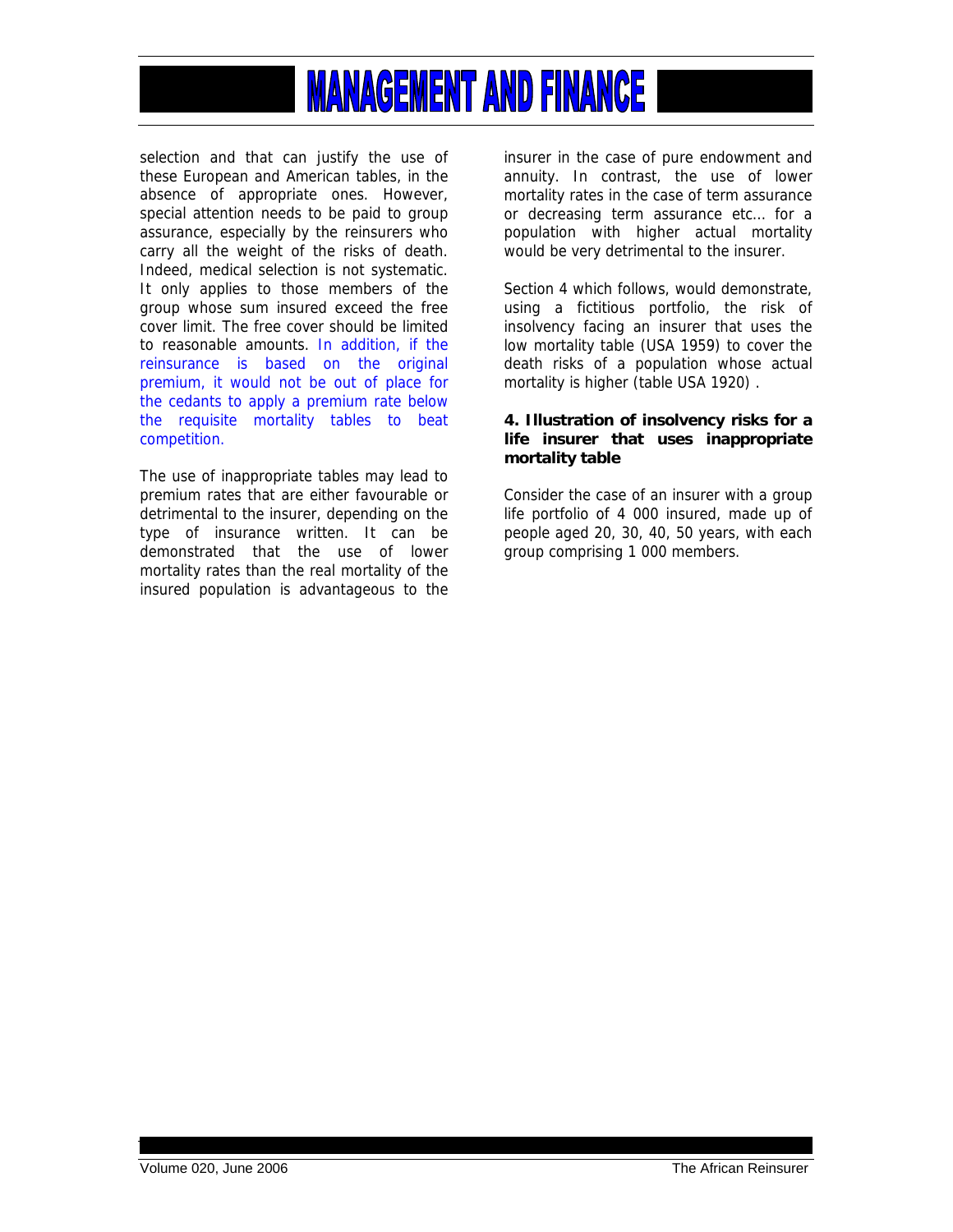#### 4.1 Features of the portfolio and calculation scenario

- group term life assurance
- sum insured per member of the group is US\$100 000
- period of cover:10 years
- a single premium payable at inception
- a technical interest of 3.5% on the premium deposited
- The American gross mortality table of 1959 serves as the basis for the calculation of the premium but the appropriate table that should have been used is that of 1920; both tables are reproduced in Annex 1.
- No security charges or expenses applied

#### 4.2. Results of calculations

Table 4 presents the pure premiums, calculated on the basis of the gross mortality rates without any charges. The formula for may appear complicated but in actual fact its interpretation is simple to understand.

Take the case of the insured aged 20 years, who at the beginning of the insurance period are 1 000 in number (lx). Going by the mortality table of 1920 (Annex 1), there would be 5 deaths (0.00507 \* 1 000) and 995 survivors in the first year. For the second year, there would also be 5 deaths (0.00536\* 995) and 990 survivors. By repeating the same calculation for the period of ten years, it would be noticed that out of the total of 1 000 insured at the beginning, 55 would have died by the end of the insurance period. As each one was insured for US\$ 100 000, the insurer would have to pay a total of US\$ 5 500 000. To meet this liability, the insurer should therefore demand a premium of US\$ 5 500 from each of the 1 000 insured. However, due to the technical interest of 3.5% guaranteed by the insurer, the premium per insured is reduced to US\$ 4 659.319.

 $P = C \Bigg( \nu^{1/2} \frac{d_{s}}{l_{x}} + \nu^{3/2} \frac{d_{s+1}}{l_{x}} + \nu^{5/2} \frac{d_{s+2}}{l_{x}} + \nu^{7/2} \frac{d_{s+3}}{l_{x}} + \nu^{9/2} \frac{d_{s+4}}{l_{x}} + \nu^{11/2} \frac{d_{s+5}}{l_{x}} + \nu^{13/2} \frac{d_{s+6}}{l_{x}} + \nu^{15/2} \frac{d_{s+7}}{l_{x}} + \nu^{17/2} \frac{d_{s+8}}{l_{x}} + \nu^{19/2} \frac{d_{$ 

where C= the sum insured,  $v = \frac{1}{1+i}$  i = technical rate of interest, dx= number of deaths at age x, lx= number of survivors at age x

Volume 020, June 2006 The African Reinsurer

 $\frac{1}{2}$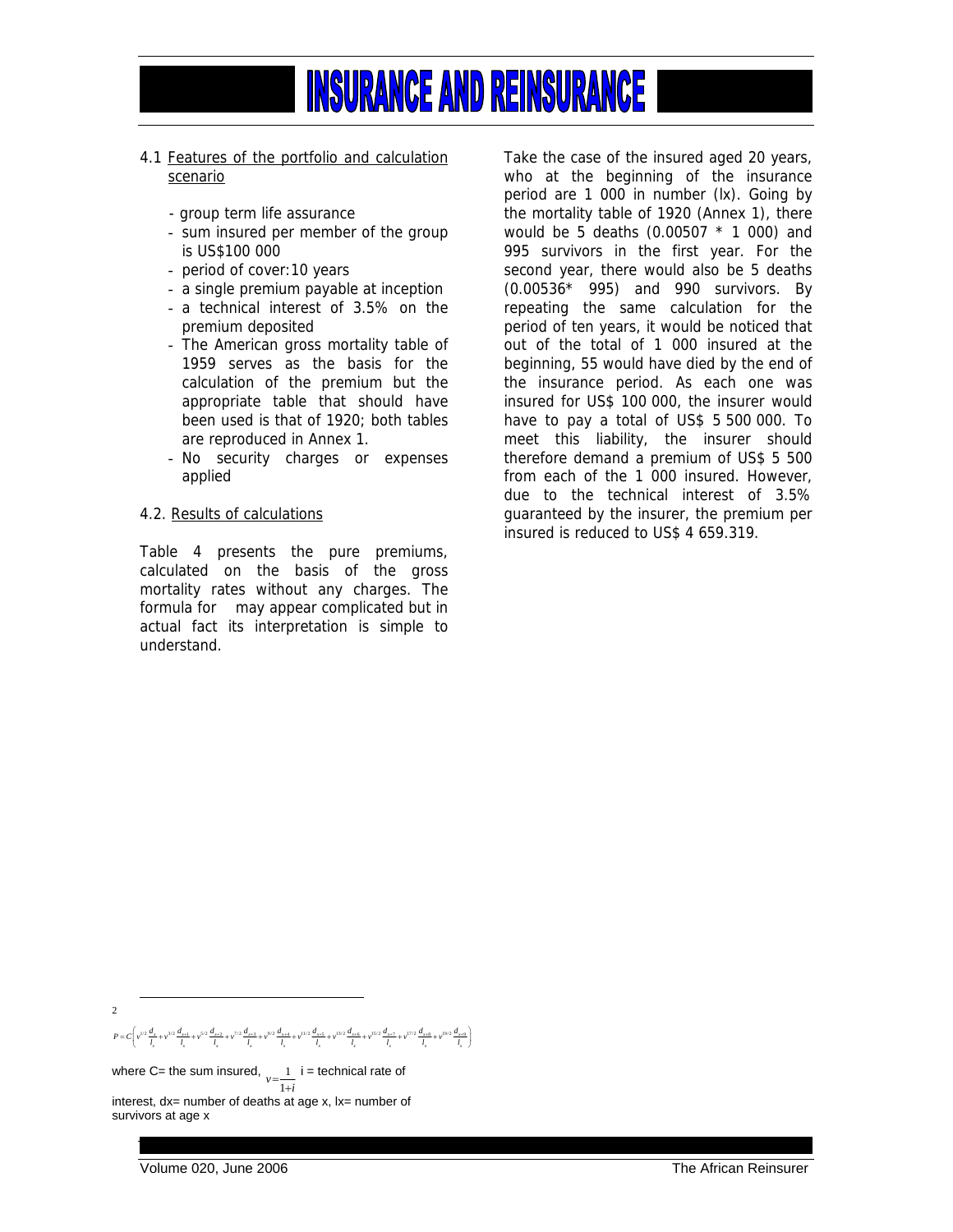#### **Table 4 – Pure premium based on mortality tables US 1920 and 1959**

|     |               | Premium based on table 1920 |            | Premium based on table 1959 |                      |  |
|-----|---------------|-----------------------------|------------|-----------------------------|----------------------|--|
| Age | Number of the | Premium/Insured             | Total      | Premium/Insured             | <b>Total Premium</b> |  |
|     | insured       |                             | Premium    |                             |                      |  |
| 20  | 1 000         | 4 659,319                   | 4 659 319  | 1 073.109                   | 1073109              |  |
| 30  | 1 000         | 6 037 075                   | 6 037 075  | 1 618.474                   | 1618474              |  |
| 40  | 1 000         | 7 900.504                   | 7 900 504  | 3 782.315                   | 3782315              |  |
| 50  | 1 000         | 13 659.025                  | 13 659 025 | 8 936.784                   | 8936784              |  |
|     |               | Total                       | 32 255 923 |                             | 15 410 682           |  |

The table reveals a significant proportion of variance in the premium per insured depending on whether the table used is that of 1920 or the one of 1959.

Assuming that the 1920 table is the one that reflects the actual mortality of the insured, it can be easily verified in Table 5 that the premium received would adequately allow for the expected claims to be settled without surplus or loss.

#### **Table 5 – Evolution of insurers' fortune during the contract period baded on the gross mortality table US 1920**

| Year  | Number of | llnsurers assets at<br>the beginning of the<br>vear | Loss       | llnsurers assets at<br>mid-year | llnsurers assets<br>at year end |
|-------|-----------|-----------------------------------------------------|------------|---------------------------------|---------------------------------|
| 1     | 33        | 32 255 923                                          | 3 300 000  | 29 515 547                      | 30 027 627                      |
| 2     | 34        | 30 027 627                                          | 3 400 000  | 27 148 591                      | 27 619 606                      |
| 3     | 35        | 27 619 606                                          | 3 500 000  | 24 598 792                      | 25 025 569                      |
| 4     | 36        | 25 025 569                                          | 3 600 000  | 21 859 750                      | 22 239 005                      |
| 5     | 38        | 22 239 005                                          | 3 800 000  | 18 824 841                      | 19 151 442                      |
| 6     | 39        | 19 151 442                                          | 3 900 000  | 15 583 710                      | 15 854 080                      |
| 7     | 40        | 15 854 080                                          | 4 000 000  | 12 129 140                      | 12 339 575                      |
| 8     | 42        | 12 339 575                                          | 4 200 000  | 8 353 660                       | 8 498 592                       |
| 9     | 43        | 8 498 592                                           | 4 300 000  | 4 346 038                       | 4 4 21 4 4 0                    |
| 10    | 45        | 4 4 21 4 4 0                                        | 4 500 000  | -1 851                          |                                 |
| Total | 385       |                                                     | 38 500 000 |                                 |                                 |

<sup>&</sup>lt;sup>3</sup> For all the ages

 $\overline{a}$ 

<sup>&</sup>lt;sup>4</sup> The assumption is that deaths are uniformly spread throughout the year and on the average they occur in the middle of the year.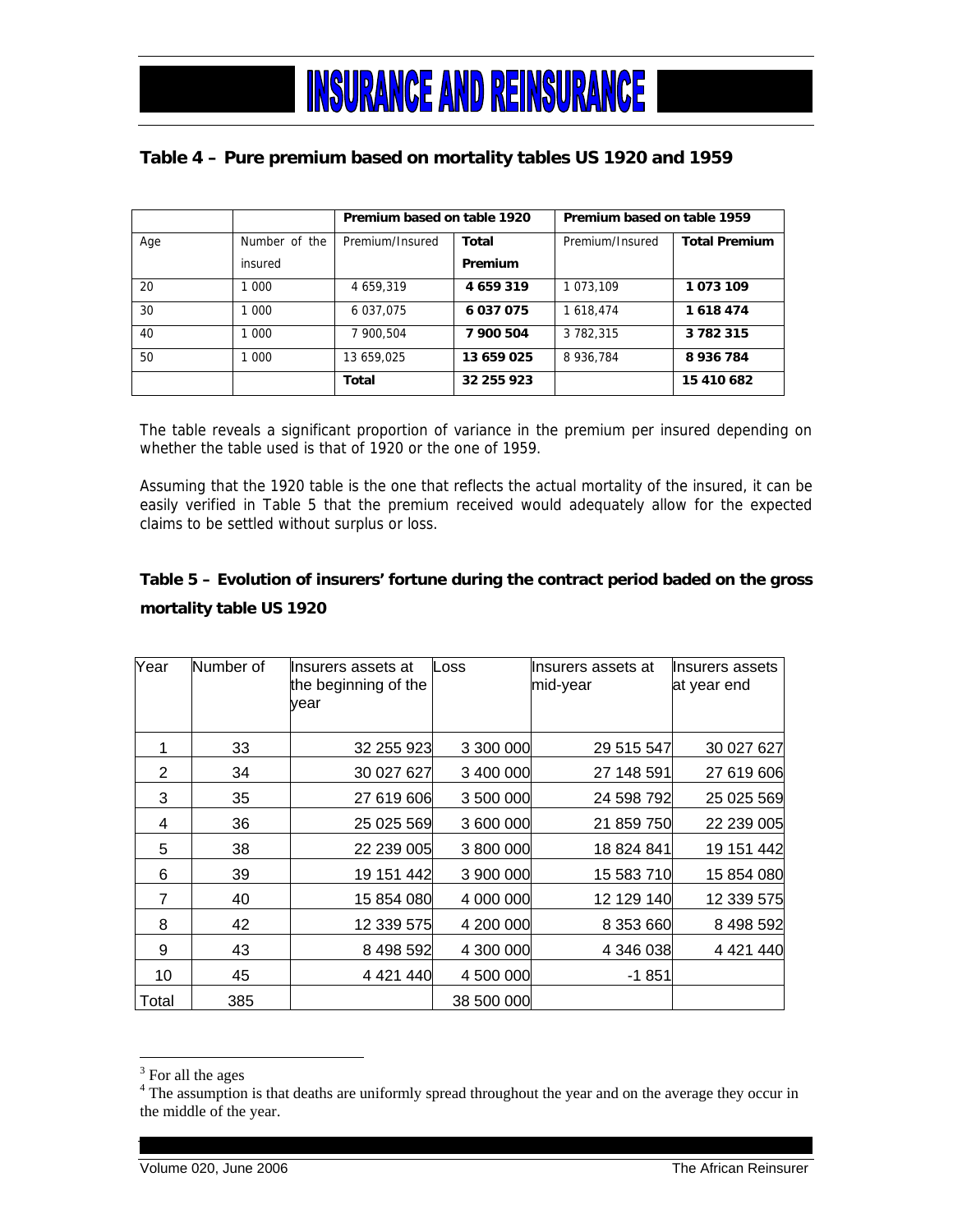This table can be interpreted as follows:

At the beginning of year 1, the insurer receives a total premium of US\$ 32 255 923 for all the 4 000 insured (cf. Table 4). In the middle of year 1, he pays US\$3 300 000 in respect of deaths which are supposed to be spread in a uniform manner throughout the year and therefore occur on the average in the middle of the year. Meanwhile, the premium paid at the beginning of the year, has yielded an interest of 3.5% for six months, i.e. US\$559 624. Therefore, in the middle of the year, the insurer would have the sum of US\$32 815 547 just before the payment of claims and the figure would be reduced to US\$ 29 515 547 after payment. At the end of year 1, the figure would increase to US\$30 027 627 (6 months interest of 3.5%) and represents the fortune available to the insurer at the beginning of the second year.

The same scenario would be replicated in the following years and in the middle of the tenth year, all the claims would have been paid with no deficit or profit for the insurer (the little deficit of US\$1 851 is traceable to the fact that the exact calculation does not give a round figure for the deaths: 384.98 instead of 385 in Table 4). Certainly, the result of no deficit and no gain supposes that the death projections in the mortality table would occur without alteration.

However, if the insurer uses the 1959 table as the basis for pricing while the 1920 table reflects the actual mortality, he would record a deficit of US\$22 527 554 at the end of the tenth year, the term of the insurance as shown in Table 6. From the middle of the 5th year, he would already be running in deficit and would no longer be able to pay for future claims unless by recourse to his capital, if within that time, he does not become insolvent.

| Table 6– Evolution of the insurer's fortune during the contract period based on the |  |  |  |  |  |
|-------------------------------------------------------------------------------------|--|--|--|--|--|
| gross mortality table US 1959                                                       |  |  |  |  |  |

| Year             | Number of<br>Deaths | Insurer's assets at the Claims paid<br>beginning of the year |            | middle of the year | Insurer's assets in the linsurer's assets at the<br>end of the year |
|------------------|---------------------|--------------------------------------------------------------|------------|--------------------|---------------------------------------------------------------------|
|                  |                     |                                                              |            |                    |                                                                     |
|                  |                     |                                                              |            |                    |                                                                     |
| 1                | 33                  | 15 410 682                                                   | 3 300 000  | 12 378 050         | 12 592 803                                                          |
| 2                | 34                  | 12 592 803                                                   | 3400 000   | 9 411 281          | 9 574 562                                                           |
| 3                | 35                  | 9 574 562                                                    | 3 500 000  | 6 240 676          | 6 348 949                                                           |
| 4                | 36                  | 6 348 949                                                    | 3 600 000  | 2 859 100          | 2 908 704                                                           |
| 5                | 38                  | 2 908 704                                                    | 3 800 000  | -840 832           | -840 832                                                            |
| 6                | 39                  | -840 832                                                     | 3 900 000  | -4 740 832         | -4 740 832                                                          |
| 7                | 40                  | -4 740 832                                                   | 4 000 000  | -8 740 832         | -8 740 832                                                          |
| 8                | 42                  | -8740832                                                     | 4 200 000  | -12 940 832        | -12 940 832                                                         |
| 9                | 43                  | -12 940 832                                                  | 4 300 000  | -17 240 832        | -17 240 832                                                         |
| 10 <sup>10</sup> | 45                  | -17 240 832                                                  | 4 500 000  | -21 740 832        | -21 740 832                                                         |
|                  | 385                 |                                                              | 38 500 000 |                    |                                                                     |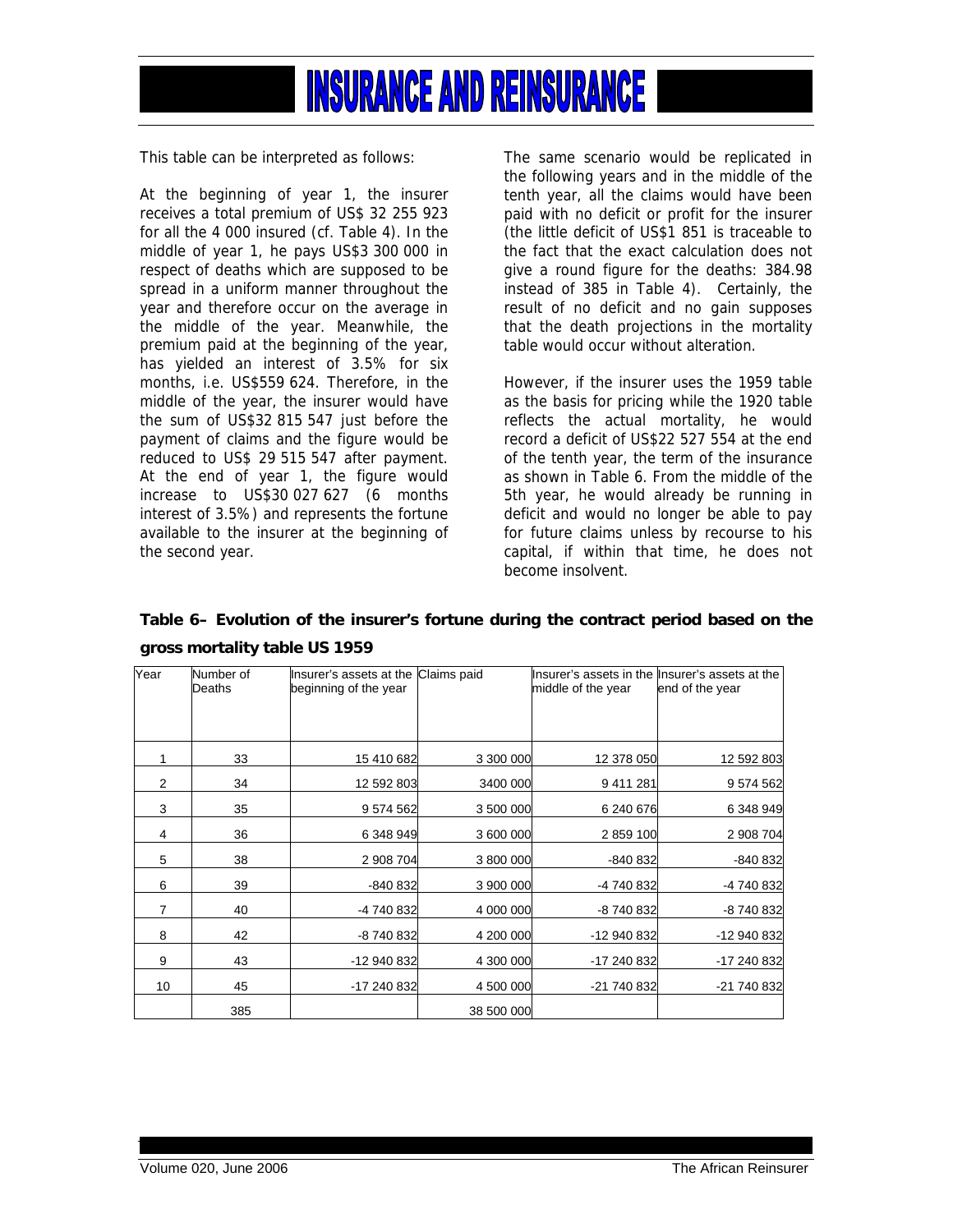This illustration of the risk of failure of an insurer that uses an inappropriate table for the pricing of death risk, using hypothetical case (the same sum insured, same effective date, same duration, single premium, identical age ranges) was given to facilitate understanding, but a similar outcome would still be obtained in real cases.

As the importance of having an appropriate pricing tool is all too clear, African insurers and reinsurers should pool together their data on mortality and draw up experiencebased tables.

#### **5. Preparation of experience-based mortality tables**

The preparation of such tables would involve the observation of the mortality of the insured population. That exercise would not be possible unless there is a sufficiently high number of insured lives. Otherwise, the mortality rates would have no significance.

As life assurance is not a masses' affair in Africa, it is imperative for the players in the sector to pool together their data, because it is unlikely that a single insurer or reinsurer can on his own have the number of insured population required to prepare an experience-based table.

These tables could be constructed by region, for example for West Africa, Central Africa, East Africa, Southern Africa and North Africa.

Concretely, mortality observation may take up to a period of 3 to 5 years and require, grouping the insured population into age range (20-24, 25-29, 30-34, etc.) without gender distinction. The objective of the grouping would be to arrive at sizeable insured population per age range, so that the resultant mortality rates would be significant. Mortality rates that correspond to each age would then be calculated with the assumption that qx would vary within

each age range in line with a law similar to that of  $\mathbb{R}$ 

Supposing that the following observations were made in West Africa over a period of three years:

| Age range | Insured lives | Average N° of   |
|-----------|---------------|-----------------|
|           |               | deaths per year |
| $40 - 44$ | 20 000        | 72              |
| 45-49     | 15 000        | 95              |
| 50-54     | 12 000        | 122             |
| 55-59     | 10.000        | 162             |

Mortality rate per age range is obtained by dividing the number of deaths by the insured lives, which gives the following value per mille:

| Age range | Mortality rate per age<br>range (%o) |
|-----------|--------------------------------------|
| $40 - 44$ | 3.6                                  |
| 45-49     | 6.3                                  |
| 50-54     | 10.2                                 |
| 55-59     | 16.2                                 |

As already mentioned, the mortality coefficients for intermediary ages could be worked out from the foregoing using a formula similar to that of GOMPERTZ.

#### **Conclusion**

The insurance industry differs from all the other sectors of economic activities because of its peculiar inversion of the production cycle, that is, the fact of marketing products whose final cost will only be known posteriori. Consequently, by accumulating the risks written, the insurer might be unable to fulfil its commitment to bear the financial cost of future losses if the pricing indices are not reliable.

In that regard, the case of life assurance in Africa is worrisome and deserves special attention.

Indeed, as at now, no single African country has a mortality table applicable to its

 $\overline{a}$  $^{5}$  q<sub>x</sub> = B.c<sup>x</sup>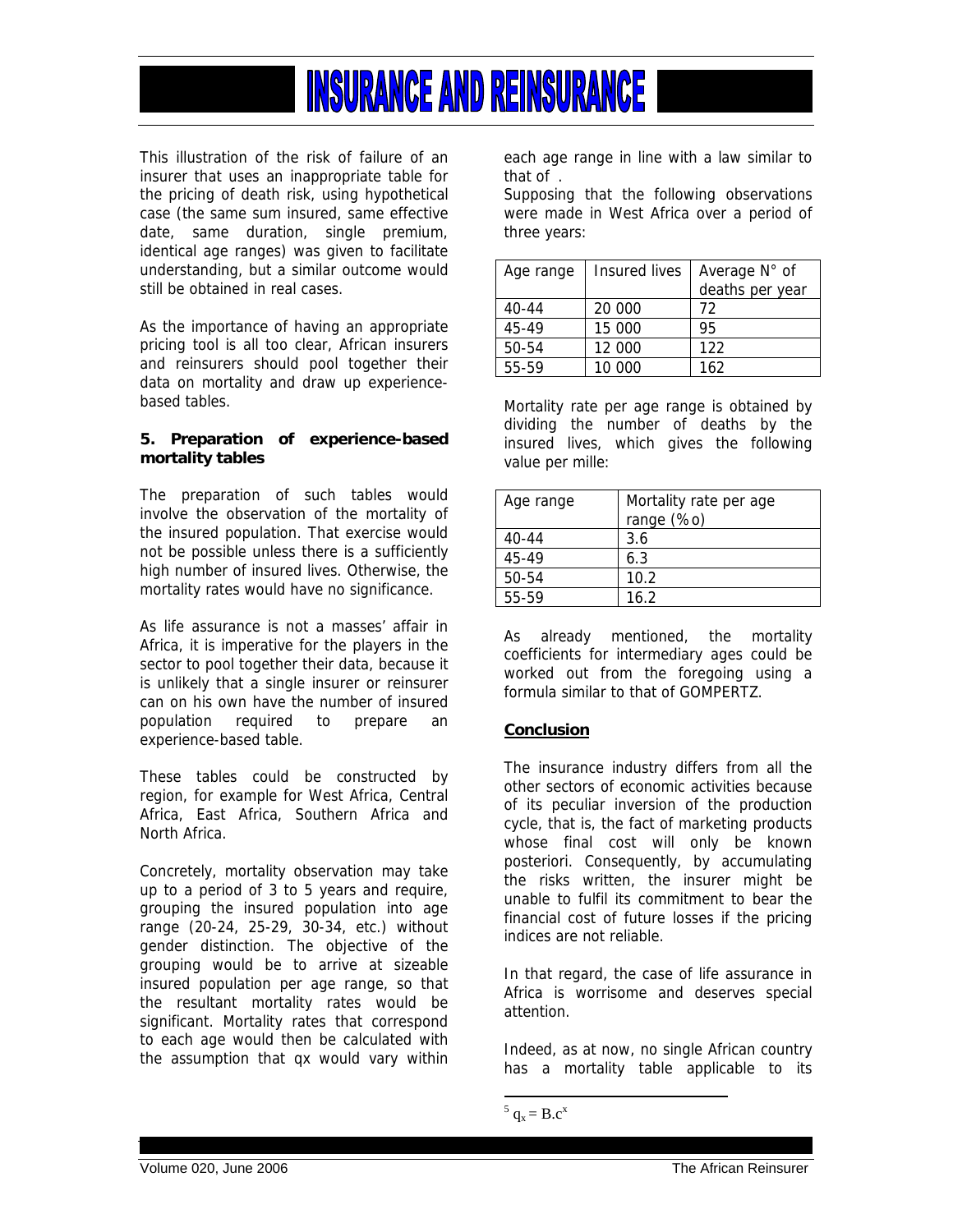population and the question of the relevance of using European and North American tables that date back to the 1950s for the pricing of life assurance operations can be objectively posed.

The use of inappropriate mortality table can be either favourable or unfavourable to the insurer depending on the type of life assurance underwritten. It is particularly catastrophic for an insurer that underwrites term assurance in a population whose mortality rate is higher than the rates in the relevant; Thus, the need to have an appropriate pricing tool.

Demographic mortality tables constitute appropriate tools but their absence in several African countries may last for much longer. It is therefore the responsibility of the players concerned, that is, African insurers and reinsurers to come together and prepare an experience based mortality table based on a fair pricing of life assurance, which is lacking until now in Africa.

#### **References**

- 1. The Human Mortality Database www.mortality.org
- 2. www.lifetable.de/data/MPIDR/USA\_1901-1999.txt
- 3. www.unpopulation.org
- 4. La démographie de l'Afrique au sud du Sahara des années 1950 aux années 2000, synthèse des changements et bilan statistique. Dominique Tabutin et Bruno Schoumaker, Institut de démographie, UCL, Louvain-La- Neuve.
- 5. Longévité, évolution et prospective. Christian Jaumain, Louvain-La-Neuve, 2002
- 6. Les assurances sur la vie. René Van Gompel, Centre d'information de l'assurance, Bruxelles, 2003.

|      | <b>Annex 1</b>                     |  |  |
|------|------------------------------------|--|--|
|      | Gross mortality tables US 1920 and |  |  |
| 1959 |                                    |  |  |

| Age | qx      |         |  |
|-----|---------|---------|--|
|     |         |         |  |
| 20  | 0.00507 | 0.00126 |  |
| 21  | 0.00536 | 0.00131 |  |
| 22  | 0.00557 | 0.00129 |  |
| 23  | 0.00567 | 0.00122 |  |
| 24  | 0.00569 | 0.00125 |  |
| 25  | 0.00566 | 0.00129 |  |
| 26  | 0.00567 | 0.00127 |  |
| 27  | 0.00575 | 0.00124 |  |
| 28  | 0.00596 | 0.00128 |  |
| 29  | 0.00627 | 0.00135 |  |
| 30  | 0.00659 | 0.00144 |  |
| 31  | 0.00690 | 0.00152 |  |
| 32  | 0.00714 | 0.00164 |  |
| 33  | 0.00729 | 0.00172 |  |
| 34  | 0.00737 | 0.00184 |  |
| 35  | 0.00748 | 0.00194 |  |
| 36  | 0.00760 | 0.00206 |  |
| 37  | 0.00773 | 0.00221 |  |
| 38  | 0.00788 | 0.00255 |  |
| 39  | 0.00804 | 0.00276 |  |
| 40  | 0.00824 | 0.00303 |  |
| 41  | 0.00845 | 0.00309 |  |
| 42  | 0.00871 | 0.00364 |  |
| 43  | 0.00904 | 0.00392 |  |
| 44  | 0.00942 | 0.00433 |  |
| 45  | 0.00985 | 0.00474 |  |
| 46  | 0.01035 | 0.00511 |  |
| 47  | 0.01090 | 0.00567 |  |
| 48  | 0.01147 | 0.00636 |  |
| 49  | 0.01210 | 0.00693 |  |
| 50  | 0.01279 | 0.00765 |  |
| 51  | 0.01357 | 0.00813 |  |
| 52  | 0.01448 | 0.00924 |  |
| 53  | 0.01554 | 0.00984 |  |
| 54  | 0.01673 | 0.01065 |  |
| 55  | 0.01808 | 0.01118 |  |
| 56  | 0.01954 | 0.01202 |  |
| 57  | 0.02094 | 0.01243 |  |
| 58  | 0.02219 | 0.01545 |  |
| 59  | 0.02343 | 0.01683 |  |
| 60  | 0.02481 | 0.01702 |  |

 $\overline{a}$ 6 Source : www.lifetable.de/data/MPIDR/USA\_1901-

1999.txt

<sup>7</sup> Source : <u>www.mortality.org</u>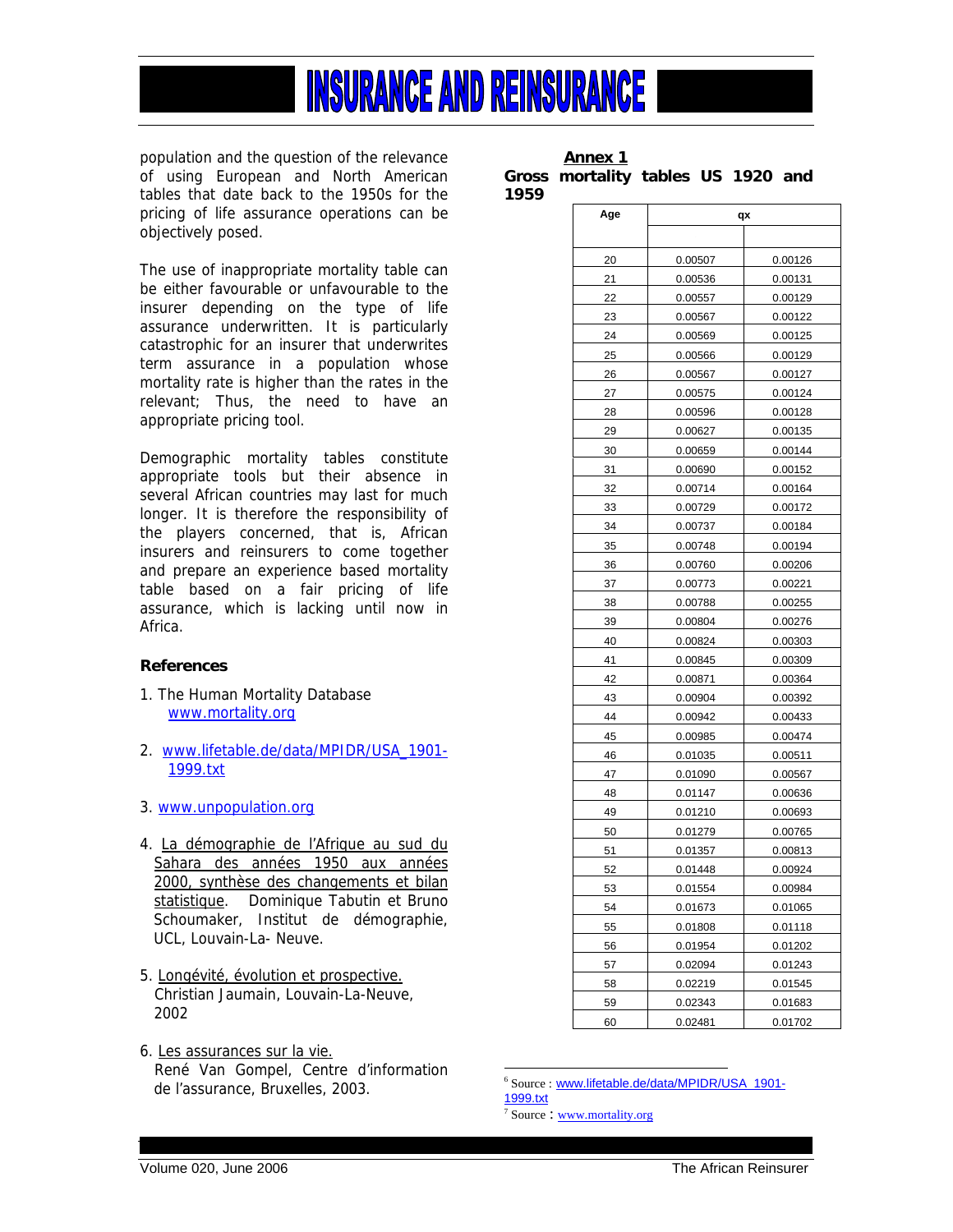#### ANALYSING INSURER FINANCIAL STRENGTH

**By** 

**Ganiyu MUSA** Director of Finance & Accounts, Africa Re - Lagos

#### **INTRODUCTION**

The purpose of analyzing an insurer's financial strength is to provide an opinion on the ability to meet its current and future obligations to its policyholders

on a timely basis. Broadly used, financial strength refers to the ability to withstand financial strain. It provides an indication of the size and quality of an entity's assets relative to its liability. Although size is generally used to measure strength, the quality of net assets is much more important than its magnitude. Insurers and reinsurers do not just provide covers. They provide guarantees / promises they will be there with a big umbrella during the torrential rains that are bound to happen when the heavens open up. Therefore, one needs to know how big and strong the umbrella is to weather the storm.

Achieving a credible assessment of the financial strength involves a thorough and comprehensive quantitative as well as qualitative analysis of a company's balance sheet strength, operation, performance and business profile. This goes beyond just computing ratios, as the interpretation of the result of the analysis is paramount.

There are various groups within an entity's operating environment and each of them is interested in the financial strength of the firm. These potential users and beneficiaries include management and employees,

shareholders, governments and tax authorities, competitors, financial analysts, etc.

Before any analysis can be performed, there is the need to obtain relevant and reliable information sufficient to

provide a basis for such an assessment. By far the most important source of information about a company is its financial statements, including its audited accounts and Annual Reports, quarterly accounts (where available), reports filed with regulatory agencies and other publicly available documents.

In analysing financial strength, the single most important area to evaluate is the balance sheet which is used not in the narrow sense, but to mean the full audited Financial Statements. In this connection, it is necessary to understand the underlying rules governing the preparation of those statements as well as their general structure and contents.

#### **FINANCIAL STATEMENTS**

They contain summarised information on a firm's financial affairs, organised systematically as a means of presenting reports of the firm to the owners, creditors, employees, government and the general public. Since modern day business structures entail separation of ownership from management, managers have to report periodically to owners on how efficiently or otherwise resources have been utilised. Basically, the preparation of the financial statement is the responsibility of the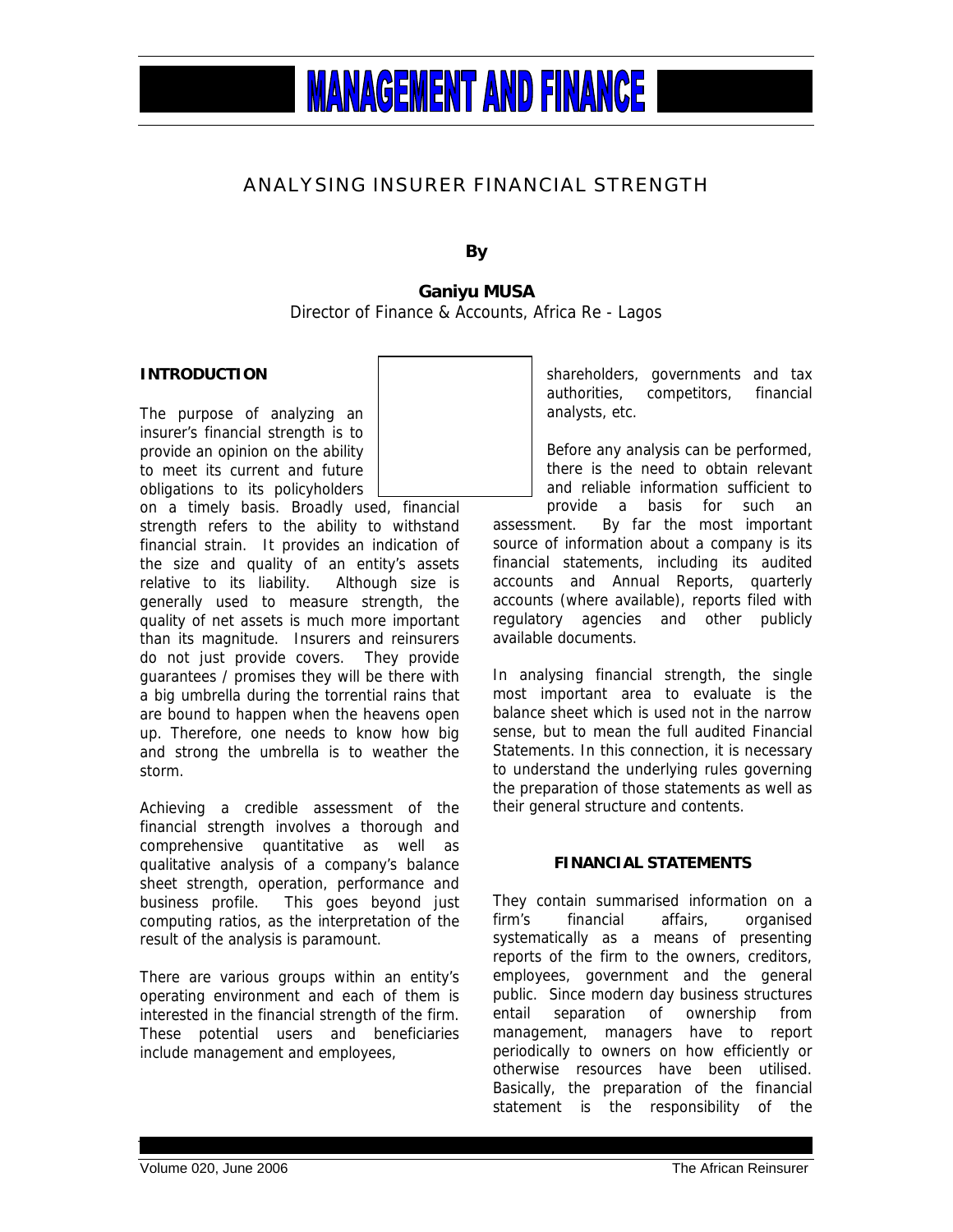Accountant and is generally covered under the accounting and financial reporting functions.

The statements are prepared to assist management in decision-making and provide reliable and up-to-date financial information about the economic activities and obligations of the business enterprise. They also give indications about changes in the net resources, as well as useful information to the investors, creditors and other stakeholders. Besides, they predict, compare and evaluate potential earning power and cashflows in terms of amount, timing and related uncertainty.

Typically, financial statements will comprise the balance sheet, income statement, statement of changes in equity, cash flow statements, five-year financial summary, statement of accounting policies, the directors report, notes to the accounts, value added statements and the auditors' report.

#### **REGULATORY FRAMEWORK**

As a result of the diversity in the interests and requirements of different users of financial statements, they should be produced using known and common basis, policies and principles.

The preparation of financial statements are governed by Statutes and Accounting Standards.

The statutes define the generic framework for conducting business transactions and accounting for such transactions. Every country has its own set of laws designed to regulate business practices. The majority of the laws for the English speaking countries of the continent have the English Companies Act as their root, while the Francophones derive theirs from the French norms.

In addition to the requirement for compliance with the relevant legislation, financial statements are prepared in accordance with standards set by the relevant accounting regulatory bodies. In those countries where the practice of accounting is sufficiently organised, there are national accounting<br>standards, otherwise the International standards, otherwise the International Financial Reporting Standards are adopted.

Having reviewed the structure and content of financial statements and the principles guiding their preparation, attention would now turn to the real task of identifying the salient points contained in those statements and present them in a form that will allow conclusions to be drawn on the strength of the entity.

#### **ANALYSIS OF FINANCIAL STATEMENTS**

Financial statement analysis is the process of identifying the relationship between various items in the Balance Sheet and Profit & Loss statements as a way of assessing the strength and weaknesses of the reporting entity. It helps to measure the liquidity, the efficiency, the solvency and the profitability of an enterprise.

This information is pertinent for the reinsurance manager who is seeking good security, the investment manager responsible for the investment portfolio, or the business development manager wishing to identify targets for marketing.

Usually, analysts would focus on the underwriting, financial as well as asset leverage in assessing overall balance sheet strength. The key objective of balance sheet analysis is to determine the impact of a company's operating and financial practices on its capital. In principle, a highly geared or poorly capitalised company is likely to be more exposed to a high risk of instability resulting from catastrophes, unexpected losses, adverse changes in underwriting results, fluctuating investment returns, investment losses and changes in regulatory or economic conditions than a company with a conservative level of leverage. To gain a better insight into the "story" which the financial statements tell and highlight about the relationship amongst several areas of the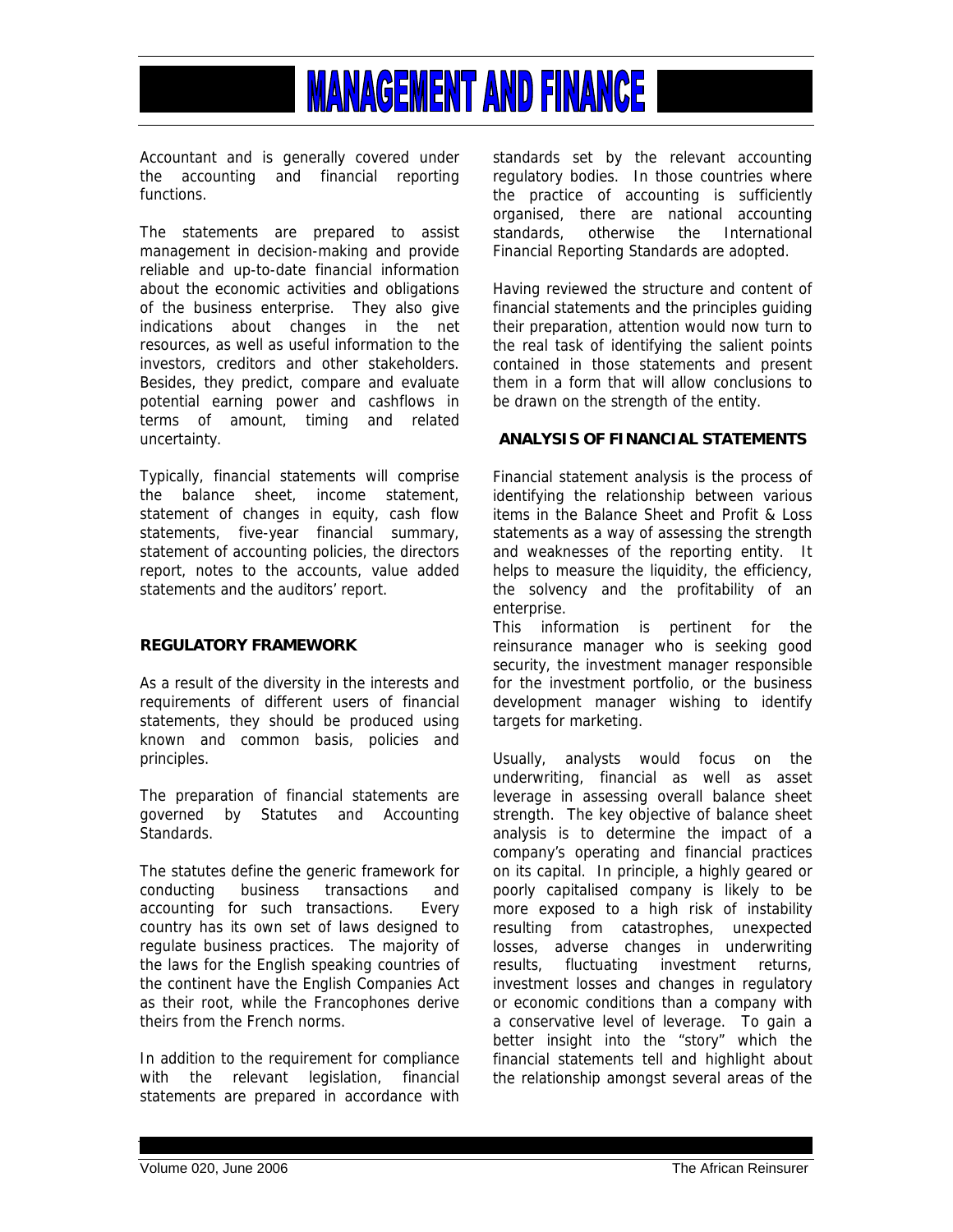financial statements, analysts make extensive use of financial ratios.

#### **RATIO ANALYSIS**

The absolute figures reported in the financial statement may not provide a meaningful understanding of the performance and financial position of the company. Accordingly, financial ratios are designed to show the relationship between two numbers or group of numbers on the financial statement which may be expressed in fraction, percentage or in absolute figure. In analyzing the financial strength of an insurer, it is pertinent to review the following areas:

- Capital,
- Stability
- Investment / Assets
- Profitability
- Business Profile

The list is by no means exhaustive, neither does it seek to be prescriptive. It has been highlighted to serve as a guide in the process of financial strength assessment.

#### **CAPITAL**

By far, the most important issue in the financial strength assessment is the capital in terms of its adequacy and appropriateness. Several aspects of the capital are considered, including the absolute size and quality, while a number of tests are applied to gain a better understanding of this critical Balance Sheet area.

The analysis of capital usually starts with a review of the basic solvency margin. The objective here is to assess the company's ability to support controlled business growth. Although growth or decline by more than a certain magnitude would require further investigation, the result may not be conclusive. It merely provides a basis to make further enquiries especially where it falls outside what is considered the standard range.

In its simple form, the solvency margin relates the shareholders' funds to the net written premiums, expressed as a percentage. Statutory solvency margins usually take the form of a somewhat arbitrary value (say 5 times or 20%) and a formula is shown for qualifying assets (assets to be included and assets to be excluded).

This percentage gives a crude appreciation of the adequacy of shareholders' funds in relation to the level of underwriting exposure. It is used to assess the company's exposure to pricing errors in its current book of business. Generally, the higher the ratio, the stronger the firm is adjudged. There are a number of variants to the computation which seek to measure the number of times that an insurance company's eligible assets exceed the local regulatory minimum margin. Whatever the variant however, the basic aim is to assess the adequacy of amounts available over and above the premiums to meet the future claims obligations of the insurer.

The fundamental flaw of the basic solvency measure is that it relates capital to premium not risk and assumes that one unit of premium equates one unit of exposure. As the industry has witnessed a soft cycle, a reduction in rates (and therefore written premiums) tends to produce a much stronger solvency while in actual fact the real risk could be as great and the probability of underwriting loss very much greater due to premium inadequacy. Similarly, if rates fall and the insurer writes more business, the solvency ratio may remain the same but the risk exposure would substantially increase.

In addition, the solvency margin computation often ignores the impact of the following factors

- current level and trend of underwriting and overall loss;
- the size of technical reserves relative to net premiums;
- the volatility of investment value;
- possible failure of reinsurers to pay.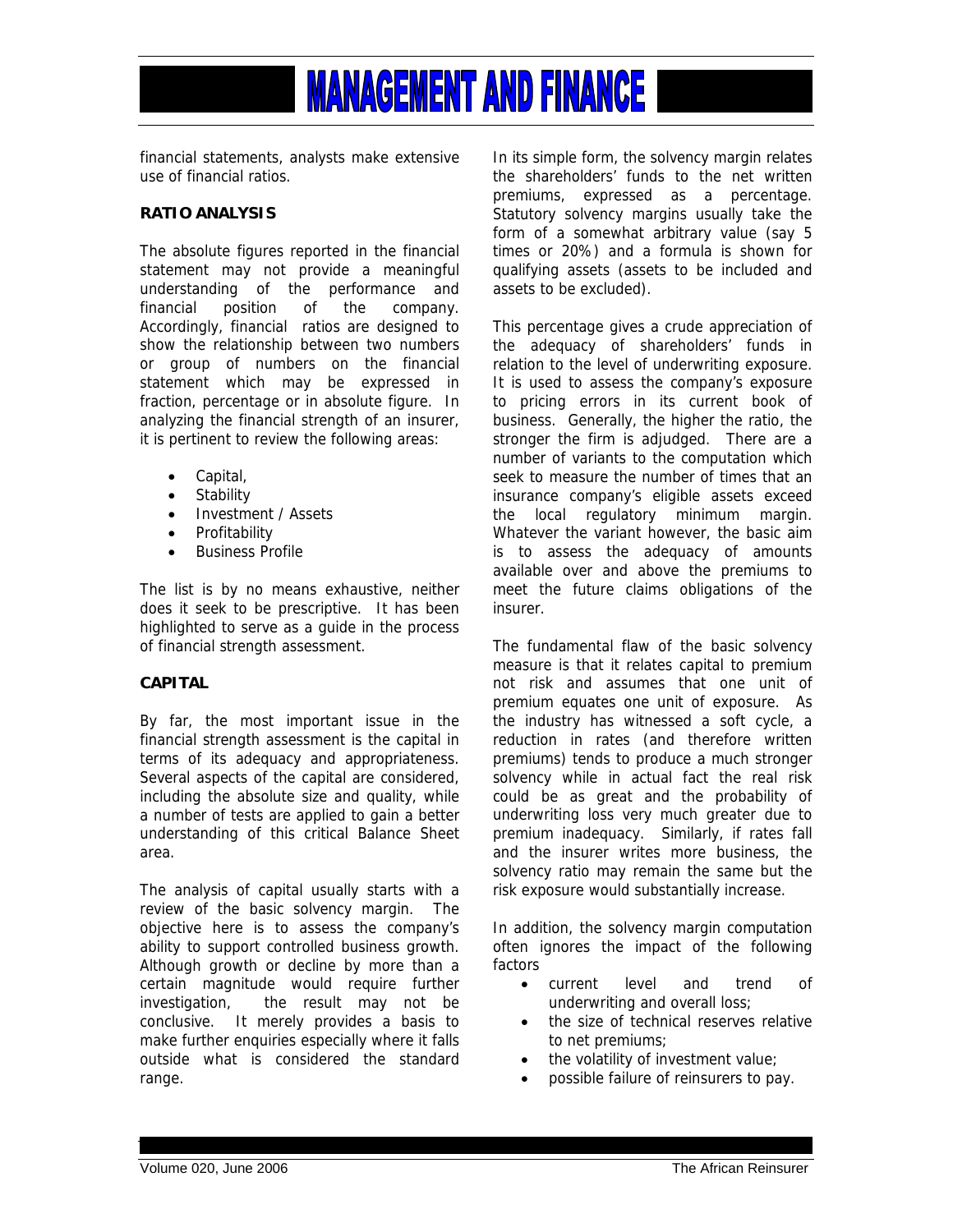It is for these (and more) reasons that the rating agencies adopt a broader, rather more rigorous risk-based model of assessing capital adequacy by measuring the ratio of Adjusted Capital (AC) to Required Capital (RC). The models are typically fashioned after those of the U.S. National Association of Insurance **Commissioners** 

$$
CAR = \frac{AC}{RC} \times 100
$$

Where:  $AC = Total Adjusted Capital$  RC = Total Required Capital CAR = Capital Adequacy Ratio

In computing total adjusted capital, the analyst tries to establish the true capital base of an insurer by taking the published shareholders' funds and then adjusting this gross figure by what is termed a prudent "hair cut". This entails adjusting the gross figures for a margin against possible future downturn in investment values, hidden reserves, including deliberate over reserving (unearned premium and loss reserves), valuation differences, off balance sheet items, valuation and amortisation of intangible assets, nonrecurring profit or loss, etc. These serve to even out the playing field by seeking to reflect and/or standardize certain economic values not properly or uniformly captured in the statutory financial statements. It also provides a more economic and comparable basis for assessing capital adequacy.

The required capital is therefore defined as the capital needed to support all those identified risks, adjusted for a co-variance calculation on the basis that all the risks are unlikely to develop simultaneously. While the key risk areas for Property and Casualty (P&C) companies are the loss reserve risks and written premium risks, life companies are more exposed to credit risks and interest rate risks.

The model is used for measuring how well a company's capital base would stand up to a reasonably stressful (but by no means worst case) underwriting and investment scenario. It should be noted however that in addition to the Capital Adequacy Ratio, other quantitative and qualitative measures are used in assessing capitalisation levels. Such considerations include quality of capital, reserve adequacy, appropriateness of reinsurance protection, among others. In addition, the capital structure of a holding company can have a significant impact on the overall financial strength of its subsidiaries. While a big, credible and properly capitalised holding company can provide subsidiaries with additional financial flexibility (capital infusion, access capital markets etc), a debtridden holding company can reduce financial flexibility and place a strain on the earnings and cashflows of the subsidiary.

Accordingly, where the company being analysed belongs to a group, it would be useful to take a look at the financial position of the other companies within the group, especially the holding company. When the holding company engages in businesses other than insurance, it would be necessary to review those non-insurance operations to determine their impact, if any, on the overall financial strength of the insurance operations.

#### **QUALITY OF ASSETS**

A key indicator of an insurer's financial stability is the quality and appropriateness of invested assets. Generally, the better the liquidity, diversification and/or quality of the assets, the greater the level of financial stability. Insurers would usually invest in money market instruments, fixed income securities, equities, real estate, etc. It is necessary to evaluate the risks associated with the assets and the potential impact a forced sale could have on shareholders' funds. In assessing financial strength therefore, analysts review invested assets for liquidity, diversification, single obligor concentration, sensitivity to interest rate / exchange rate changes, speculation etc.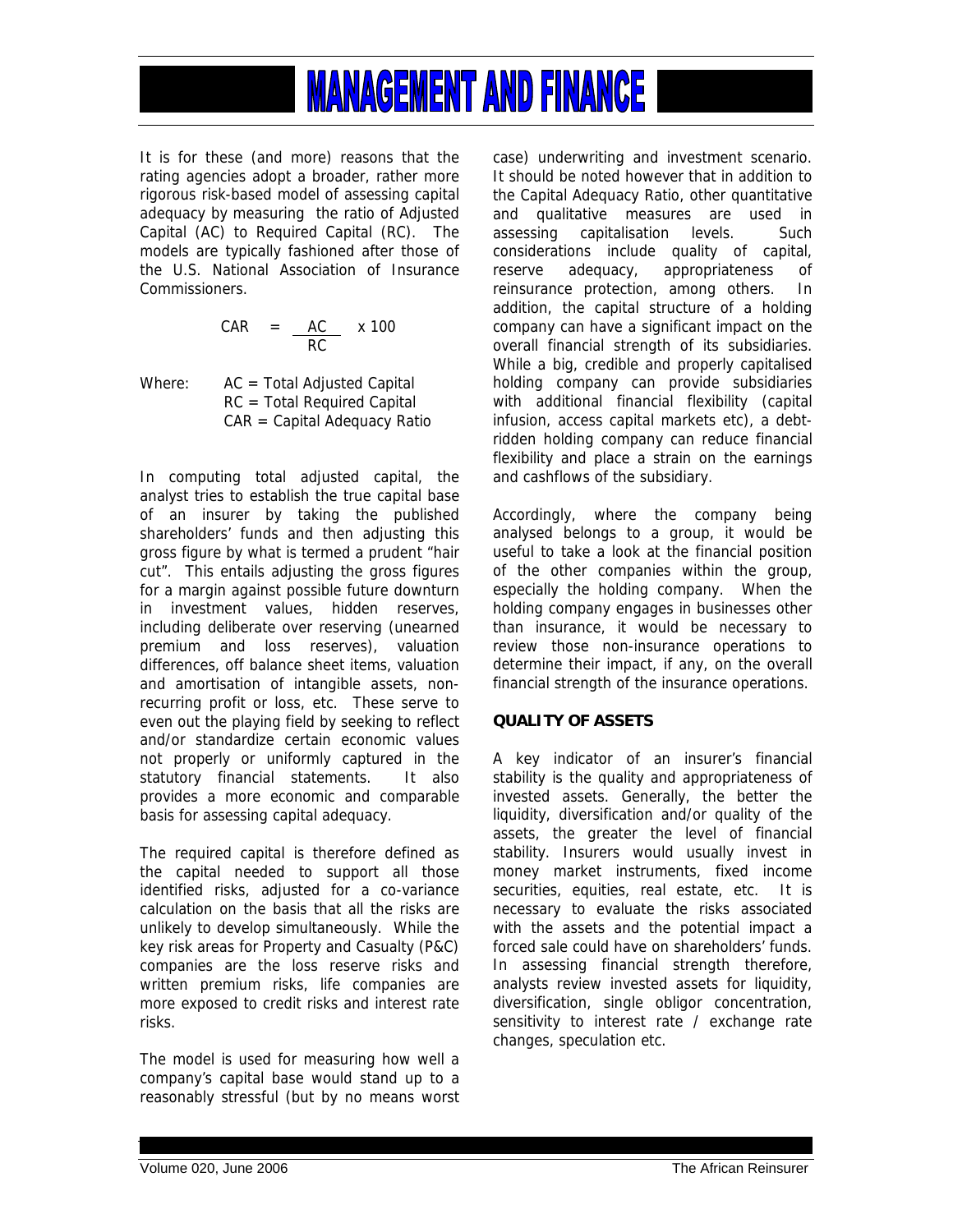#### **Liquidity**

Liquidity measures a company's ability to meet its obligations to third parties on a timely basis. Therefore, a lot of attention is devoted to its measurement in assessing financial strength. As insurance is about risk and uncertainty, liquidity is a very critical issue to consider. To determine a company's ability to meet its financial obligations without having to sell fixed assets or other (longterm) investments under unfavourable market conditions, the analyst would review the level of cash and cash equivalents that have a very low exposure to market fluctuations. It is also necessary to evaluate the size and stability of operational cashflow as well as the quality, diversification and market value of invested assets.

The current ratio estimates the degree to which current assets cover current liabilities. It measures reserve of liquid funds in excess of current obligations available as a margin of safety against unexpected interruptions in operations. The rule of thumb commonly employed (by bankers) is that the current ratio should be at least 2.

The quick ratio estimates how far current liabilities are covered against easily convertible current assets. Generally in the current assets group, inventories are considered less liquid and are therefore deducted from total current assets in determining the quick ratio.

A ratio of not less than 1 is considered normal. It measures the proportion of net liabilities covered by cash and cash equivalent, and gives an indication of an insurer's ability to settle outstanding liabilities.

The debtors and creditors ratios deserve special mention especially as they affect the insurance industry in the continent. Because trade practices in most parts of Africa have not caught up with the rest of the world, receivables still constitute a significant percentage of the total assets being carried in the balance sheet of a number of African insurers and reinsurers. Considering the level of inflation and currency devaluation or depreciation in most countries, the financial losses being suffered are enormous. It is not unusual to find balances outstanding and unpaid for more than one year. It is very important therefore to pay particular attention to this item in the financial statement and its relationship to premium income.

The overall liquidity ratio is defined as total assets divided by total liabilities, less conditional reserves, expressed as a percentage. This ratio assumes the collectibility and marketability of reinsurance receivables, affiliated investments as well as other uninvested assets. A range of 110% - 180% is considered acceptable, with liability companies expected to have lower ratios than property insurers.

The current liquidity relates the sum of cash and cash equivalents, accrued investment income and unaffiliated invested assets to net liabilities. The ratio measures the proportion of liabilities covered by cash and cash equivalents and can be compared to the quick ratio. Where this ratio is less than 100%, the company's solvency is highly dependent on the collectibility or marketability of premium balances and investment in affiliates. The acceptable range for this measure is 95% - 140%, with life and liability risks underwriters expected to produce the lower ratios.

#### **PROFITABILITY**

While liquidity is important in determining a firm's ability to meet maturing obligations in a timely and efficient manner, in the long run, profitability is what enables an insurer to operate as a going concern and perpetuate balance sheet strength, including liquidity. The analyst is interested in the stability and sustainability of the insurer's sources of income in relation to its liabilities profile. To fully understand the insurer's profit, it may be necessary to analyse its sources, including underwriting, investment, capital gains / losses and any other unusual or other nonrecurring income or expenditure. Because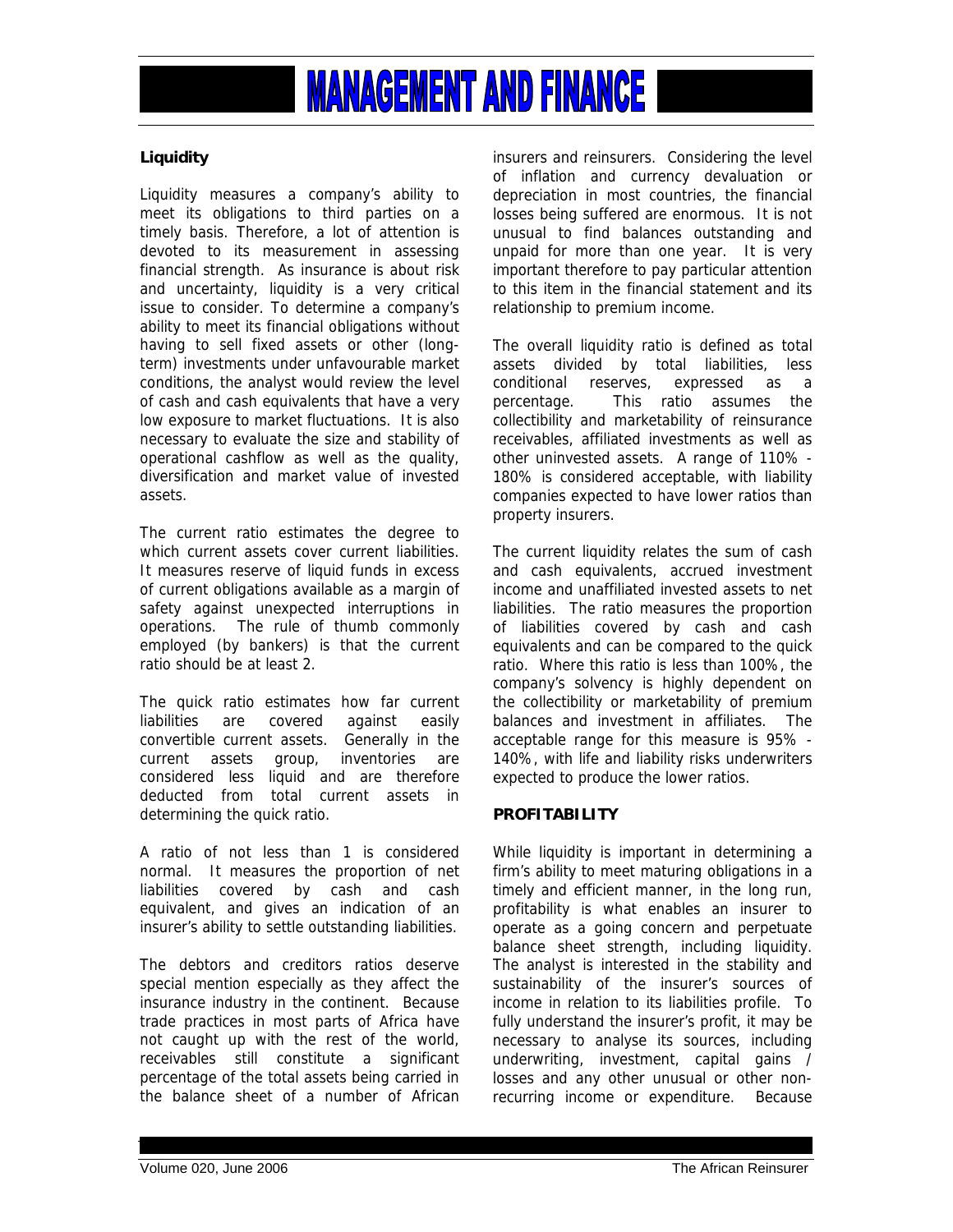profitability is easily susceptible to valuation / measurement methodologies, it is also important to fully understand the accounting basis used in determining income and expenditure as well as assets and liabilities. In assessing profitability, the analyst will consider the changes in written and retained premium, combined ratio and its composition, operating ratio, return on revenue, investment yield and return on equity, among others.

#### **TECHNICAL RESERVES**

Before any meaningful conclusion can be reached on an insurer's profitability, liquidity and capitalisation, it is necessary to evaluate the adequacy or otherwise of its reported reserves. Invariably, profit and capital are directly affected by movement in reserves. While loss reserve is vital in determining financial strength, unfortunately, the ability to predict ultimate reserve requirements is as much as an art as it is a science. Although the industry has developed some rather sophisticated models to estimate risk exposure and reserve levels, the fact that there are significant shortfalls in reserves (asbestos, environmental pollution, hurricanes, etc.) goes to show that at the end of the day, it remains what it is  $-$  a mere estimate! A useful quick check on reserve adequacy is the ratio of reserves to premium and reserves to shareholders funds.

Again, care should be taken when analysing the results of these computations. In addition to looking at trends and comparing with industry standards or peers, exceptions should be analysed by reference to the company's specific situation. The portfolio composition, tail of business, and whether reserves are discounted or not are some of the issues that the analyst should take into consideration in interpreting the results of the computed ratios.

#### **REINSURANCE PROGRAMME**

Reinsurance is an integral part of an insurer's risk management technique and it provides additional financial flexibility. Often, an insurer's ability to meet its financial obligations can become highly dependent upon the performance of its reinsurers. The profitability of an insurance company can also be significantly exposed to the ups and downs of the reinsurance markets. Where there is a huge dependence on reinsurers, the insolvency or dispute with a major reinsurer can become problematic for the company. Overall, the more a company is dependent upon reinsurance, the more vulnerable its underwriting capacity and financial strength are to negative movements in the reinsurance market. A reinsurer would be expected to have a decent level of retention ratio. Otherwise, the signal is that in the case of a major catastrophe, the reinsurer and invariably the company, will be dependent on a 3<sup>rd</sup> party, who incidentally may be totally unknown to the cedant. The reinsured should therefore be interested in not just the current retention ratio, but its development over time.

#### **BUSINESS PROFILE**

An insurer's business profile is influenced by the degree of risk inherent in the company's mix of business, competitive market position and the depth and experience of its management. Key business profile issues include spread of business across geographical and product lines, quality of ownership and management and market risks.

Apart from the examination of the ownership structure and quality of management, each insurer has a distinct image with its customers, reinsurers and the insurance world in general. Is the company cautious, conservative or is it highly innovative? What is the relationship with the market bodies? Is it efficient in responding to correspondences? Are the financial statements prepared and audited on a timely basis? The analyst will consider all these and more as part of the overall financial strength assessment.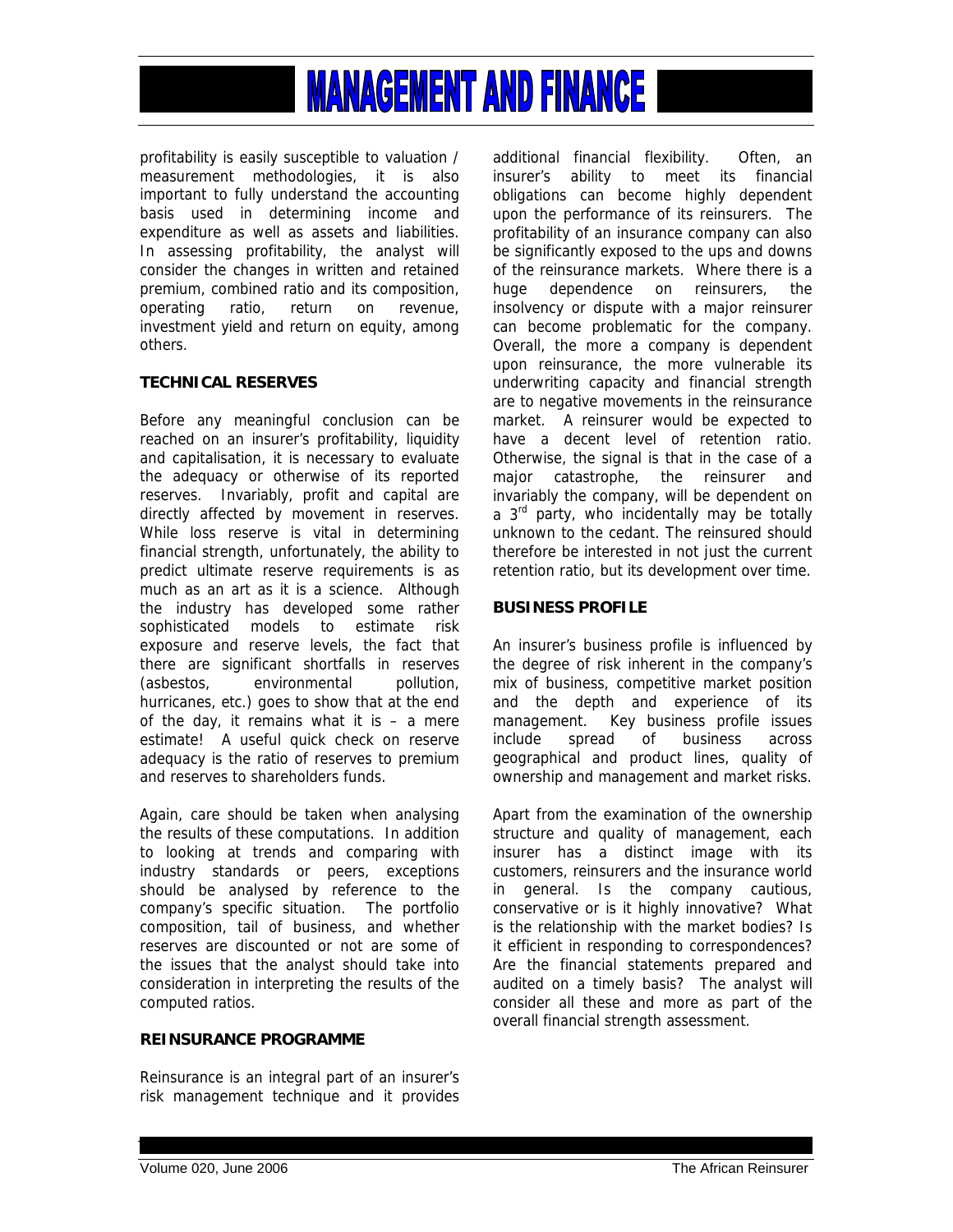

#### **EVALUATION OF FINANCIAL RATIOS**

Two broad measures for evaluating the ratios for individual companies are used. One is to compare them with industry averages or standards, while the other is to analyse historical trends.

#### **Industry Standards**

A comparison of individual ratios with industry composites is useful as a starting point. However, it is not determinate. The product characteristics of the individual firm may differ from those of the industry as a whole. For example, benchmarking the results of a company specialising in life business with the industry average, where 75% of the market is general business, could lead to inaccuracies. In addition, the firm may follow specific policies which make its situation somewhat different from that of the industry. An important value of comparing the individual firm with the industry, however, is that if differences are observed, they form a basis for raising the significant analytical questions: Why are the ratios different? What distinct and different policies are being followed? What is the basis for these different policies? Under what economic conditions would these policies be particularly advantageous? Under what economic and financial circumstances would different policies of the firm be undesirable or unfavourable?

Industry data are usually available with the Insurance supervisory authorities, research departments of large national corporations or the insurance institute.

#### **Analysis of Historical Trends**

Trend data is a comparison of ratios over time within a company. It would provide indications as to whether the company is doing better or worse and lead to further enquiries where large and unexplained variations are observed from year to year.

Although there is no agreed number of years to use when examining the trend in a company, a range of three to six years is considered appropriate in most cases. Less than three years is not deemed sufficient to establish a trend while more than six years is less meaningful because the external environment usually changes making the comparison difficult.

The statutes of a number of countries requires financial statements to contain a fiveyear summary of key financial data.

#### **Selected firms in the same industry**

Comparative Ratio analysis of some selected firms in the same industry, especially the most progressive ones could be carried out. This enables the analyst ascertain the position of the company within the industry.

#### **A WORD OF CAUTION**

Because the assessment of an insurer's financial strength relies heavily on the financial statements, the analyst should fully understand and factor in the limitations of such statements, many of which relate to shortcomings identified therewith. Without doubt, the document that draws the most criticism is the Balance Sheet and some of the commonly cited disadvantages concern the focus of the balance sheet on the past rather than the future, timeliness of preparation, inability to measure non-financial qualities, window dressing, historical concept and a host of others.

#### **CONCLUSION**

As a result of the foregoing, managers and analysts cannot place absolute reliance upon the results of financial ratio analysis, as "window-dressing" practices, may be utilised. These include the postponement of the maintenance of fixed assets, which will decrease costs and increase profitability in the short run.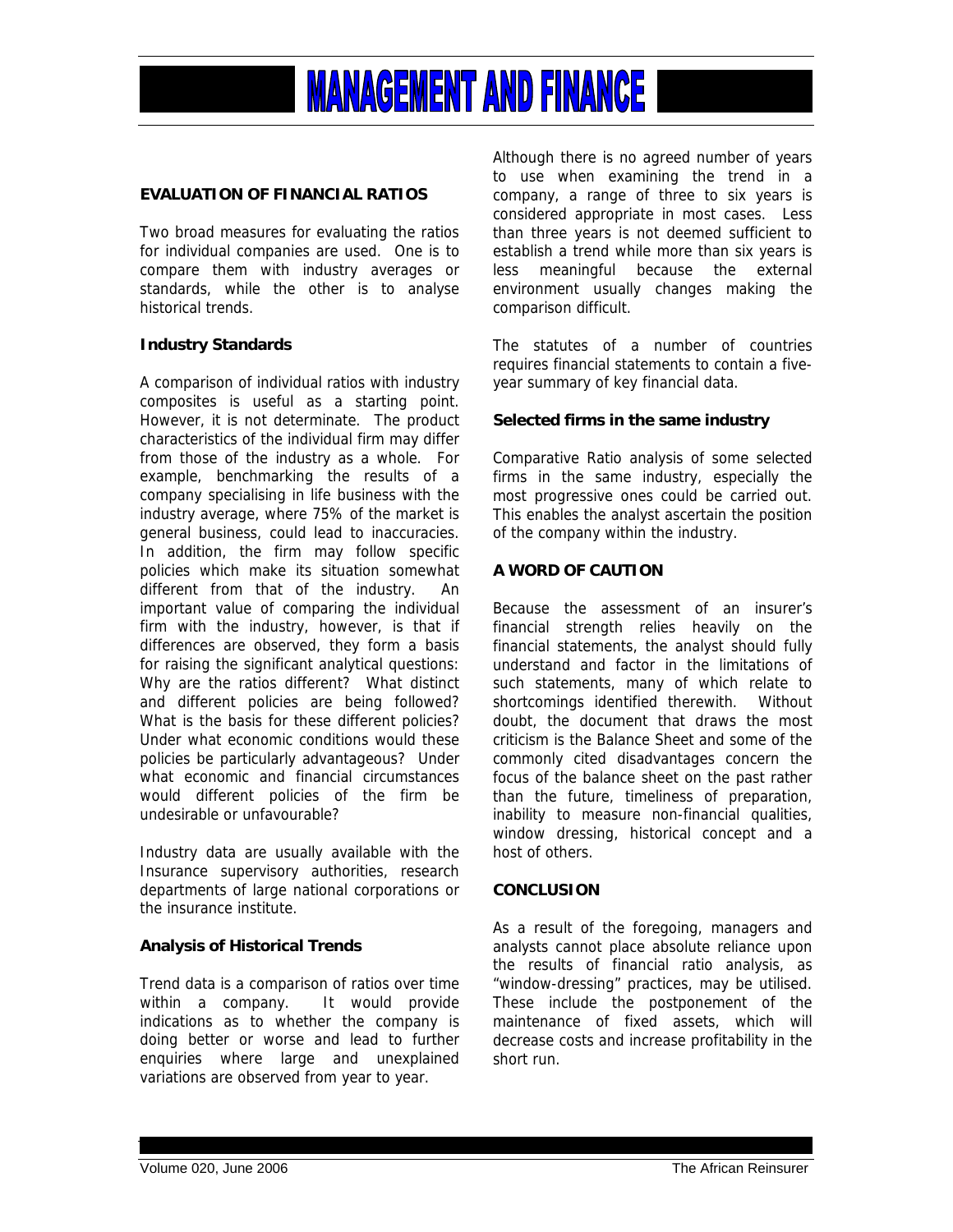A policy of delaying the purchase of modern equipment will decrease capital outlays and reduce depreciation expenditures in the short run. However, failure to keep pace with competitors that are installing modern and efficient infrastructure will adversely affect the ability of the company to compete in the global market.

In addition, changes in price levels and in the current values of assets can produce distortions in accounting measures of performance and financial position. It is desirable, therefore, to have on hand the kinds of additional information that are available regarding current replacement values. Nevertheless, even with the supplementary information, financial ratio analysis is not the complete answer to evaluating the performance of a firm. When a financial ratio shows that the patterns of a firm depart from industry norms, this disparity is not an absolute indication that something is wrong. Departures from industry norms provide a basis for further questions, investigation and analysis.

Additional information and discussions may provide sound explanations for such differences or reveal forms of mismanagement calling for correction.

Conversely, conformance to industry composite ratios does not establish with certainty that the firm is performing normally and is managed well. In the short run, many devices may be used to make the firm "look well" in relation to industry standards. The analyst must develop firsthand knowledge of the operations of the firm and of its management to provide a check on the financial ratios. In the same vein, he must develop a feel of what is going on in the firm, as it is this sixth sense that sometimes uncovers weaknesses.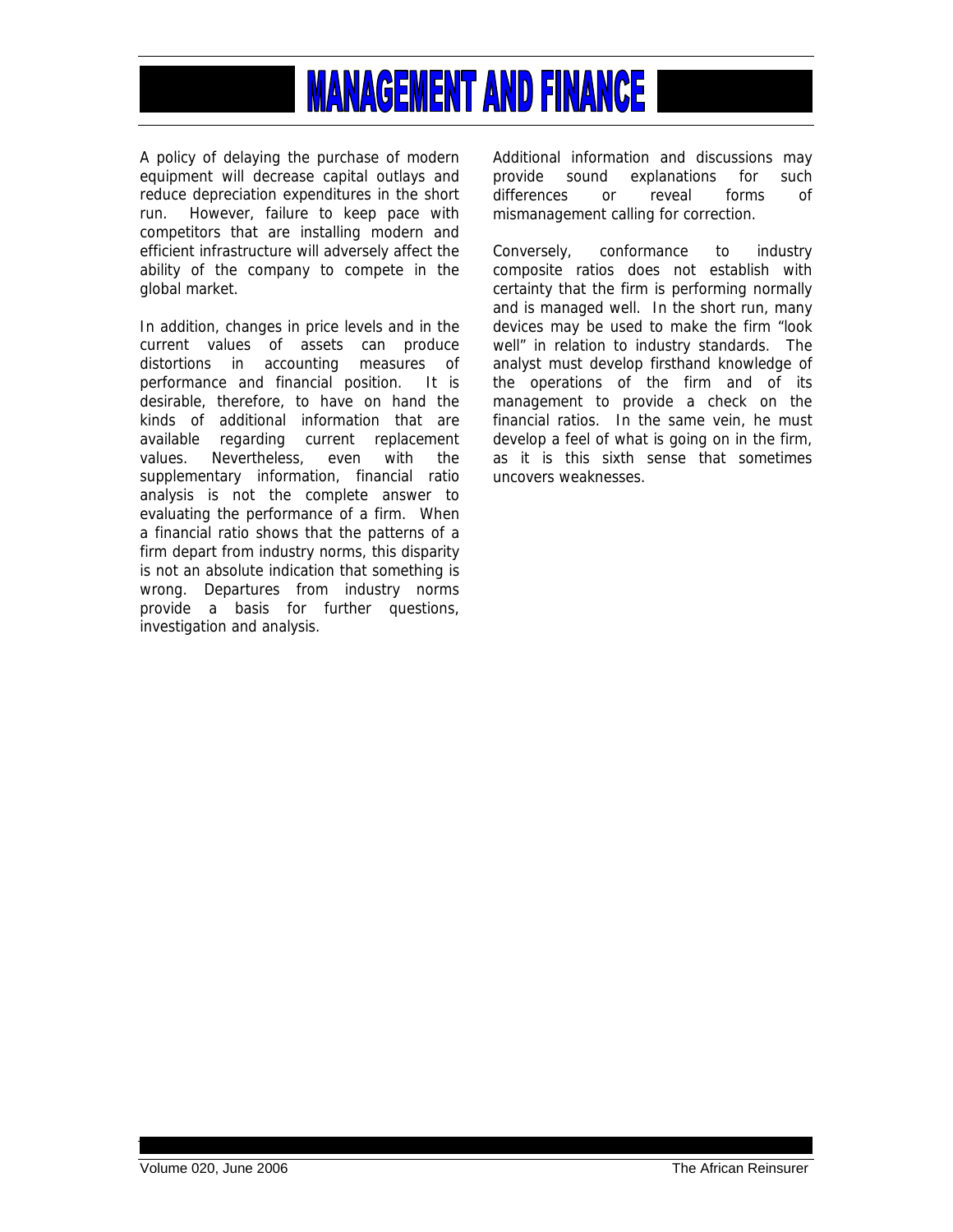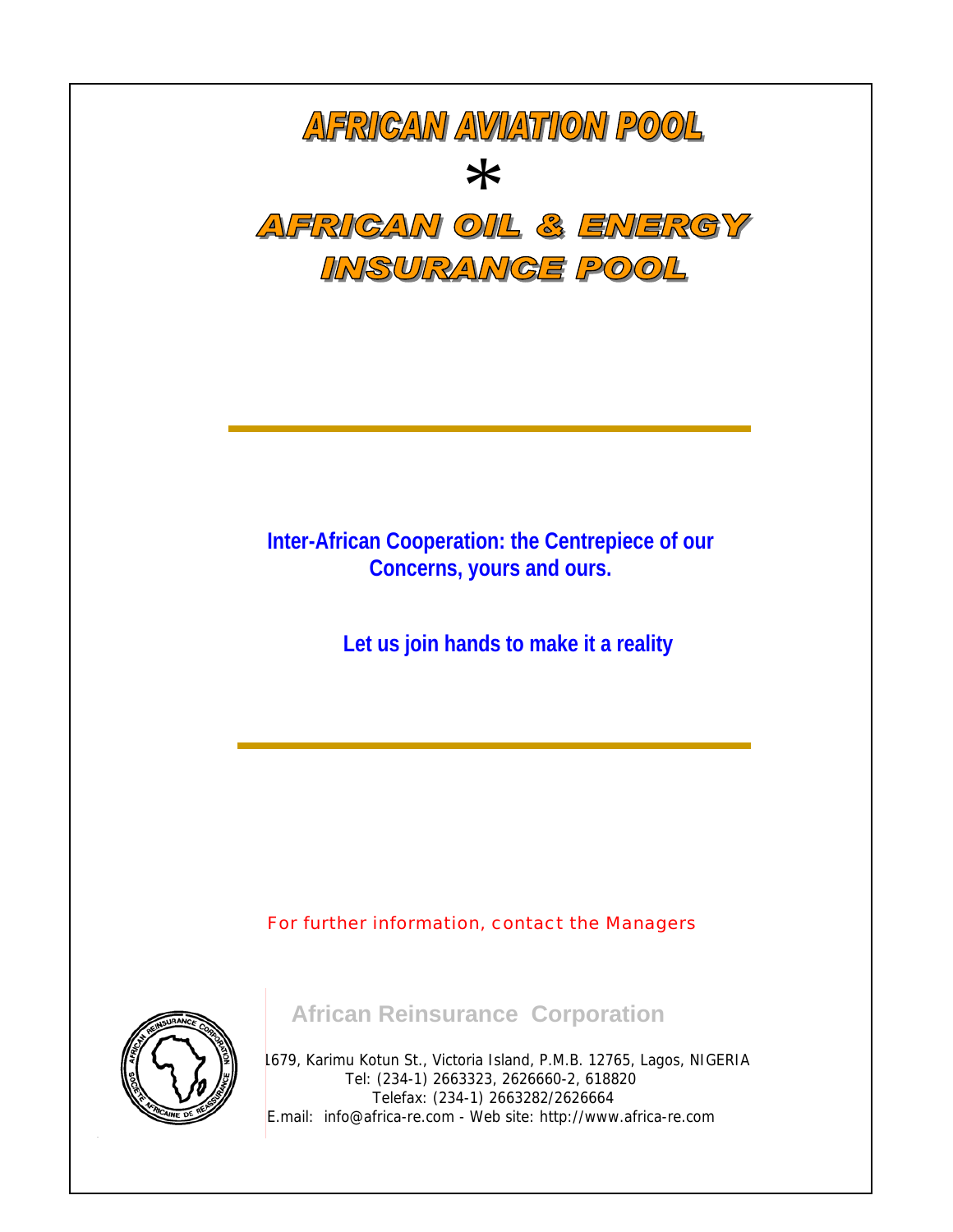#### THE KENYA INSURANCE MARKET

**By** 

#### **William OLOTCH**

Director, CEO, College of Insurance, Nairobi – KENYA

#### **1. INTRODUCTION**

The history of the insurance market in Kenya is similar to that in most developing countries in that it was one of the products of colonisation and the development of a modern economic sector. Initially, insurance agents acting for foreign insurance

companies, mostly British and Indian, appeared on the scene. Lloyds of London was also represented by such agents, as Smith Mackenzie and Co. whose operations started as early as 1901, Sydne and C. Fichart who were established as a land and estate agents in 1905, but in addition acted as sole agents in British East Africa and Uganda for the Norwich Union Fire Assurance Society. Subsequently, the East African Underwriters started business as chief agents in 1954 for a number of Indian Insurance companies such as United India Fire and General Insurance Co. Ltd and Oriental Fire and General Insurance Co.

As business grew, overseas companies established branches in Kenya and in 1930, history was made when the Pioneer Assurance Society Ltd was locally incorporated. The Jubilee Insurance Co. Ltd followed in 1937, while Pan Africa Insurance Co. joined the two in 1946. These three were the first insurance companies formed by local interest. Among the earlier mentioned branch offices to start operations in Kenya was the Provincial Insurance Co. Ltd in 1949, which was soon followed by other branch offices of mainly British and Indian insurance companies.

Kenya National Assurance Co. Ltd which in the 1970s and 1980s became a major player in the industry was incorporated on the 11<sup>th</sup> of December 1964 and started operations in February 1965. Initial shareholding of the company

was mainly private but the Government took over the ownership in 1973, after paying off other shareholders who included insurance companies in the market.

Insurance brokers were not left out in these early developments. The first of such companies to be formed was Colin Hood Insurance Ltd in 1951. It has changed hands many times and is currently trading as Alexander Forbes Insurance Brokers Ltd. Another pioneer broking company was J. H. Minet & Co of United Kingdom which started operations through an agency (R. E. Bunson Insurance Ltd). The Company has also changed hands over the years and is currently trading as Aon Minet Insurance Brokers Ltd.

#### **2. INSURANCE LEGISLATION**

As in some African and other developing countries, there was no specific insurance legislation in Kenya until 1960, when the Insurance Ordinance of that year was promulgated. The law was intended to control the establishment, working and finances of insurance companies. Before the Ordinance, insurance companies had to comply only with the Companies Act. After independence in 1963 and with the assistance of the United Nations Conference on Trade and Development (UNDP), through the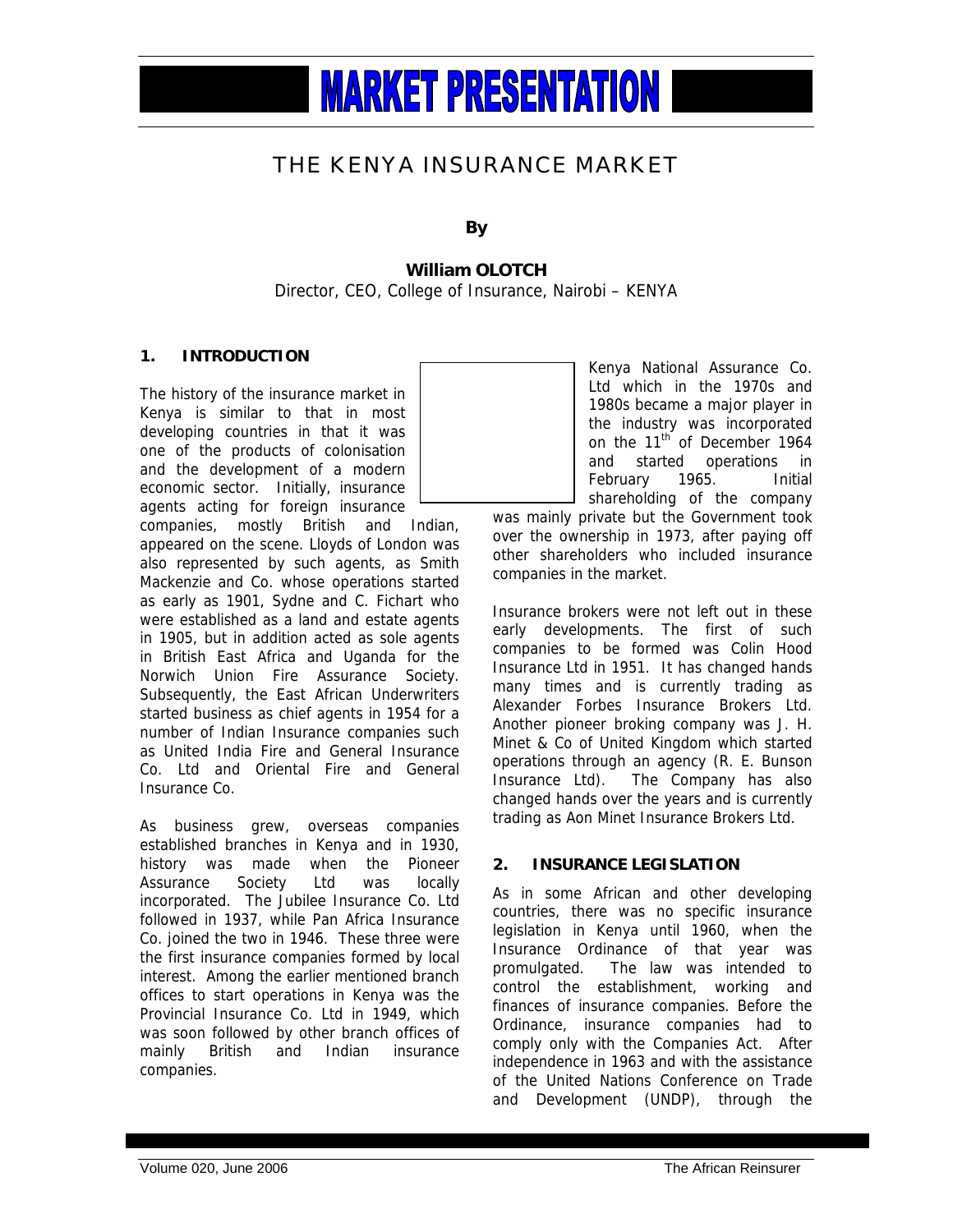Special Programme on Insurance (SPI), Kenya like other emerging nations in Africa realised that there was need to introduce legislation on insurance to guide the growth of the industry and make it relevant to the national economy. Two UNCTAD Resolutions are of significance in this regard. The first, adopted in 1964, formalised the belief that "a sound national insurance and reinsurance market is an essential characteristic of economic growth". (Recommendation A.IV.23). The second resolution, Resolution 42 (III) adopted in 1972, invited developing countries to take measures geared to promoting the following objectives:

- To minimise to the extent feasible, the dependence of developing countries on international insurers and reinsurers.
- To obtain competitive reinsurance terms and conditions from the international market.

#### **2.1 The Insurance Act**

Following the above resolutions, SPI conducted studies on insurance legislation and supervision. Developments in insurance legislation in Kenya were influenced by these studies and UNCTAD in addition offered both material and financial support to the Government in drafting the current legislation, which is the Insurance Act Chapter 487 of the Laws of Kenya, enacted in 1986 and enforced on 1<sup>st</sup> January 1987. The Act provides for the following among others:

- Prior authorisation for all persons transacting insurance business in Kenya.
- Minimum capital requirements for insurance companies and brokers as well as the requirement for local participation which is one third (1/3) for insurance companies and sixty percent (60%) for brokers.
- **Local incorporation.**
- Approval of reinsurance arrangements by the Commissioner of Insurance.
- **Provision for margins of solvency and** admissibility of assets.
- Ceilings on amounts that can be invested in various categories of investment.
- Prescribed formats for financial statements including balance sheets.
- Submission of audited accounts by  $1<sup>st</sup>$ April of the following year.
- On site inspections by staff of the office of the Commissioner of Insurance.
- Maximum ceilings for management expenses.
- **Filing of rates, policy terms and** conditions of insurance contracts with the office of the Commissioner of **Insurance**
- Provision for intervention in the management and eventual winding up of an insurance company where necessary.
- Regulations and requirements relating to the process of transfers, long-term business portfolios, amalgamations and mergers of insurance companies.

While it is true that most countries on the continent enacted insurance legislations after independence, to make them more relevant to their economies, the political system followed by the new nations influenced legislations on the industry as it did in the other sectors of the economy. Broadly, countries opted to follow either the socialist system of national economy or market/mixed economies. Kenya followed the latter with the result that players in the country's insurance industry were either privately owned or state owned. Some of the major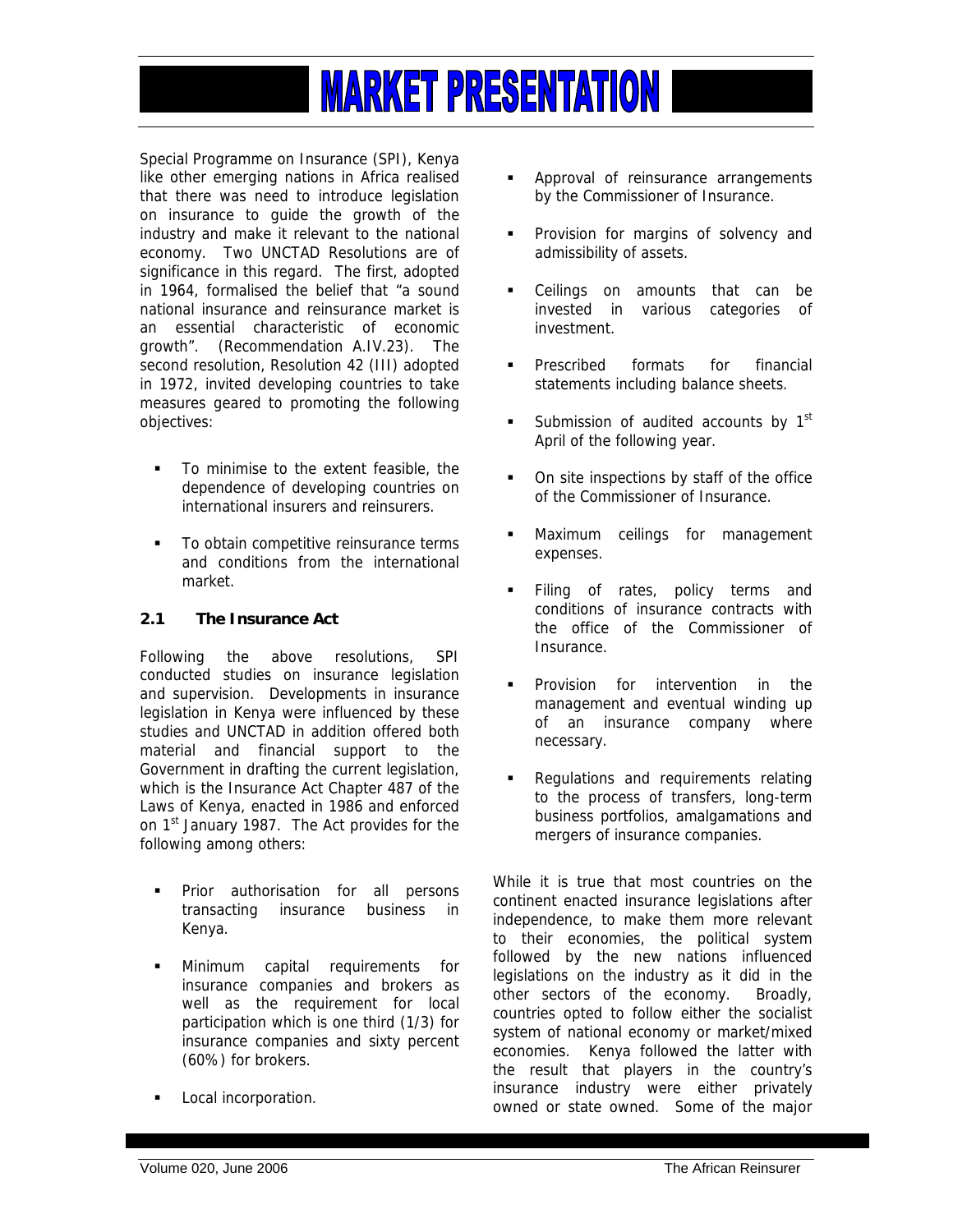differences between the current Insurance Act and the earlier order were that all insurance and reinsurance companies were required to be locally incorporated with minimum subscribed capital (KShs 100 million for general business, KShs 50 million for longterm and KShs 500 million for reinsurance business). In addition, ownership of the companies was also to be either wholly or partially local.

#### **2.2 Government Directives - 1978**

In the development of the insurance market in Kenya, Government directives issued in 1978 by the Minister for Finance cannot be ignored. These directed that all insurance companies operating in the country had to seek local incorporation and that all imports into the country had to be insured locally, while reinsurance treaties arranged by local companies should be reviewed and approved by Kenya Reinsurance Corporation, as the office of the supervisory authority had not been established.

The birth of the insurance market in Kenya can rightfully be traced to 1978 and the Insurance Act reinforced and consolidated the gains made through the Government directives referred to above. As a result, the local industry, which was merely an extension of other markets, particularly that of the United Kingdom, became part of the national economy with the following characteristics:

- i) Existence of insurance products,
- ii) Geographical reference,
- iii) Specific legislation (s) covering the operations of the industry,
- iv) Local incorporation, whole or partial ownership by local interests.
- v) Retention of part of the business written by insurers.

#### **3. THE MARKET**

#### **3.1 Market players**

3.1.1 Insurance Companies

The industry is highly fragmented with about forty registered insurance companies writing long and short-term business. In 2003, two leading companies accounted for 20% of the short-term premium income, eight had shares ranging between 3.7% and 6.3% adding to 37%, while the rest of the companies, controlled 43% of the market. There were twenty-one companies actively writing longterm business. The top five dominated the market with a share of 68% of the gross premium income. The life insurance sector is driven by two main lines of business; ordinary life and superanuation, which includes group life assurance and deposit administration.

#### 3.1.2 Insurance Brokers Agents and Other Service Providers

According to a list published by the Commissioner of Insurance, there are over two hundred registered insurance brokers currently operating in the market and one thousand (1000) registered insurance agents. The market also has about two hundred and fifty (250) registered surveyors, loss adjusters and investigators, in addition to five (5) qualified actuaries working in the industry.

#### **3.2. Current status**

By world standards, the Kenya insurance market is very small in terms of premium income. It is however one of the leading markets in Africa occupying the  $7<sup>th</sup>$  position going by the 2003 statistics published in "Sigma". It ranks fourth in terms of insurance penetration after South Africa, Mauritius and Zimbabwe with a rate of 3.09%. Life and non-life corresponding rates were 0.81% and 2.28% respectively. In 2003 the market premium was KShs 27.9 billion (US\$ 411 million), which grew to Kshs 32.60 billion (US \$ 446.60 million) the following year, with a breakdown of KShs 9.97 billion and KShs 22.63 billion for long and short-term business, respectively. The performance of the industry for the year 2004 on the basis of information provided by the Association of Kenya Insurers was as follows: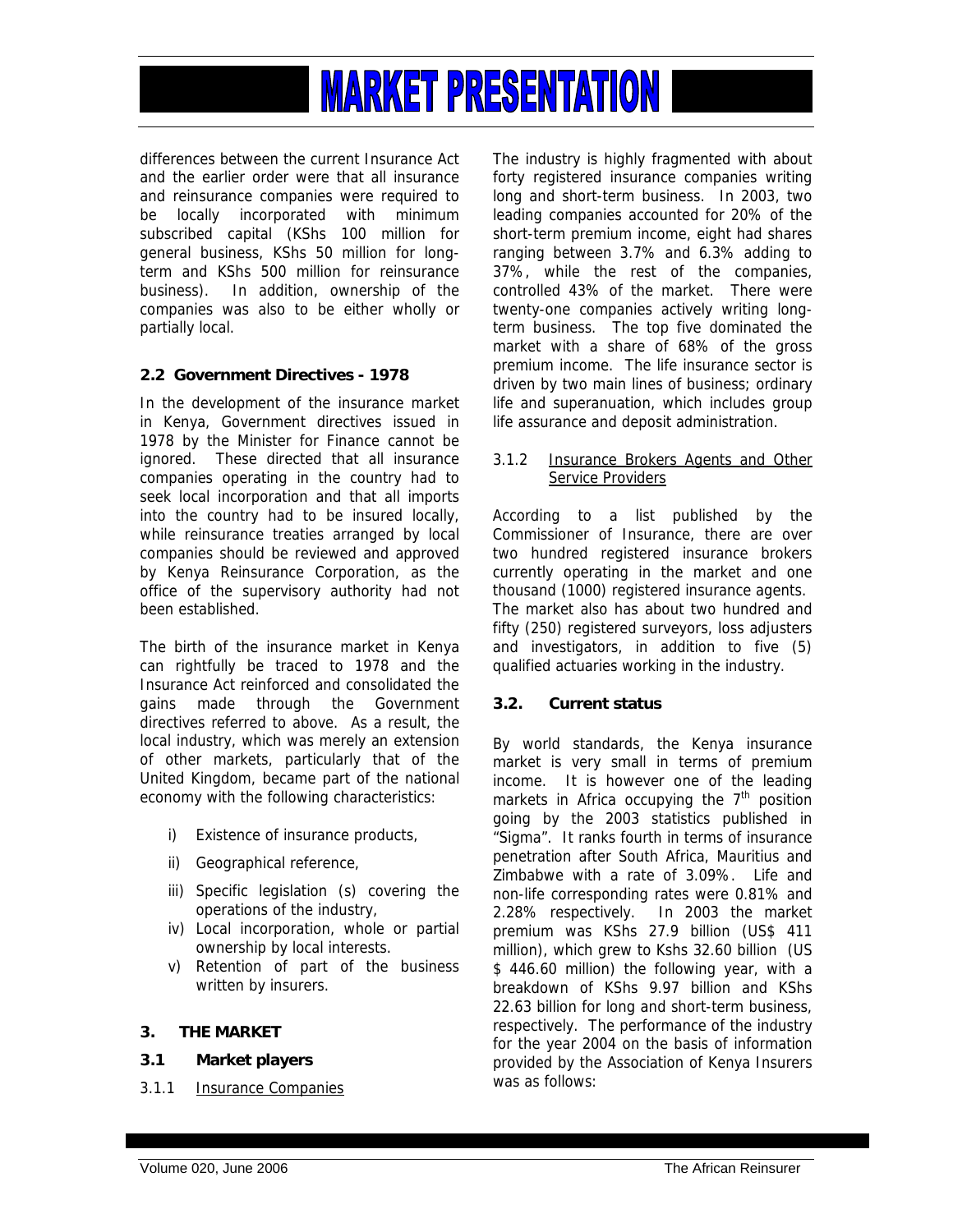| <b>Class</b> | Gross   | <b>Net</b> | <b>Incurred</b> | <b>Expenses</b> | <b>Underwr</b> |
|--------------|---------|------------|-----------------|-----------------|----------------|
|              | Premium | Earned     | Claims          |                 | iting          |
|              |         | Premium    |                 |                 | Profit         |
| Short        | 22.63   | 14.56      | 8.78            | 4.70            | 1.08           |
| Term         |         |            |                 |                 |                |
| Long         | 9.97    | 9.26       | 5.12            | 3.29            | 0.85           |
| Term         |         |            |                 |                 |                |
| Total        | 32.60   | 23.82      | 13.90           | 7.99            | 1.93           |

#### Underwriting results - General Business

The underwriting profit amounted to KShs 1.074 billion compared to KShs 224.54 million the previous year. The major contributors in terms of premium were motor commercial at 24.3%, motor private 16.8% and personal accident at 15.9%. Motor insurance as can be noted accounts for 41% of the annual total general business premium. The worst performing classes were Aviation with a loss ratio of 132%, workmen's compensation 115% and motor private 70.8%. The industry claims ratio for general business was 59.9% in 2004 as compared to 62% the previous year.

#### Underwriting results – Long term insurance

The total long-term premium income and pensions contributions from all the three lines of life business (Ordinary life, Group life and Deposit Administration) was KShs 9.97 billion as compared to KShs 8.47 billion the previous year. Claims and policyholders benefits paid during the year added to KShs 5.12 billion as compared to KShs 4.64 billion in 2003. The distribution of gross claims and policy benefits paid for during 2004 were as follows:-

| <b>Class of Business</b> | <b>Gross Claims Paid</b><br>(KShs) | Share |
|--------------------------|------------------------------------|-------|
| Ordinary Life            | 1,502,870,505                      | 29.3% |
| Group Life               | 892.779.135                        | 17.4% |
| Pensions                 | 2,726,977,081                      | 53,2% |
| Total                    | 5,122,626,721                      | 100%  |

#### **3.3 Major Developments**

#### 3.3.1. Short-Term business

Due to the presence of many players in the market, competition for business has unfortunately focused on pricing. In a survey carried out for the period 2001 to 2003, the market produced positive underwriting results despite the pressure on rates. Over these three years, nineteen companies averaged a combined ratio of under 100%, signifying underwriting profit, while the remaining sixteen companies showed underwriting losses, with the worst performer recording a combined ratio of 135%. In spite of this, all but two companies were able to realise a profit for year 2003 because healthy investment returns boosted the poor underwriting performance. As a result of price wars and other management inadequacies, the industry experienced company failures, with five companies being placed under liquidation or statutory management. The latest casualty was United Insurance Co Ltd, which joined Kenya National Assurance Company Ltd, Access Assurance Co Ltd, Stallion and Lakestar, all of which had collapsed earlier. Most of them had large portfolios of motor insurance, which is a statutory class of business. To avoid policyholders and third party claimants being unable to recover claims under the policies, the Government has set up a Policyholders' Compensation Fund under the Insurance (Policyholders' Compensation Fund) Regulations 2004. The fund is expected to pay claims which are a subject of a policy of insurance, where the underwriter has gone into liquidation. However, the level of compensation is very low (KShs 100,000) and is only available to individual policyholders as opposed to corporate institutions. The Fund is to benefit from contributions by policyholders at 0.5% of gross premium payable on a policy and a similar contribution by insurers on premium written on both life and non-life classes during the year. If well structured with reinsurance protection, the fund should be able to pay all such losses or at least a substantial share of what would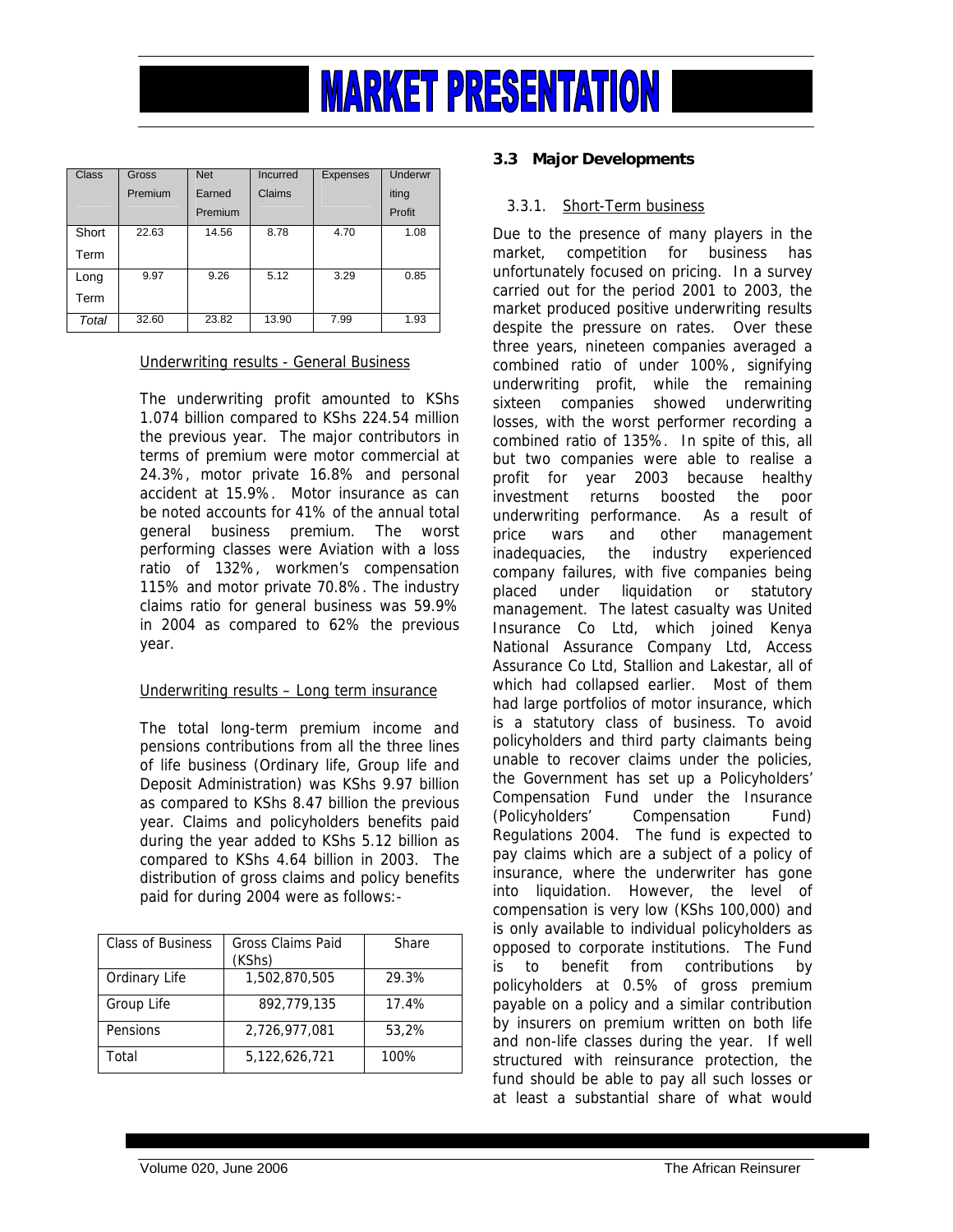have been recoverable from insurers. The Fund should also extend to include corporate policyholders because of the contributions they are supposed to make to the fund. The introduction of the legislation is not however a totally new invention as it may have been copied from the United Kingdom. Following the collapse of the Vehicles and General in the 1970s, in the U.K, the Policyholders Protection Act 1975, was enacted to protect private policyholders and third parties in the case of compulsory insurance(s) against the risk of a U.K. authorised insurance company failing to meet its liabilities. The difference between the two funds is that in the case of the one in Kenya, contributions are expected both from policyholders and insurers, while in the U.K. it is the Government that funds the scheme. The issue of price competition has been of such concern to market players in the industry (short-term business) over the last few years that the Association of Kenya Insurers was forced to give guidance to its members. Unfortunately, the Minister for Finance through a legal notice outlawed the intervention which is seen to contravene the provisions of the Restrictive Trade Practices, Monopolies and Price Control Act. The industry through the office of the Commissioner of Insurance still has hope of seeing some order prevailing on the issue of pricing, by way of enforcement of section 30 of the Insurance Act which requires, among others, that in applying for registration and licence as an insurer, applicants must submit statements of premium rates, terms and conditions to apply to their policies. Since licensing is an annual requirement, the office has the ability to prevail on market rates.

#### 3.3.2 Life Assurance

Fortunately price wars have not been a feature of long-term business mainly because in arriving at a rate, for a given product, actuaries are still using UK mortality tables 1929 – 1952. The market has not developed its own mortality tables though there are arrangements already in place to compile a local one. Group life has however experienced some rate competition, while AIDS is of concern to group life and individual life underwriters. As a result, some life underwriters have taken the following measures to protect themselves.

- i) Specific pricing for AIDS,
- ii) Additional reserving,
- iii) Exclusion clauses,
- iv) Loading of premiums,
- v) Removal of premium rate guarantees,
- vi) Experience rating,
- vii) Identification of high risk groups,
- viii) Reduction of free cover limits.

Though logic may demand that free cover limits be reduced, some insurers are increasing the limits as an element of competition.

The Retirement Benefits Act (Act No. 3 of 1997) and Regulations. 2000

One of the major developments in the longterm business sector, has been the enactment of the Retirement Benefits Act and the Regulations, in as far as Deposit Compensation Schemes are concerned. The main areas covered by the legislation can broadly be grouped under the following headings:

- i) Provision for a supervisory authority
- ii) Registration of schemes
- iii) Trusteeship
- iv) Funding levels
- v) Investments
- vi) Service providers, such as administrators, managers, custodians, auditors and actuaries.

The Act has established the Retirements Benefits Authority (RBA) with the following mandate to:

- a) Regulate and supervise the establishment and management of the retirements benefits schemes
- b) Protect the interest of members and sponsors of the retirement benefits scheme.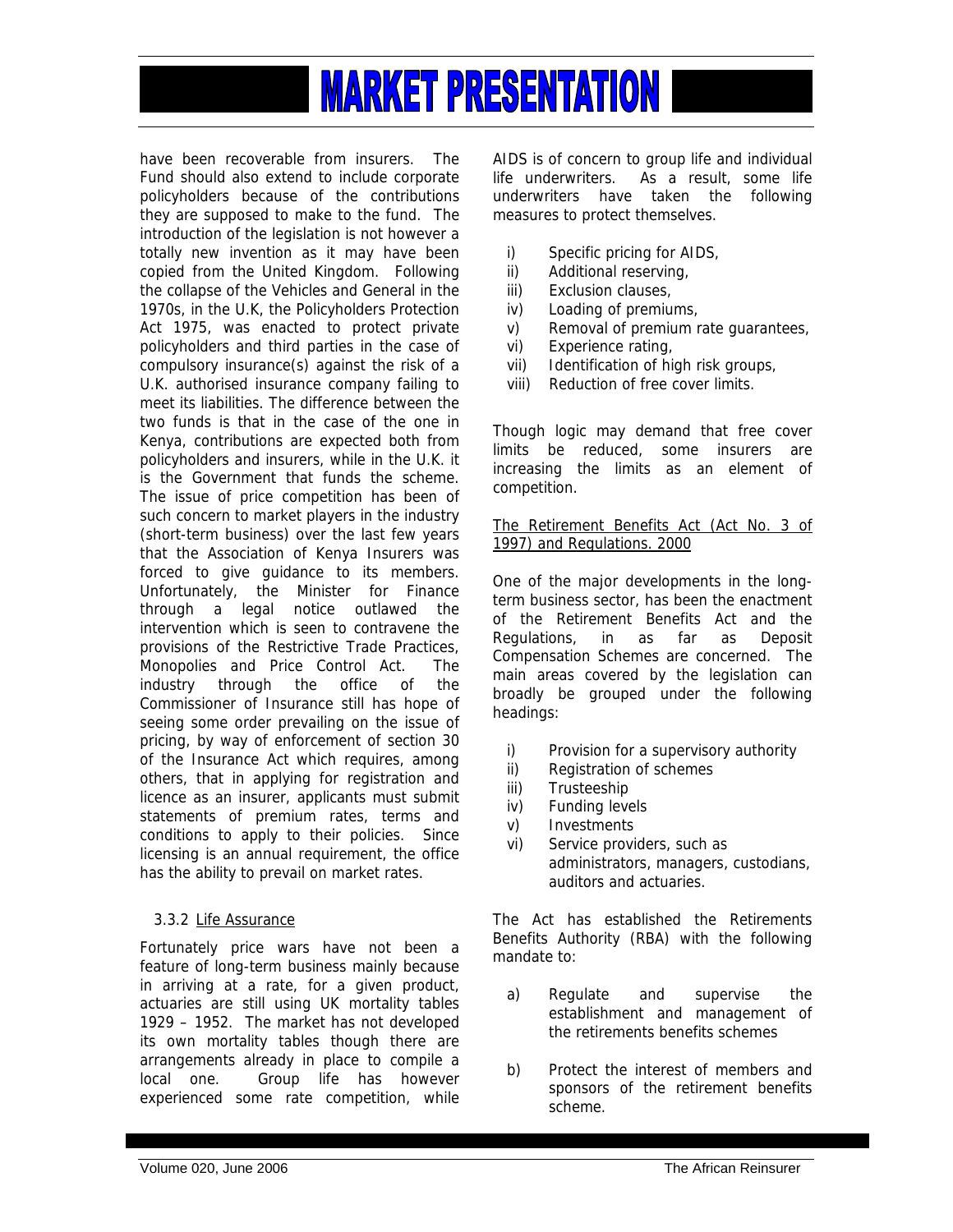- c) Promote the development of the retirement benefits industry.
- d) Advise the Minister for Finance on national policies to be followed with regard to the retirement benefits industry.
- e) Implement all government policies relating thereto.

The role of the RBA is in some ways similar to that of other regulators in the financial service sector such as the Capital Markets Authority, the Central Bank and the Insurance Commission. The RBA is however in a slightly weaker position because retirement benefits schemes are still voluntary in Kenya. The Act has formalised and given Trustees a greater responsibility in managing pension schemes as they will appoint all service providers including insurers. It has brought more transparency in the management of pension schemes because even for funds managed by insurance companies, Trustees have to appoint custodians and independent financial consultants.

#### 3.3.3. Reinsurance

Due to the presence of a number of reinsurers operating in the market, Nairobi has become an important reinsurance centre in the East, Central and South African countries. These reinsurers are:

- a. Kenya Reinsurance Corporation Ltd which is still 100% owned by the Government and receives legal cessions of 18% on each treaty arranged by the local insurers and reinsurers. However, this is to be phased out on  $1<sup>st</sup>$  January 2007.
- b. East Africa Reinsurance Company Ltd also 100 % owned by the private insurance companies. The reinsurer does not receive compulsory cessions.
- c. ZEP-RE/PTA-RE, a joint venture company by countries in the COMESA region and some insurance companies. It receives compulsory cessions of 10% on all treaties arranged by insurance companies operating in member countries.
- d. African Reinsurance Corporation formed by African Governments members of the African Union and which also has some insurance and reinsurance companies operating in member countries as its shareholders. Shareholding was recently extended to institutions outside the continent. The Corporation receives a compulsory cessions of 5% on all treaties arranged by insurance companies and reinsurers operating in member countries.

As can be seen above, a substantial share of treaties arranged by companies in the market are placed locally.

#### 3.3.4 Insurance Training

The market has taken insurance training and education seriously, both at company and industry levels. According to available records, there are about four hundred Associates and Fellows of the Insurance Institute of London in the country. The industry has also developed its own diploma and to date, there are about ten people who have acquired the local diploma through examinations. The responsibility for insurance training and education has been assigned to the Insurance Training and Education Trust, which is funded through a Training Levy currently payable at the rate of 0.2% on non-life premium. Other than the courses leading to the award of the local diploma and tuition for the London examinations (Diploma and Advanced Diploma), the Trust through the College of Insurance, offers the following courses:

i) Certificate Course in Insurance (CCI).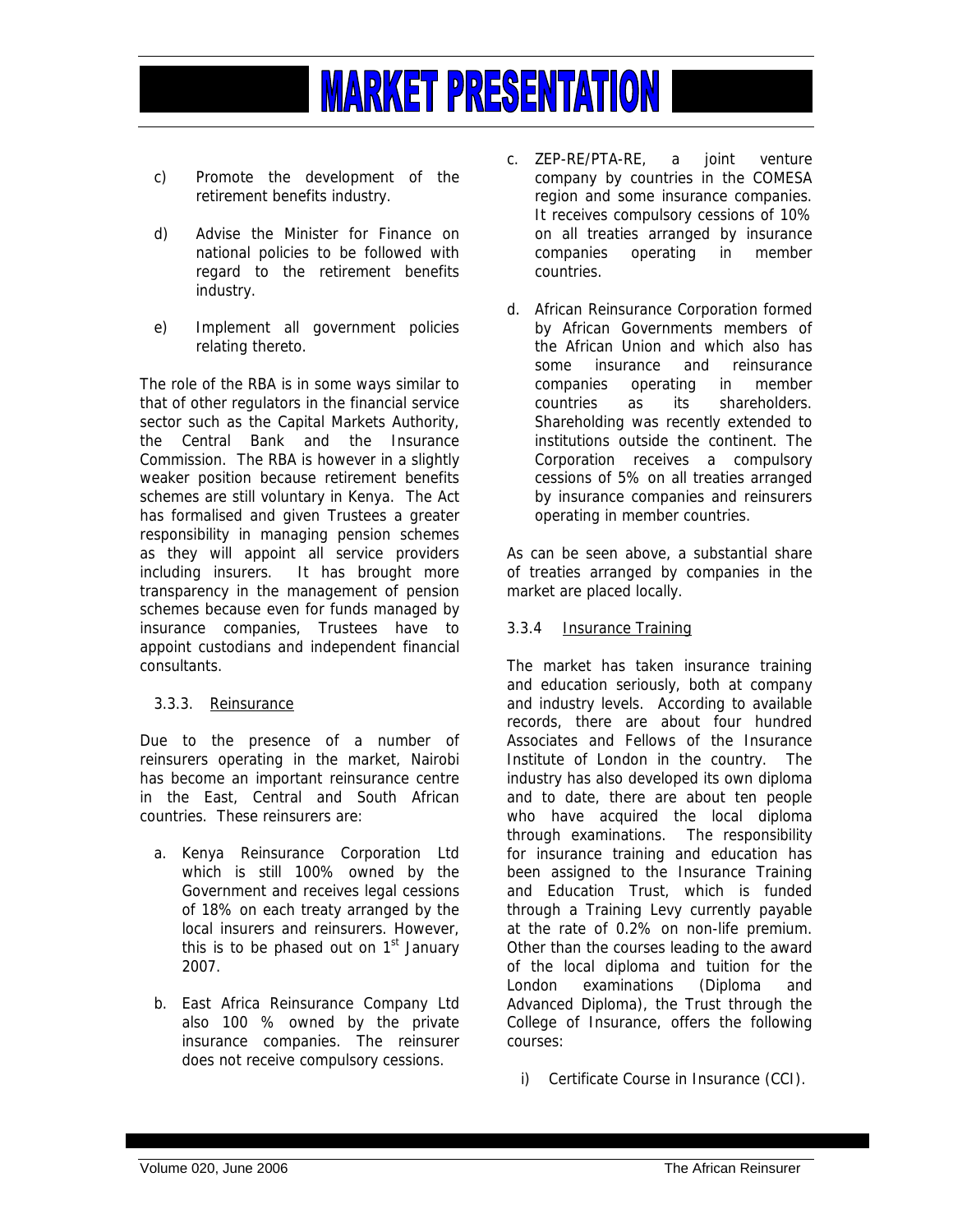- ii) Certificate of Proficiency in Insurance (COP).
- iii) Various Information Technology Courses.
- iv) Management Courses for specific requirements of the industry.

The Insurance Training and Education Trust has two subsidiaries, the College of Insurance Management Board and the Kenya National Insurance Examinations Board which, will become an autonomous body when the expected legislation giving it legal backing is enacted.

#### 3.3.5 Insurance Associations and the Yellow Card

An account of the Insurance industry in Kenya would not be complete without reference to various associations operating in the market. The oldest of these is the Insurance Institute of Kenya which was established in the late 1940s, as an affiliate of the Chartered Insurance Institute of London. Its main objective is the promotion of insurance training and education and professionalism. Other Associations formed later are:-

- i) The Association of Kenya Insurers (AKI)
- ii) The Association of Insurance Brokers of Kenya (AIBK)
- iii) The Institute of Loss Adjusters, and Risk Surveyors (ILARS)
- iv) The Association of Kenya Reinsurers (AKR).

The objective of the Associations is to provide a channel of communication between members and the authorities and promote members' interests and self-regulation.

The Yellow Card Scheme for the Common Market and for Eastern and Southern Africa (COMESA) Countries.

The above scheme was introduced in 1987 to provide a guarantee for road accident victims, for damage or injury suffered as a result of road accidents, thereby facilitate movement of vehicles between member countries. Subscribing member States are Burundi, Democratic Republic of Congo, Djibouti, Eritrea, Ethiopia, Kenya, Malawi, Rwanda, Sudan, Tanzania, Uganda and Zimbabwe. In addition to meeting at least the minimum insurance requirements under third party motor traffic legislation in member states, the scheme provides cover of up to US\$ 150 per person for drivers and passengers for injuries they may sustain while in transit. Over sixty thousand motorists now use the Yellow Card annually with a premium income of US\$ 2.5 million (2004). The number of insurance companies participating in the scheme now stands at one hundred and sixty. In addition, a number of insurance agents have been designated at boarder posts, enabling motorists to easily access the cover. In terms of organisational structures, each country subscribing to the scheme has a national Bureau which coordinates the activities related to the Yellow Card and the main policy making body is the Council of Bureaux of the Yellow Card Scheme which is answerable to the COMESA Council of Ministers.

#### **4. FUTURE DEVELOPMENTS**

The expected developments in the market include the introduction of the following:-

- i) Legislation establishing an Insurance Regulatory Authority
- ii) The enactment of the Accident Compensation Bill 2003 into law.

The first expected legislation has been promised by the Government and it is most likely that an appropriate Bill will be introduced in Parliament in 2006. The Authority will be able to provide a more efficient and effective regulatory environment than under the current arrangement where the office of the Commissioner of Insurance is a department within the Ministry of Finance. Over the years, courts in the country have been awarding ever increasing amounts in damages to victims of motor accidents to the extent that such awards together with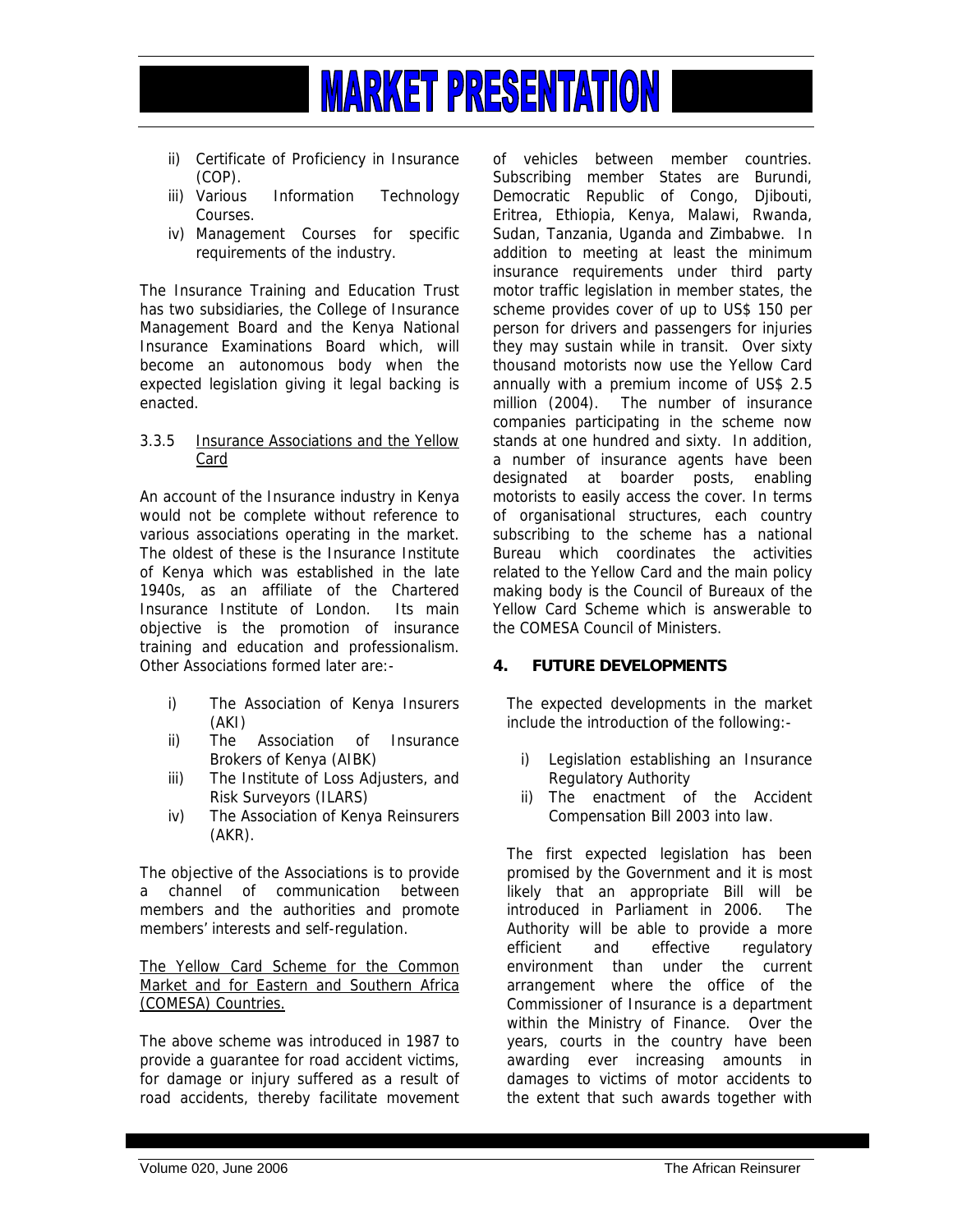legal fees, are forcing insurers out of motor insurance business, particularly as regards the cover of public service vehicles. Court processes take a long time for the awards to be useful to the victims especially when they need them most. The same problem is being experienced by other accident underwriters and in particular, Workmen's Compensation insurers. To minimise the delays and make the amounts payable known and paid promptly, it has been necessary to legislate on a structured compensation system. The above Bill has been drafted on the basis of no-fault system. When it is passed it will not therefore be necessary or material to prove that death or injury which is subject of a claim, was occasioned by the negligence or other tort of any person.

#### **5. CONCLUSION**

The insurance market in Kenya as outlined above has had its share of problems like others, but the structures in place such as the Supervisory Authority and the Associations, are adequately in control and able to guide the industry to a more stable and prosperous future. Much depends on the growth of the economy which is showing signs of improvement. The economy has been under-performing for a number of years with GDP growth rates of 1% or less. For the first time in many years, this has improved to 4% in 2004 and it is expected that the current year will show even better growth in GDP, estimated at 5%.

#### **REFERENCES**

- 1. 2004 Kenya Insurance Survey KPMG and the Insurance Institute of Kenya Publication.
- 2. A guide to Insurance Industry in Kenya, a publication of the Insurance Institute of Kenya.
- 3. Report of the Commissioner of Insurance Kenya for year ended 31<sup>st</sup> December 2003.
- 4. The Insurance Act (Chapter 487)
- 5. Insurance Industry Statistics Report for Year 2004. By AKI
- 6. The Retirement Benefits Act No 3 of 1997.
- 7. The Accident Compensation Bill, 2003.
- 8. The Regulatory Climate in the Insurance Industry in Africa with specific Reference to Kenya. By Sammy Mutua Makove – Commissioner of Insurance, Kenya
- 9. The Challenges Facing Group Life Underwriters. Paper presented at AKI seminar on 15<sup>th</sup> November 2001 By Justus M. Mutiga.
- 10. The Retirement Benefits Act 1997. Protection, Development Opportunity or Threat By Justus M. Mutiga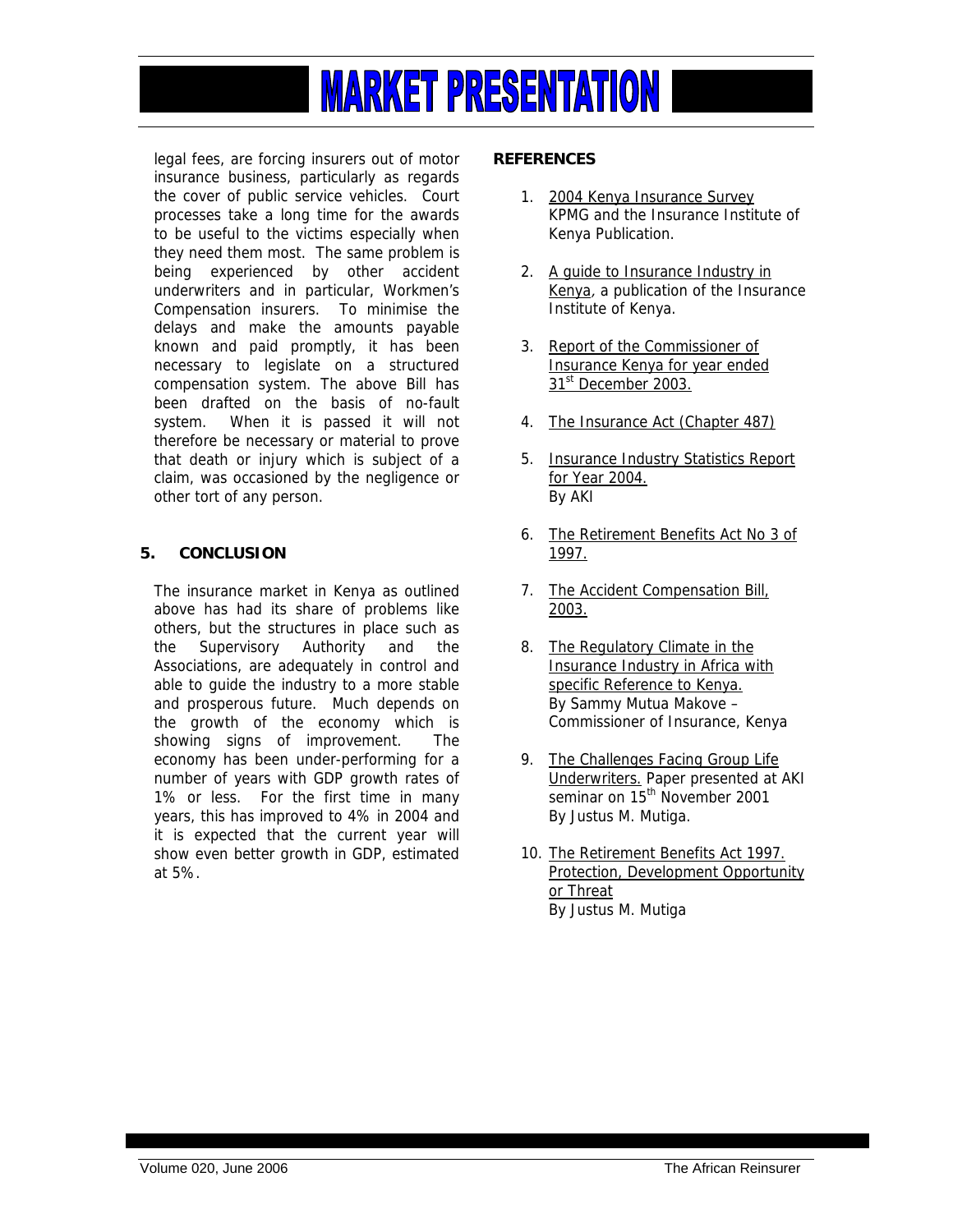

#### **ANGLOPHONE WEST AFRICA**

#### **1. New Companies**

#### **Ghana**

Global Alliance Insurance Company Ltd.

#### **Nigeria**

Energy and Special Risk Insurance Co.

#### **2. Major Losses**

- The open store of the Ajaokuta Steel Company was engulfed by fire on 09 January 2005. The provisional estimate is N450,000,000 (US\$3,214,286.00).
- Fire at the Switch Board of Reliance Telecommunication on  $6<sup>th</sup>$  July 2004. The cost is  $\frac{1}{2}$   $\frac{1}{2}$   $\frac{1}{2}$   $\frac{1}{2}$   $\frac{1}{2}$   $\frac{1}{2}$   $\frac{1}{2}$   $\frac{1}{2}$   $\frac{1}{2}$   $\frac{1}{2}$   $\frac{1}{2}$   $\frac{1}{2}$   $\frac{1}{2}$   $\frac{1}{2}$   $\frac{1}{2}$   $\frac{1}{2}$   $\frac{1}{2}$   $\frac{1}{2}$   $\frac{1}{2}$   $\frac{1}{2}$   $\frac{1}{2}$ (US\$2,368,421.00).

#### **3. Legislation**

#### **Nigeria**

In compliance with the Insurance Act 2003 and the recommendation made in respect of the minimum share capital of insurance and reinsurance companies on September 2005 by the Ministry of Finance, the new capital for insurance outfits were fixed as follows:

Life Business:  $\forall$  2 billion (US\$14.8 m)

Gen. Insurance Business: N 3 billion (US\$22.2 m)

Reinsurance Business:  $N = 10$  billion (US\$74 m)

#### **Gambia**

Insurance Regulation 2005, which gets its authority from the Insurance Act 2003 stipulated the following capital requirement for insurance business in the Gambia:

|                                 | Life Business: GMD 15 million (US\$535,714) |
|---------------------------------|---------------------------------------------|
| Non-Life<br>Business:           | GMD 15 million (US\$535,714)                |
| Composite<br>Insurance:         | GMD 30 million (US\$1,071,429)              |
| Reinsurance<br><b>Business:</b> | GMD100 million (US\$3,571,429)              |

#### **Sierra Leone**

A pool has been created to manage the insurance of government properties. The motor tariff for Third party cover has been increased by about 96.7% from le90,000 to le150,000 for private vehicles and about 38.9% from le180,000 to le250,000 for commercial vehicles.

#### **FRANCOPHONE AFRICA (CIMA ZONE)**

#### **1. New companies**

NSIA – Togo NSIA – Gabon Vie NSAB Vie (Benin) SAMIRIS (Cameroon) ALPHA ASSURANCES (Cameroon)

#### **2. Major Losses**

#### **Côte d'Ivoire**

- On 9<sup>th</sup> January 2005, one of the engines of a BOEING 767-300 belonging to Cameroon Airlines absorbed a bird during take-off, resulting in damages on the engine. The cost of repairs has been put at USD 15,328,416.00.
- A fire incident of unknown origin occurred in FIMA mattress-producing factory on 20/04/2005. Damages are estimated at USD 4,917,322.00.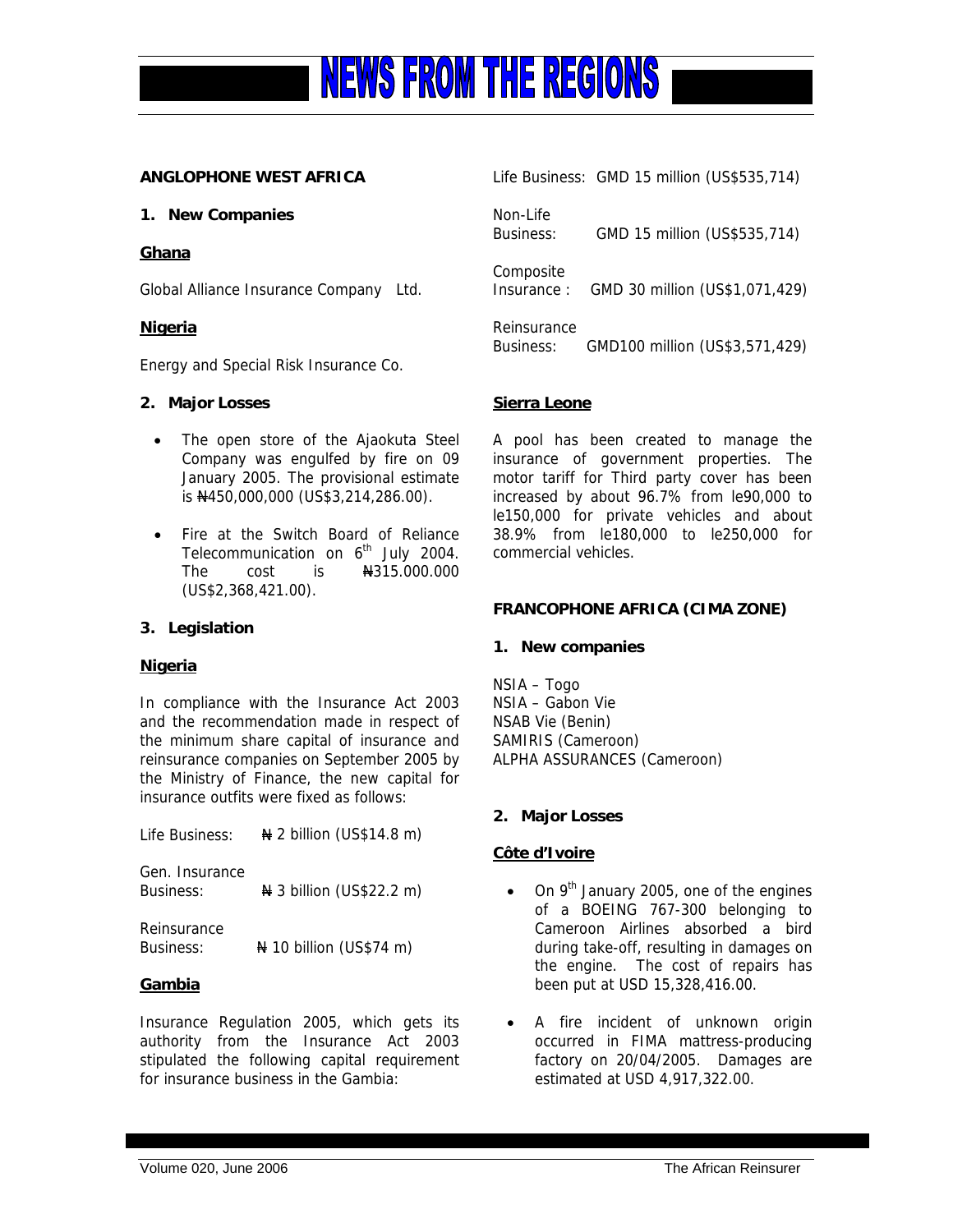

- On  $20^{th}$  April 2005, while processing chemical products, there was a fire outbreak in INDUSCHIMIE, which spread to surrounding properties. The cost of loss stands at USD 2,355.861.00.
- A group compressor of SIR's hydrocracking equipment broke down on 04/11/2005, resulting in a breakdown in production for 270 days. Damages (including business interruption) are estimated at USD 6.3million.
- On 01/01/2006, a gas turbine was switched off as a result of an accidental compressor breakdown. The repairs are estimated to last for 75 days, while the cost of loss is valued at USD 8,654,233.

#### **Cameroon**

On 26<sup>th</sup> February 2005, damages affecting a pipeline located between two offshore platforms were estimated at USD 2.8million.

#### **Senegal**

A fire incident of undetermined source occurred on 30/07/2005 in a mattress and plastic shoes manufacturing company. The loss is estimated at USD 1,978,026.00.

#### **Togo**

On 12/02/2005, a fire incident was reported from AMINA warehouse (hairpiece manufacturer) in Lomé. The cause of the fire remains unknown. Damages are estimated at USD 2,661,344.

#### **3. Others**

#### • **Change in Name /Shareholding**

All the Life subsidiary companies of AXA within the CIMA zone have been bought over by Groupe SUNU. They have since assumed the name "Union des Assurances" followed by the name of the country and the class of business (e.g. Union des Assurances de Côte d'Ivoire Vie).

In Cameroon, COLINA group took up a significant number of shares in La CITOYENNE's capital.

#### **Executive Appointments**

Mr. Jean-Claude NGBWA, former Director of Economic Controls, Cameroon, has been appointed as the new Secretary General of CIMA, thereby replacing Mr. Erard NONYU MOUTASSIE who has just concluded his second and last term of office.

M. Hyppolite OYOUBA, former Controller of Insurance, CIMA, was appointed Deputy Managing Director of CICA RE to replace Mr. Ndagmaissou NDUSON KADADI who proceeded on retirement in December 2005.

#### **EAST AND SOUTHERN AFRICA**

#### **1. New Companies**

#### **Kenya**

- PACIS Insurance Company
- Metropolitan Life Insurance Company
- Mayfair Insurance Company
- Direct Line Insurance Company

#### **Uganda**

Microcare Insurance Company

#### **Tanzania**

Prosperity Insurance Company (Health Insurance)

#### **Malawi**

Reunion Insurance Company

#### **2. Major Losses**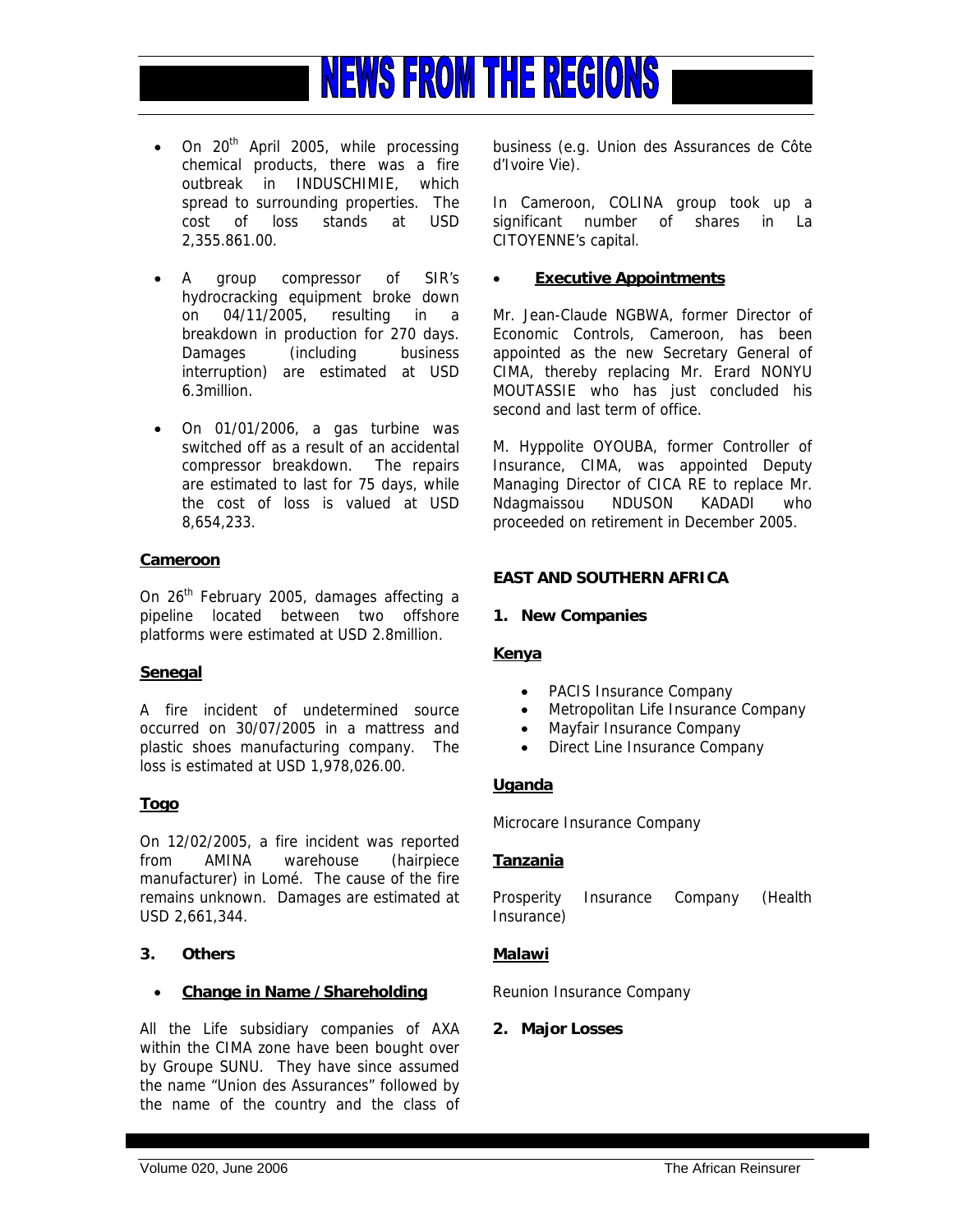

#### **Tanzania**

• Insured: Songas Limited – Date of Loss 16/10/2004

 Marine Cargo Gas Turbine Generator and Skids aboard MV "BBC China" which has run aground off Kwazulu Natal, South Africa. The loss amounted to US\$17,151,492.

- Insured: Mohamed Enterprises Fire on warehouse and stock on 23rd December 2003 paid in 2005 amounting to equivalent of about US\$2.5 million.
- Insured: Tanzania Portland Cement Company Limited Fire at Twiga Cement Company Limited, Wazo Hill, Dar es Salaam on 20<sup>th</sup> November 2004. Estimated loss at US\$1,883,319.
- Insured: Tanzania Portland Cement Company Limited Breakdown of Bigelon Boiler at Moshi, Tanzania on  $4^{\text{th}}$  December 2004. Estimated gross loss at US\$3,190,000.

#### **Kenya**

Insured: City Council – Fire on office building/contents on 2<sup>nd</sup> March 2004. Total claim estimated at equivalent to US\$2.6 million.

#### **3. Others**

#### **Kenya**

- United Insurance Company put a statutory management.
- Appreciation of Kenya Shilling by 8.5% against the dollar in 2005.
- Severe drought experienced in Kenya affecting more than 2 million people.
- Referendum on New Constitution rejected by the majority of voters.

#### **Tanzania**

- After a legal contest on mandatory cession to Tan Re, an agreement was reached on share to be ceded to Tan Re. The share will start at 10%. It will be increased every year up to 25% then phased out.
- General and presidential election successfully completed and a new President elected.

#### **Burundi**

The period of transition ended by a successful General and Presidential election which also terminated a period of over 10 years civil war. A new President has been elected.

#### **Zambia**

Substantial appreciation of Zambia Kwacha by 37.5% against the dollar in 2005 against 2004. Zambia also benefited from the debt relief package offered to the poorest countries which met some conditions.

#### **Eritrea**

Successful privatisation of NICE Insurance Company.

#### **Djibouti**

Major investments expected due to regional and international new interest to the country considering its strategic situation as an entry/exit point in the region in particular.

#### **Mauritius**

• On 22/07/05, the Indian Ocean summit comprising the Heads of States of Mauritius, Madagascar, the Seychelles and Comores was declared open in Madagascar. Issues discussed included political, diplomatic and economic co-operation. The President of France, Mr. Jacques Chirac also attended the summit.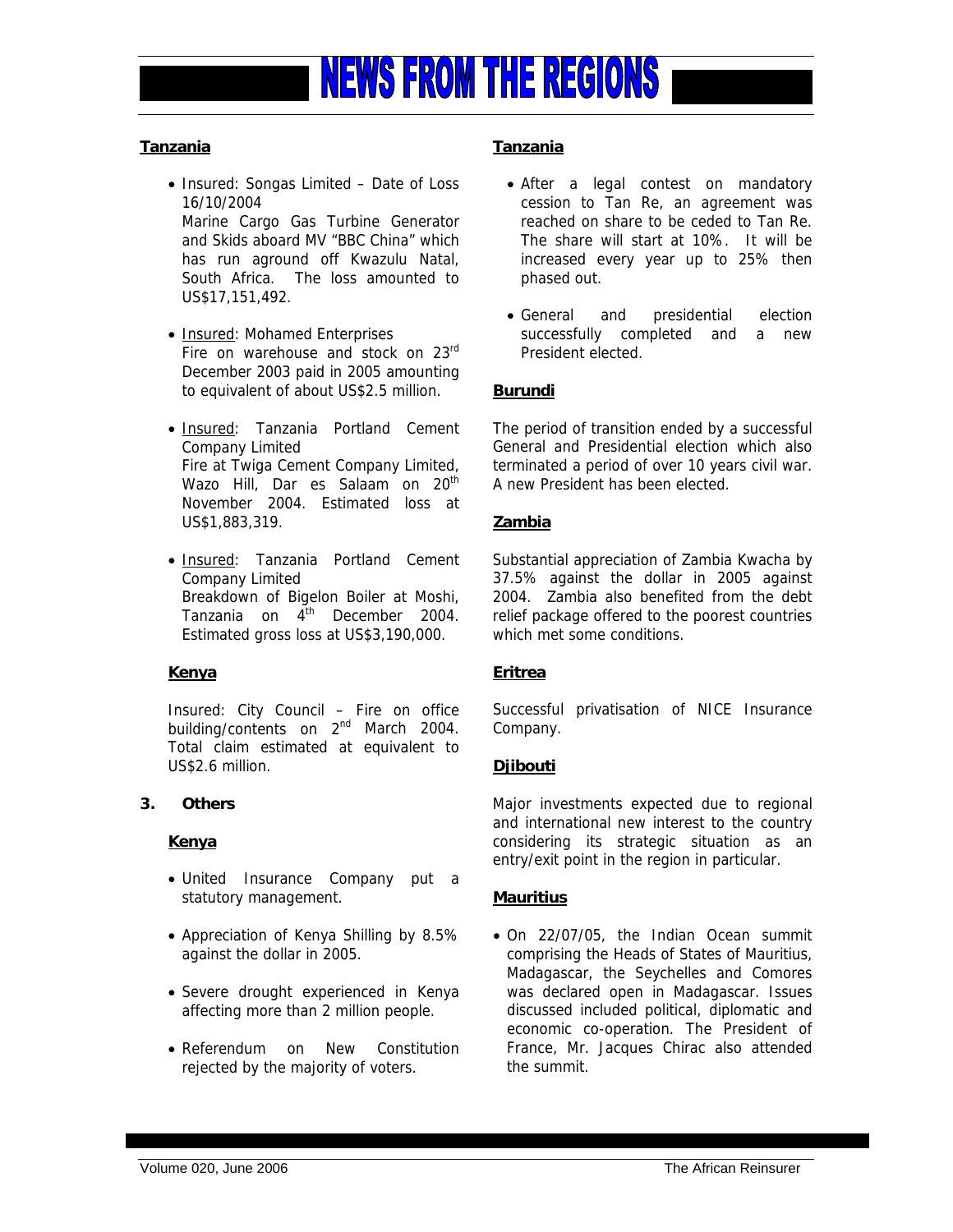### **NEWS FROM THE REGIONS**

- Mr. Iqbal Rajahbalee, the Chief Executive Officer of the Financial Services Commission completed his term of office. He has been at the Head of the institution since its creation in 2001. The new CEO is Mr. Milan Meetarbhan.
- There was a change of government in Mauritius in July 2005 following the elections won by the Social Alliance Party. The new Prime Minister is Hon. Navin Ramgoolam.